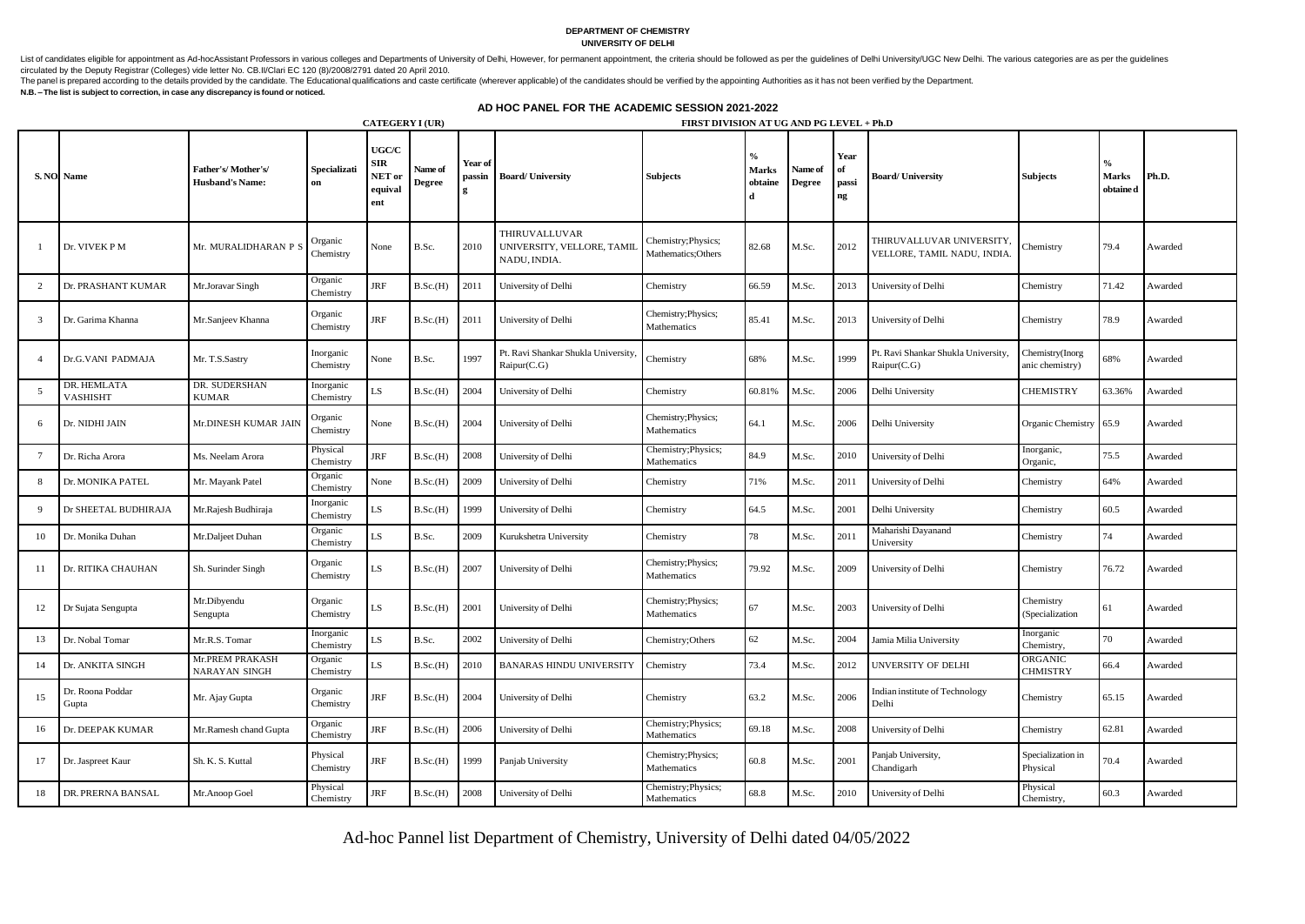| 19 | DR ARTI JAIN          | Mr.SUBHASH JAIN                    | Organic                | JRF        | B.Sc.(H) | 2006 | University of Delhi                        | Chemistry; Physics;                | 72.96  | M.Sc. | 2008 | DU                                           | <b>CHEMISTRY</b>                                                                       | 70.3   | Awarded |
|----|-----------------------|------------------------------------|------------------------|------------|----------|------|--------------------------------------------|------------------------------------|--------|-------|------|----------------------------------------------|----------------------------------------------------------------------------------------|--------|---------|
| 20 | Dr. Anubha Sharma     | Dr. R.K. Sharma                    | Organic<br>Chemistry   | <b>IRF</b> | B.Sc.(H) | 2004 | University of Delhi                        | Chemistry                          | 76.07  | M.Sc. | 2006 | University of Delhi                          | Organic<br>Chemistry                                                                   | 74.4   | Awarded |
| 21 | Dr. RUBY BANSAL       | Mr.JAGDISH PRASAD<br><b>BANSAL</b> | Organic<br>Chemistry   | None       | B.Sc.(H) | 2007 | University of Delhi                        | Chemistry; Physics;<br>Mathematics | 69     | M.Sc. | 2009 | University of Delhi                          | Organic Chemistry                                                                      | 66     | Awarded |
| 22 | Dr. SWATI AGGARWAL    | Mr. Rakesh Kumar<br>Aggarwal       | Inorganic<br>Chemistry | JRF        | B.Sc.(H) | 2008 | University of Delhi                        | Chemistry                          | 70     | M.Sc. | 2010 | University of Delhi                          | Chemistry                                                                              | 69.4   | Awarded |
| 23 | DR. Archana Kataria   | Dr. Sanjay Kataria                 | Inorganic<br>Chemistry | None       | B.Sc.    | 1995 | Maharihi Dayanand University<br>(Rohtak)   | Chemistry                          | 60     | M.Sc. | 1995 | Maharihi Dayanand University<br>Rohtak)      | chemistry                                                                              | 61     | Awarded |
| 24 | Dr. Shruti Guta       | Mr. VINEET<br>KHANDELWAL           | Organic<br>Chemistry   | JRF        | B.Sc.(H) | 2012 | University of Delhi                        | Chemistry                          | 86     | M.Sc. | 2014 | Delhi University                             | ORG CHEM,<br><b>INORGANIC</b><br>CHEM.                                                 | 76     | Awarded |
| 25 | Dr. SHEZA ZAIDI       | Dr. S. A. H. ZAIDI                 | Physical<br>Chemistry  | JRF        | B.Sc.(H) | 1995 | University of Delhi                        | Chemistry; Physics;<br>Mathematics | 61.5   | M.Sc. | 1998 | Delhi University                             | Chemistry, Maths                                                                       | 64.3   | Awarded |
| 26 | DR. RAMANDEEP KAUR    | Mr.SUKHINDER SINGH                 | Organic<br>Chemistry   | None       | B.Sc.    | 2012 | Kurukshetra University                     | Chemistry; Physics;<br>Mathematics | 67.2   | M.Sc. | 2014 | Thapar University                            | Chemistry                                                                              | 75     | Awarded |
| 27 | Dr. Sunita Gulia      | Mr.Dharmpal                        | Physical<br>Chemistry  | IRF        | B.Sc.(H) | 2008 | University of Delhi                        | Chemistry                          | 81     | M.Sc. | 2010 | university of delhi                          | Physical<br>chemistry                                                                  | 78     | Awarded |
| 28 | Dr. RASHI CHOPRA      | Mr.DINESH CHOPRA                   | Inorganic<br>Chemistry | IRF        | B.Sc.(H) | 2010 | University of Delhi                        | Chemistry; Physics;<br>Mathematics | 76.07% | M.Sc. | 2012 | University of Delhi                          | Inorganic, Physical<br>and Organic<br>Chemistry                                        | 73.60% | Awarded |
| 29 | Dr. PRADHUMN SINGH    | Mr.Mohan Singh                     | Inorganic<br>Chemistry | IRF        | B.Sc.    | 2003 | University of Rajasthan, Jaipur            | Chemistry; Others                  | 77.78  | M.Sc. | 2005 | University of Rajasthan, Jaipur              | Chemistry                                                                              | 67.31  | Awarded |
| 30 | Dr. MANOJ CHAHAL      | Mr.Jagdish Raj Chahal              | Inorganic<br>Chemistry | JRF        | B.Sc.(H) | 2012 | University of Delhi                        | Chemistry                          | 80.59  | M.Sc. | 2014 | University of Delhi                          | Inorganic<br>Chemistry<br>(Specialization)<br>- Organic,<br>physical and<br>practicals | 70.52  | Awarded |
| 31 | Dr. Niharika Sharma   | Mr.Raman Pathrey                   | Inorganic<br>Chemistry | None       | B.Sc.(H) | 2011 | University of Delhi                        | Chemistry; Physics;<br>Mathematics | 74.67  | M.Sc. | 2013 | University of Delhi                          | Chemistry                                                                              | 70.76  | Awarded |
| 32 | Dr. Shashwat Malhotra | Shri. Devindra Malhotra            | Organic<br>Chemistry   | IRF        | B.Sc.    | 2002 | M. J. P ROHILKHAND<br>UNIVERSITY, Bareilly | Chemistry; Others                  | 66.6   | M.Sc. | 2004 | <b>BANARAS HINDU</b><br>UNIVERSITY, VARANASI | Chemistry<br>(Organic)                                                                 | 69.33  | Awarded |
| 33 | Dr Parul Garg         | Mr.Rahul Joshi                     | Organic<br>Chemistry   | IRF        | B.Sc.(H) | 2005 | University of Delhi                        | Chemistry; Physics;<br>Mathematics | 77.2   | M.Sc. | 2007 | University of Delhi                          | Chemistry                                                                              | 70.2   | Awarded |
| 34 | Dr. Annu              | Mr.Jaibir Singh                    | Inorganic<br>Chemistry | None       | B.Sc.    | 2012 | University of Allahabad                    | Chemistry                          | 68.96% | M.Sc. | 2014 | University of Allahabad                      | Organic<br>Chemistry,<br>Inorganic<br>Chemistry and<br>Physical<br>Chemistry           | 72.77  | Awarded |
| 35 | Dr. Kavita Mittal     | Mr. Virender Mittal                | Organic<br>Chemistry   | JRF        | B.Sc.(H) | 2000 | University of Delhi                        | Chemistry; Physics;<br>Mathematics | 61.5   | M.Sc. | 2002 | University of Delhi                          | Organic,<br>Inorganic,                                                                 | 61.5   | Awarded |
| 36 | Dr. NEERU             | Mr. Om Prakash Dabas               | Organic<br>Chemistry   | IRF        | B.Sc.(H) | 2003 | Delhi University                           | Chemistry; Physics;<br>Mathematics | 68.5   | M.Sc. | 2005 | Delhi University                             | chemistry                                                                              | 63.8   | Awarded |
| 37 | DR NEERJA KALRA       | Mr Rajiv Khaneja                   | Organic<br>Chemistry   | <b>IRF</b> | B.Sc.(H) | 1998 | University of Delhi                        | Chemistry                          | 70.6   | M.Sc. | 2000 | University of Delhi                          | Organic Chemistry                                                                      | 63.4   | Awarded |
| 38 | Dr. Shivalika Sharma  | Mr.Ravinder Kumar<br>Babberwal     | Physical<br>Chemistry  | LS         | B.Sc.    | 2011 | Jniversity of Delhi                        | Chemistry                          | 74     | M.Sc. | 2014 | Delhi University                             | Chemistry<br>(Physical                                                                 | 79     | Awarded |
| 39 | Dr. PALLAVI AGARWAL   | Mr. HIMANSHU GUPTA                 | Inorganic<br>Chemistry | IRF        | B.Sc.(H) | 2008 | University of Delhi                        | Chemistry; Physics;<br>Mathematics | 75.4   | M.Sc. | 2010 | Delhi University                             | INORGANIC,<br>ORGANIC,                                                                 | 68     | Awarded |
| 40 | Dr. ADITI PURI        | Mr. Vaibhav Sharma                 | Inorganic<br>Chemistry | IRF        | B.Sc.(H) | 2006 | University of Delhi                        | Chemistry; Physics;<br>Mathematics | 71.33  | M.Sc. | 2009 | Delhi University                             | Chemistry                                                                              | 74     | Awarded |
| 41 | Dr. MANISH KUMAR      | Mr.SUNIL KUMAR<br>SINGH            | Organic<br>Chemistry   | <b>IRF</b> | B.Sc.(H) | 2007 | <b>B.B.A. BIHAR</b><br>UNIVERSITY,         | Chemistry; Physics;<br>Mathematics | 60.12  | M.Sc. | 2010 | Delhi University                             | <b>CHEMISTRY</b>                                                                       | 62.09  | Awarded |
| 42 | Dr. Sarika Malik      | Mr. Pramesh Bhatia                 | Organic<br>Chemistry   | IRF        | B.Sc.    | 1998 | University of Rajasthan                    | Chemistry; Others                  | 75.11  | M.Sc. | 2000 | University of Rajasthan                      | Chemistry                                                                              | 75     | Awarded |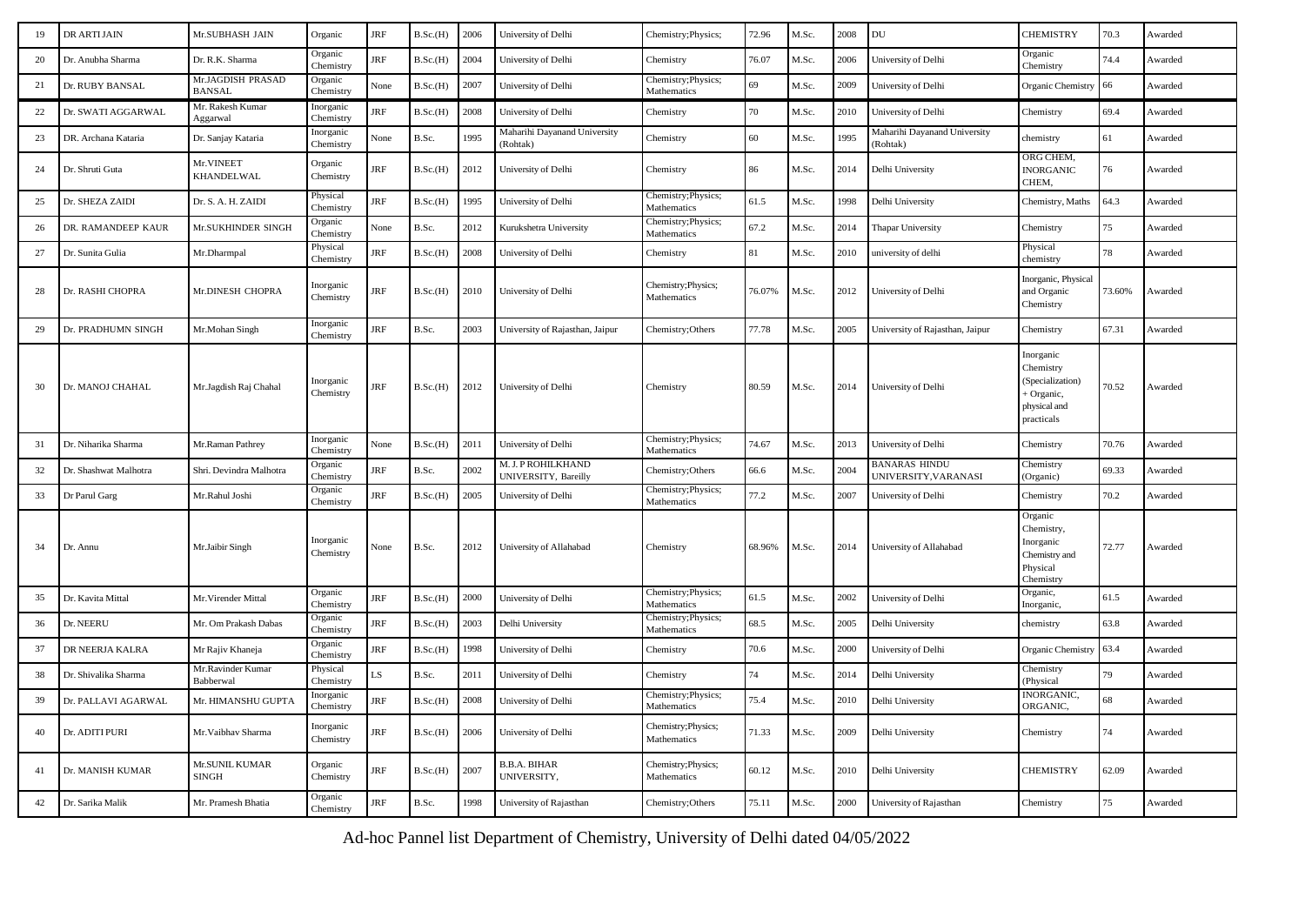| 43 | Dr. Nidhi Rawat       | Mr.D. S. Rawat                       | Physical<br>Chemistry  | LS         | B.Sc.(H) | 2005 | University of Delhi                                      | Chemistry                          | 67.33 | M.Sc. | 2007 | University of Delhi                                       | Chemistry<br>inorganic+orga<br>nic+physical(spe<br>cialization))                       | 51.27  | Awarded |
|----|-----------------------|--------------------------------------|------------------------|------------|----------|------|----------------------------------------------------------|------------------------------------|-------|-------|------|-----------------------------------------------------------|----------------------------------------------------------------------------------------|--------|---------|
| 44 | Dr. Km. Shally        | Mr.Rahul Saini                       | Organic<br>Chemistry   | <b>JRF</b> | B.Sc.    | 2011 | Kurukshetra University                                   | Chemistry; Others                  | 65    | M.Sc. | 2013 | Thapar University                                         | Chemistry                                                                              | 88.8   | Awarded |
| 45 | Dr. Manvi Vaish       | Dr. Anshuman Vaish                   | Organic<br>Chemistry   | None       | B.Sc.    | 2007 | University Of Delhi                                      | Chemistry                          | 63.93 | M.Sc. | 2009 | University Of Delhi                                       | Agrochemicals and<br>Pest Management                                                   | 74.8   | Awarded |
| 46 | DR. SHUCHI DHINGRA    | Mr.Subhash Kumar Dhingra             | Inorganic<br>Chemistry | LS         | B.Sc.(H) | 2000 | University of Delhi                                      | Chemistry                          | 61.11 | M.Sc. | 2002 | University of Delhi                                       | Chemistry (with<br>specialization in                                                   | 60     | Awarded |
| 47 | Dr. MOHIT             | Mr.JAGBIR                            | Organic<br>Chemistry   | $\rm JRF$  | B.Sc.(H) | 2013 | university of delhi                                      | Chemistry                          | 71.51 | M.Sc. | 2015 | university of Delhi                                       | chemistry                                                                              | 68.57  | Awarded |
| 48 | Dr. Ashish Bahuguna   | Mr.Kirti Ram Bahuguna                | Organic<br>Chemistry   | $\rm JRF$  | B.Sc.    | 2008 | HN.B. Garhwal University<br>Srinagar Garhwal Uttarakhand | Chemistry; Others                  | 68    | M.Sc. | 2010 | H.N.B. Garhwal University<br>Srinagar Garhwal Uttarakhand | Chemistry                                                                              | 54.58  | Awarded |
| 49 | Dr. Reshu             | Mr.Devendra Singh                    | Inorganic<br>Chemistry | LS         | B.Sc.    | 2010 | C. C. S. University Meerut                               | Chemistry                          | 65    | M.Sc. | 2012 | C. C. S. University Meerut                                | Inorganic<br>Chemistry                                                                 | 79     | Awarded |
| 50 | Dr. ASHESH MAHTO      | Mr. ALOK KUMAR<br>MAHTO              | Physical<br>Chemistry  | LS         | B.Sc.(H) | 2011 | Delhi University                                         | Chemistry                          | 64.4  | M.Sc. | 2014 | Delhi University                                          | Chemistry                                                                              | 64.1   | Awarded |
| 51 | Dr. ANJU SINGH        | Mr.AMLESH RAI                        | Organic<br>Chemistry   | None       | B.Sc.    | 1997 | Purvanchal University Jaunpur,                           | Chemistry; Others                  | 66.5  | M.Sc. | 2004 | Purvanchal University, Jaunpur                            | Organic<br>Chemistry,<br>Inorganic                                                     | 65.91  | Awarded |
| 52 | Dr. Surashree Sarma   | Shri Dhrubajyoti Sarma               | Physical<br>Chemistry  | None       | B.Sc.(H) | 1997 | Gauhati University                                       | Chemistry; Physics;<br>Mathematics | 60.2  | M.Sc. | 1999 | Gauhati University                                        | Chemistry<br>(Physical)                                                                | 72.1   | Awarded |
| 53 | Dr. Promila           | Sh. Tarif singh                      | Organic<br>Chemistry   | LS         | B.Sc.    | 2008 | M. D. U Rohtak                                           | Chemistry                          | 68    | M.Sc. | 2010 | M. D. U Rohtak                                            | Chemistry                                                                              | 60     | Awarded |
| 54 | Dr. Indrani           | Mr.Birendra Kumar jha                | Physical<br>Chemistry  | <b>JRF</b> | B.Sc.(H) | 2009 | University of Delhi                                      | Chemistry; Physics;<br>Mathematics | 77.85 | M.Sc. | 2011 | University of Delhi                                       | Chemistry                                                                              | 63.31  | Awarded |
| 55 | Dr.Shilpa Jain        | Mr.Kamal Jain                        | Inorganic<br>Chemistry | $\rm JRF$  | B.Sc.(H) | 2006 | University of Delhi                                      | Chemistry; Physics;<br>Mathematics | 78.6  | M.Sc. | 2008 | University of Delhi                                       | Chemistry                                                                              | 71     | Awarded |
| 56 | Dr. Vineeta Garg      | Dr. Pradeep Kumar                    | Organic<br>Chemistry   | <b>JRF</b> | B.Sc.    | 2009 | C.C.S University                                         | Chemistry                          | 69%   | M.Sc. | 2011 | C.C.S University                                          | Chemistry                                                                              | 77.81% | Awarded |
| 57 | Dr. Sriparna Dutta    | Late Mr. Sukumar<br>Dutta            | Inorganic<br>Chemistry | <b>JRF</b> | B.Sc.(H) | 2011 | University of Delhi                                      | Chemistry                          | 84.6  | M.Sc. | 2013 | University of Delhi                                       | Inorganic<br>Chemistry                                                                 | 32.14  | Awarded |
| 58 | Dr. MEENA BISHT       | Mr.UMED SINGH BISHT                  | Physical<br>Chemistry  | LS         | B.Sc.(H) | 2010 | University of Delhi                                      | Chemistry; Physics;<br>Mathematics | 75.4  | M.Sc. | 2007 | University of Delhi                                       | Chemistry                                                                              | 65.42  | Awarded |
| 59 | DR. GAURI AHUJA       | Mr.KARAN ARORA                       | Inorganic<br>Chemistry | None       | B.Sc.(H) | 2004 | University of Delhi                                      | Chemistry; Physics;<br>Mathematics | 60.4  | M.Sc. | 2006 | University of Delhi                                       | <b>INORGANIC (</b><br>SPECIALIZATI<br>ON), PHYSICAL<br>AND ORGANIC<br><b>CHEMISTRY</b> | 52.09  | Awarded |
| 60 | Dr. GUNJAN PUROHIT    | Mr.A P Purohit                       | Organic<br>Chemistry   | None       | B.Sc.(H) | 2010 | University of Delhi                                      | Chemistry; Physics;<br>Mathematics | 69.4  | M.Sc. | 2012 | University of Delhi                                       | Organic<br>Chemistry,<br>Inorganic<br>Chemistry                                        | 60.52  | Awarded |
| 61 | Dr VANDANA SHARMA     | Mr. TRIBHUVAN KUMAR<br><b>PATHAK</b> | Organic<br>Chemistry   | <b>JRF</b> | B.Sc.(H) | 2000 | Delhi University                                         | Chemistry; Physics;<br>Mathematics | 75    | M.Sc. | 2002 | Delhi University                                          | Chemistry                                                                              | 74     | Awarded |
| 62 | Dr. SHIKHA SHARMA     | Mr.SATISH SHARMA                     | Physical<br>Chemistry  | None       | B.Sc.(H) | 2012 | University of Delhi                                      | Chemistry; Physics;<br>Mathematics | 89.04 | M.Sc. | 2014 | <b>IIT ROORKEE</b>                                        | <b>CHEMISTRY</b>                                                                       | 88.4   | Awarded |
| 63 | Dr. Garima Gaba       | Mr.Mayank Sachdeva                   | Inorganic<br>Chemistry | <b>JRF</b> | B.Sc.(H) | 2007 | Delhi University                                         | Chemistry; Physics;<br>Mathematics | 75.2  | M.Sc. | 2009 | Delhi University                                          | Chemistry                                                                              | 74     | Awarded |
| 64 | Dr. Md. Merajul Islam | Md. Mazharul Islam                   | Physical<br>Chemistry  | None       | B.Sc.(H) | 2005 | University of Delhi                                      | Chemistry                          | 60.07 | M.Sc. | 2007 | University of Delhi                                       | Chemistry                                                                              | 60     | Awarded |
| 65 | Dr. POOJA SALUJA      | Mr.BHUSHAN<br><b>SALUJA</b>          | Organic<br>Chemistry   | <b>JRF</b> | B.Sc.(H) | 2007 | University of Delhi                                      | Chemistry                          | 69.49 | M.Sc. | 2009 | University of Delhi                                       | Organic<br>Chemistry                                                                   | 67.6   | Awarded |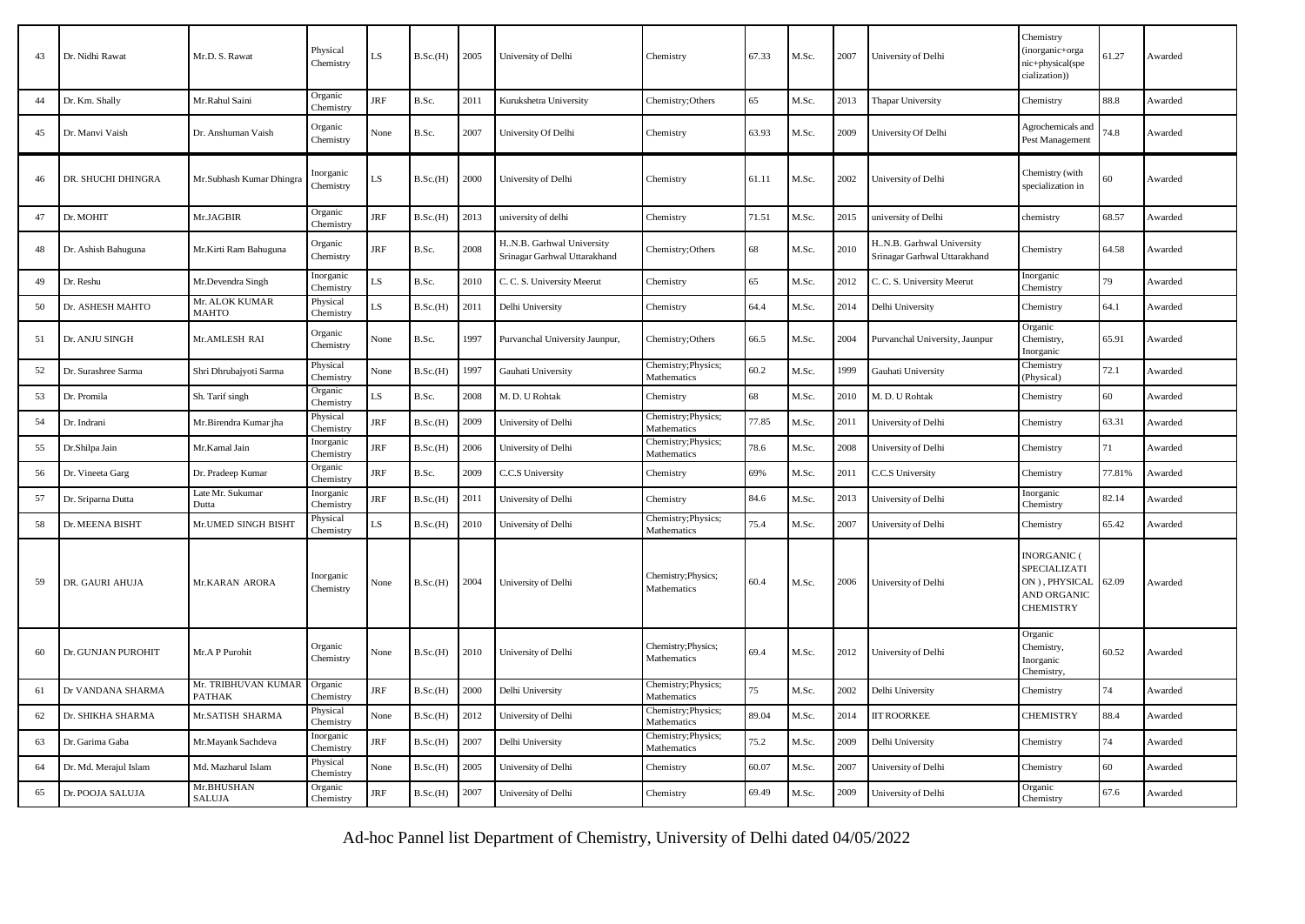| 66 | Dr Mamta Sethi                    | Mr Kamal Sethi                    | Physical<br>Chemistry  | <b>JRF</b> | B.Sc.    | 2004 | MDSU, Ajmer                                               | Chemistry; Physics;<br>Mathematics | 78     | M.Sc. | 2006 | University of Delhi                             | Chemistry                                                                                                              | 69.1   | Awarded |
|----|-----------------------------------|-----------------------------------|------------------------|------------|----------|------|-----------------------------------------------------------|------------------------------------|--------|-------|------|-------------------------------------------------|------------------------------------------------------------------------------------------------------------------------|--------|---------|
| 67 | Dr. Upasana Issar                 | Late Sh. R. L. Issar              | Physical<br>Chemistry  | JRF        | B.Sc.(H) | 2007 | University of Delhi                                       | Chemistry; Physics;<br>Mathematics | 79.56  | M.Sc. | 2009 | University of Delhi                             | PHYSICAL<br><b>CHEMISTRY</b><br>(SPECIALIZAT<br>ION),<br><b>INORGANIC</b><br>CHEMISTRY,<br>ORGANIC<br><b>CHEMISTRY</b> | 74.27  | Awarded |
| 68 | Dr. NIKKI                         | Mr.HEM CHANDER                    | Physical<br>Chemistry  | <b>JRF</b> | B.Sc.(H) | 2008 | University of Delhi                                       | Chemistry                          | 86     | M.Sc. | 2010 | <b>IIT Bombay</b>                               | Chemistry                                                                                                              | 87     | Awarded |
| 69 | Dr. Kavya Bhakuni                 | Mr.Ajeet Singh<br>Bhakuni         | Physical<br>Chemistry  | JRF        | B.Sc.(H) | 2013 | University of Delhi                                       | Chemistry                          | 78.3   | M.Sc. | 2016 | <b>IIT</b> Delhi                                | Chemistry                                                                                                              | 84.3   | Awarded |
| 70 | Dr. SHAILJA SINGH                 | Mr. Kamlesh Kumar Singh           | Organic<br>Chemistry   | LS.        | B.Sc.    | 2005 | University of Allahabad, U.P.                             | Chemistry                          | 76.52  | M.Sc. | 2007 | University of Allahabad, U.P.                   | Chemistry                                                                                                              | 82.56  | Awarded |
| 71 | Dr RITU MATHUR                    | Mr.MRINAL MATHUR                  | Organic<br>Chemistry   | JRF        | B.Sc.    | 1997 | University of Rajasthan, Jaipur                           | Chemistry                          | 73.70% | M.Sc. | 2000 | University of Rajasthan, Jaipur                 | Chemistry                                                                                                              | 72.2   | Awarded |
| 72 | PRIYANKA<br><b>AGGARWAL</b>       | KRISHAN MOHAN<br>AGGARWAL         | Physical<br>Chemistry  | <b>JRF</b> | B.Sc.(H) | 2005 | University of Delhi                                       | Chemistry                          | 61.926 | M.Sc. | 2010 | University of Delhi                             | Chemistry                                                                                                              | 60.09  | Awarded |
| 73 | Dr. RITIKA NAGPAL                 | Mr. ASHOK NAGPAL                  | Organic<br>Chemistry   | <b>JRF</b> | B.Sc.(H) | 2007 | University of Delhi                                       | Chemistry; Physics;<br>Mathematics | 79.6   | M.Sc. | 2009 | University of Delhi                             | ORGANIC<br>CHEMISTRY,<br><b>INORGANIC</b><br>CHEMISTRY,<br>PHYSICAL<br><b>CHEMISTRY</b>                                | 73.8   | Awarded |
| 74 | Dr. GOBIND JI RAI                 | Mr.Deen Bandhu Rai                | Physical<br>Chemistry  | <b>JRF</b> | B.Sc.    | 2008 | <b>VBS Purvanchal University</b><br>Jaunpur, UP           | Chemistry; Mathemati               | 60.11  | M.Sc. | 2010 | <b>VBS Purvanchal University</b><br>Jaunpur, UP | Chemistry                                                                                                              | 61.5   | Awarded |
| 75 | Dr. Heena Dahiya                  | Mr.Sumit Ahlawat                  | Inorganic<br>Chemistry | LS.        | B.Sc.    | 2009 | Maharshi Dayanand University<br>Rohtak<br>Haryana 124001. | Chemistry                          | 80.28  | M.Sc. | 2011 | Kurukshetra University,<br>Kurukshetra Haryana  | Inorganic<br>Chemistry<br>(Specialization)                                                                             | 71.75  | Awarded |
| 76 | Dr. Jaideep Malik                 | Dr. Ranvir Malik                  | Physical<br>Chemistry  | JRF        | B.Sc.(H) | 2013 | University of Delhi                                       | Chemistry                          | 68.9   | M.Sc. | 2015 | GJUS&T Hisar                                    | Physical<br>Chemistry                                                                                                  | 77.7   | Awarded |
| 77 | Dr. RAGHVI KHATTAR                | Dr. VIJAY LAXMI<br><b>KHATTAR</b> | Inorganic<br>Chemistry | LS         | B.Sc.(H) | 2006 | University of Delhi                                       | Chemistry; Physics;<br>Mathematics | 73.33  | M.Sc. | 2008 | University of Delhi                             | Chemistry<br>(Inorganic spl)                                                                                           | 66.18  | Awarded |
| 78 | Dr. Manpreet Kaur                 | Late Parminder Singh              | Inorganic<br>Chemistry | None       | B.Sc.(H) | 2003 | University of Delhi                                       | Chemistry; Physics;<br>Mathematics | 72.20% | M.Sc. | 2005 | University of Delhi                             | Chemistry<br>(Inorganic,<br>physical and<br>organic chemistry)                                                         | 65.70% | Awarded |
| 79 | Dr. Parveen Gahlyan               | Mr.Sadhu Ram                      | Organic<br>Chemistry   | JRF        | B.Sc.(H) | 2012 | University of Delhi                                       | Chemistry                          | 76.70% | M.Sc. | 2014 | University of Delhi                             | Chemistry                                                                                                              | 65.7   | Awarded |
| 80 | Dr. Preeti Chaudhary              | Mr. Vikas Tewatia                 | Organic<br>Chemistry   | JRF        | B.Sc.(H) | 2001 | University of Delhi                                       | Chemistry; Physics;<br>Mathematics | 69.18  | M.Sc. | 2003 | University of Delhi                             | Organic<br>Chemistry,                                                                                                  | 65.9   | Awarded |
| 81 | Dr. SWATI<br><b>PARBHAKAR</b>     | Mr. NAMIT<br>SRIVASTAVA           | Inorganic<br>Chemistry | LS         | B.Sc.    | 2007 | UNIVERSITY OF DELHI                                       | Chemistry; Physics;<br>Mathematics | 73     | M.Sc. | 2011 | University of Delhi                             | INORGANIC,<br>PHYSICAL,                                                                                                | 63     | Awarded |
| 82 | Dr. Shelja Tiwari                 | Sh. Mool Chand Tiwari             | Inorganic<br>Chemistry | <b>JRF</b> | B.Sc.(H) | 2009 | UNIVERSITY OF DELHI                                       | Chemistry                          | 70.51  | M.Sc. | 2011 | University of Delhi                             | <b>INORGANIC</b><br>CHEMISTRY,<br>ORGANIC                                                                              | 65.86  | Awarded |
| 83 | Dr. SYED ISHRAQUE<br><b>AHMAD</b> | Mr.SYED ALI MANZER                | Inorganic<br>Chemistry | None       | B.Sc.(H) | 2002 | MAGADH UNIVERSITY, BODH<br>GAYA, BIHAR                    | Chemistry; Others                  | 60%    | M.Sc. | 2005 | AMIA MILLIA ISLAMIA, NEW<br>DELHI, INDIA        | INORGANIC,<br>ORGANIC,<br>PHYSICAL,<br><b>MATERIALS</b><br><b>CHEMISTRY</b>                                            | 67%    | Awarded |
| 84 | DR. DEEPMALA PAREEK               | Mr.MURARI LAL<br><b>PAREEK</b>    | Physical Che           | JRF        | B.Sc.(H) | 2001 | University of Rajasthan, Jaipur<br>(Rajasthan)            | Chemistry                          | 73.63  | M.Sc. | 2003 | Jniversity of Rajasthan, Jaipur<br>Rajasthan)   | Physical Chemistry                                                                                                     | 73.7   | Awarded |
| 85 | Dr. Divya Singh                   | Mr.Manish Kumar Singh             | Organic<br>Chemistry   | None       | B.Sc.(H) | 2008 | Patna University                                          | Chemistry                          | 75.13  | M.Sc. | 2010 | Patna University                                | Chemistry                                                                                                              | 71.13  | Awarded |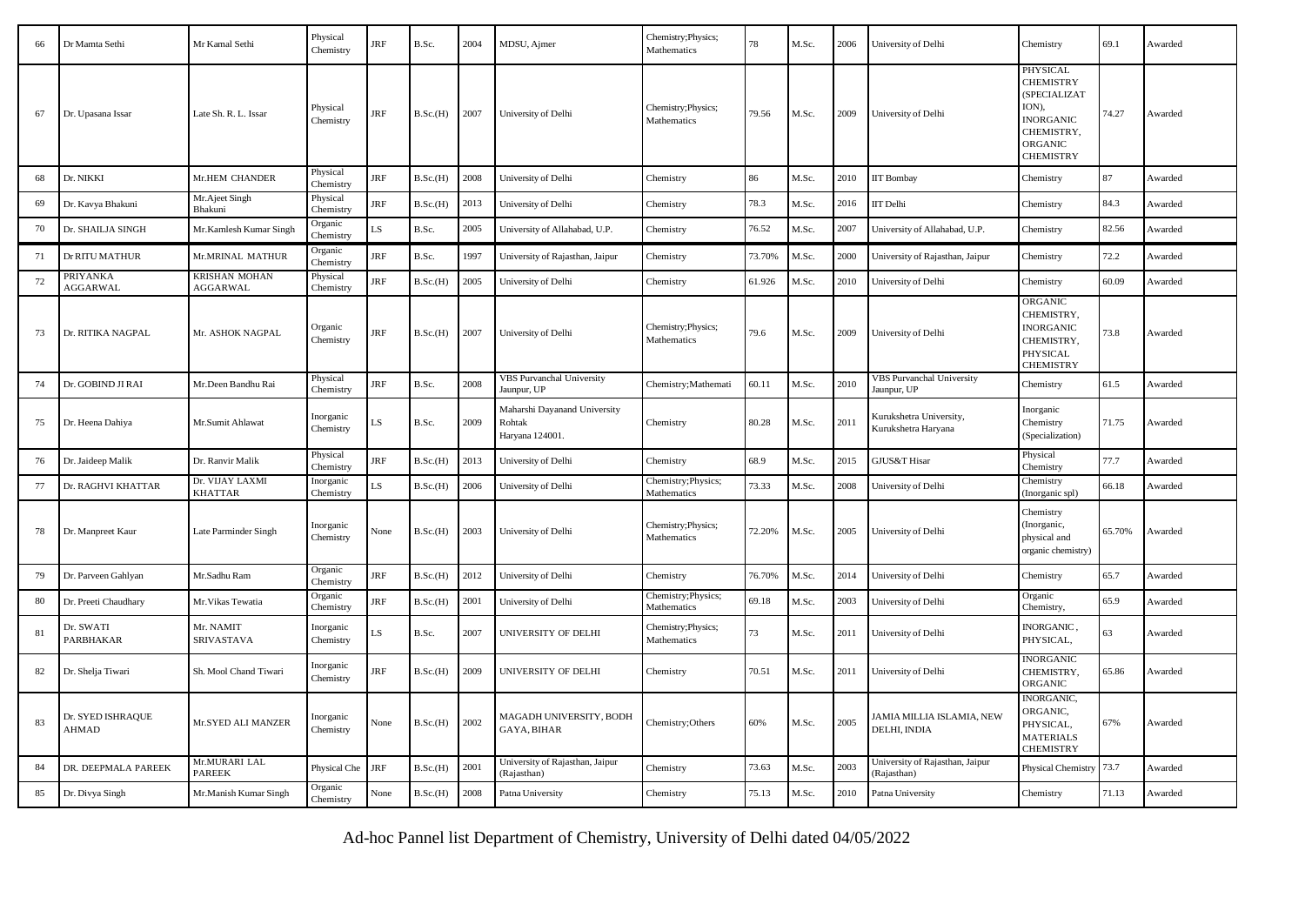| 86  | Dr. ANUJ KUMAR             | Mr. VIRSEN SINGH                 | Physical<br>Chemistry  | $\rm JRF$  | B.Sc.    | 2012 | C.C.S. UNIVERSITY, MEERUT,<br>U P                | Chemistry; Physics;<br>Mathematics | 75.35  | M.Sc. | 2015 | University of Delhi, Delhi                 | Chemistry                                                                                     | 61.71  | Awarded |
|-----|----------------------------|----------------------------------|------------------------|------------|----------|------|--------------------------------------------------|------------------------------------|--------|-------|------|--------------------------------------------|-----------------------------------------------------------------------------------------------|--------|---------|
| 87  | Dr. Anjali Sehrawat        | Mr.Padamjeet Sehrawat            | Organic<br>Chemistry   | LS         | B.Sc.(H) | 1996 | University of Delhi                              | Chemistry; Physics;<br>Mathematics | 72     | M.Sc. | 1998 | <b>IIT DELHI</b>                           | Chemistry                                                                                     | 92     | Awarded |
| 88  | Dr. ABHA KATHURIA          | Mrs. Mohini Devi                 | Organic<br>Chemistry   | None       | B.Sc.(H) | 2004 | University of Delhi                              | Chemistry; Physics;<br>Mathematics | 74.16  | M.Sc. | 2006 | University of Delhi                        | Organic Chemistry                                                                             | 66.12  | Awarded |
| 89  | DR. SAKSHI MALIK           | Mr.AVINASH TOMAR                 | Organic<br>Chemistry   | LS         | B.Sc.(H) | 2002 | University of Delhi                              | Chemistry; Physics;<br>Mathematics | 70.44% | M.Sc. | 2004 | University of Delhi                        | Organic<br>Chemistry,<br>Inorganic<br>Chemistry,<br>Physical<br>Chemistry                     | 64.80% | Awarded |
| 90  | Dr. Shweta Gupta           | Late Ajit Kumar Gupta            | Organic<br>Chemistry   | <b>JRF</b> | B.Sc.(H) | 2006 | University of Delhi                              | Chemistry                          | 77.26% | M.Sc. | 2008 | University of Delhi                        | Chemistry                                                                                     | 71.18% | Awarded |
| 91  | Dr. PRAGATI MALIK          | Sh. Ravinder Kumar Malik         | Physical<br>Chemistry  | $\rm JRF$  | B.Sc.(H) | 2007 | Sri Venkateswara College,<br>University of Delhi | Chemistry                          | 80.4   | M.Sc. | 2009 | University of Delhi                        | Physical<br>Chemistry<br>(Specialization),<br>Organic<br>Chemistry,<br>Inorganic<br>Chemistry | 75.09% | Awarded |
| 92  | Dr. RAKESH PANT            | Mr.GIRISH CHANDRA<br><b>PANT</b> | Physical<br>Chemistry  | LS         | B.Sc.(H) | 2011 | University of Delhi                              | Chemistry                          | 70.44  | M.Sc. | 2013 | <b>IIT Roorkee</b>                         | Chemistry                                                                                     | 69.6   | Awarded |
| 93  | DR. Renu Gautam            | Mr.Ashok kumar<br>Gautam         | Organic<br>Chemistry   | $\rm JRF$  | B.Sc.    | 2006 | Dr. Bhima Rao Ambedkar<br>University, Agra       | Chemistry                          | 77     | M.Sc. | 2008 | Dr. Bhima Rao Ambedkar<br>University, Agra | Chemistry                                                                                     | 65     | Awarded |
| 94  | Dr. Pragya Gahlot          | Mr.R.S. Gahlot                   | Physical<br>Chemistry  | <b>JRF</b> | B.Sc.    | 2000 | <b>MDU</b> , Rohtak                              | Chemistry; Others                  | 70.76  | M.Sc. | 2002 | MDU, Rohtak                                | Chemistry,<br>Mathematics                                                                     | 69.8   | Awarded |
| 95  | Dr. KOMAL AGGARWA          | Mr.ANKUR GOEL                    | Organic<br>Chemistry   | $\rm JRF$  | B.Sc.(H) | 2008 | University of Delhi                              | Chemistry                          | 81.1   | M.Sc. | 2010 | University of Delhi                        | Chemistry                                                                                     | 83     | Awarded |
| 96  | Dr. VIKAS SANGWAN          | Mr.DALIP SINGH                   | Inorganic<br>Chemistry | None       | B.Sc.    | 2011 | kurukshetra univrsity Kurukshetra                | Chemistry; Others                  | 76.81  | M.Sc. | 2013 | kurukshetra univrsity Kurukshetra          | Chemistry                                                                                     | 65.7   | Awarded |
| 97  | Dr. AMREETA PREETAM        | Dr. SUNNY MANOHAR                | Organic<br>Chemistry   | <b>JRF</b> | B.Sc.(H) | 2008 | UNIVERSITY OFDELHI                               | Chemistry; Physics;<br>Mathematics | 66.7   | M.Sc. | 2010 | Delhi University                           | <b>CHEMISTRY</b>                                                                              | 67.3   | Awarded |
| 98  | Dr. SONA GANDHI            | Mr.Satpal Gandhi                 | Physical<br>Chemistry  | <b>JRF</b> | B.Sc.(H) | 2013 | University of Delhi                              | Chemistry; Physics;<br>Mathematics | 87.2   | M.Sc. | 2015 | University of Delhi                        | Chemistry                                                                                     | 71.3   | Awarded |
| 99  | Dr. AKANKSHA GUPTA         | Mr.B. S. Gupta                   | Inorganic<br>Chemistry | LS         | B.Sc.(H) | 2009 | Delhi University                                 | Chemistry; Physics;<br>Mathematics | 78     | M.Sc. | 2011 | Delhi University                           | Chemistry                                                                                     | 73.2   | Awarded |
| 100 | Dr. Shobhita Singal        | Mr.Om Prakash                    | Organic<br>Chemistry   | $\rm JRF$  | B.Sc.(H) | 2009 | University of Delhi                              | Chemistry; Physics;<br>Mathematics | 70     | M.Sc. | 2011 | University of Delhi                        | Inorganic<br>chemistry,<br>physical<br>chemistry, organic<br>chemistry                        | 69     | Awarded |
| 101 | DR. DAMINI SOOD            | Mr.V K Sood                      | Physical<br>Chemistry  | <b>JRF</b> | B.Sc.(H) | 2013 | University of Delhi                              | Chemistry                          | 82.14  | M.Sc. | 2015 | University of Delhi                        | Chemistry                                                                                     | 68.42  | Awarded |
| 102 | Dr. SWETA MISHRA           | Mr.UPENDRA K<br>MISHRA           | Organic<br>Chemistry   | $\rm JRF$  | B.Sc.(H) | 2006 | <b>Banaras Hindu University</b>                  | Chemistry; Others                  | 78.5   | M.Sc. | 2008 | <b>Banaras Hindu University</b>            | Chemistry                                                                                     | 83.7   | Awarded |
| 103 | Dr. SAMIRAN MISRA          | Mr.Sudhansu Sekhar Misra         | Inorganic<br>Chemistry | LS         | B.Sc.(H) | 2013 | The University of Burdwan                        | Chemistry; Physics;<br>Mathematics | 64.625 | M.Sc. | 2015 | Vidyasagar University                      | Inorganic<br>Chemistry                                                                        | 73.25  | Awarded |
| 104 | Dr. Megha Munjal           | Mr. Amerish Kesar                | Inorganic<br>Chemistry | LS         | B.Sc.(H) | 2004 | Delhi university                                 | Chemistry                          | 78     | M.Sc. | 2006 | Delhi university                           | Chemistry                                                                                     | 74     | Awarded |
| 105 | Dr. PRIYA                  | MR. AKSHAY VATS                  | Organic<br>Chemistry   | LS         | B.Sc.    | 1999 | <b>CCS University</b>                            | Chemistry; Others                  | 72     | M.Sc. | 2001 | <b>CCS University</b>                      | Chemistry                                                                                     | 70     | Awarded |
| 106 | Dr. BALA KONDA REDDY S     | Mr.Chinna kondareddy             | Organic<br>Chemistry   | <b>JRF</b> | B.Sc.    | 2008 | Sri Venkateshwara University                     | Chemistry                          | 65     | M.Sc. | 2010 | Sri Venkateshwara University               | Organic Chemistry                                                                             | 65     | Awarded |
| 107 | Dr. Jyoti Gupta            | Mr.Dinesh                        | Physical<br>Chemistry  | <b>JRF</b> | B.Sc.(H) | 2013 | University of Delhi                              | Chemistry                          | 82.33  | M.Sc. | 2015 | University of Delhi                        | Chemistry                                                                                     | 75.95  | Awarded |
| 108 | Dr. DIBYASREE<br>CHOUDHURY | Mr.DEBASISH<br><b>CHOUDHURY</b>  | Inorganic<br>Chemistry | LS         | B.Sc.(H) | 2012 | UNIVERSITY OF CALCUTTA                           | Chemistry; Physics;<br>Mathematics | 65.75  | M.Sc. | 2014 | university of delhi                        | chemistry                                                                                     | 70.09  | Awarded |
| 109 | Dr. VENU SHARMA            | Mr. Sushil Kumar Sharma          | Organic<br>Chemistry   | LS         | B.Sc.    | 2000 | University of Rajasthan                          | Chemistry; Others                  | 71%    | M.Sc. | 2002 | University of Rajasthan                    | Chemistry                                                                                     | 75%    | Awarded |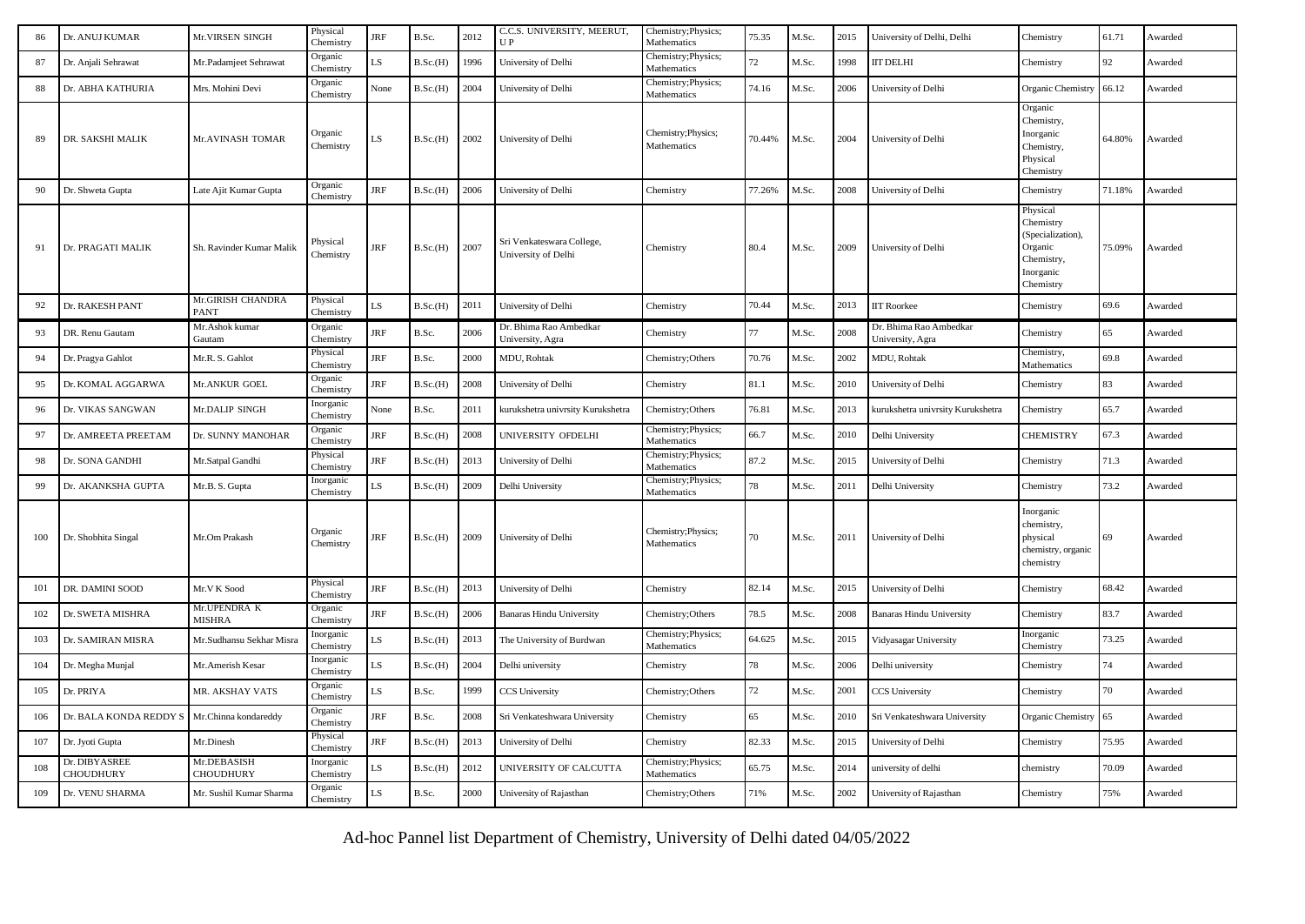| 110 | NISHA AGGARWAL              | Mr.SHAILESH<br><b>GUPTA</b>            | Organic<br>Chemistry   | LS         | B.Sc.(H) | 2003 | University of Delhi                            | Chemistry                          | 77.67 | M.Sc. | 2005 | University of Delhi                                  | ORGANIC<br><b>CHEMISTRY</b>                                                                                           | 71.45 | Awarded |
|-----|-----------------------------|----------------------------------------|------------------------|------------|----------|------|------------------------------------------------|------------------------------------|-------|-------|------|------------------------------------------------------|-----------------------------------------------------------------------------------------------------------------------|-------|---------|
| 111 | Dr. Sonam                   | Mr.Jai Prakash Nirwan                  | Physical<br>Chemistry  | JRF        | B.Sc.(H) | 2013 | University of Delhi                            | Chemistry                          | 80.7  | M.Sc. | 2016 | University of Delhi                                  | Chemistry                                                                                                             | 74.6  | Awarded |
| 112 | Dr. LAKSHAY<br>KATHURIA     | Mr.Gulshan Kumar                       | Inorganic<br>Chemistry | JRF        | B.Sc.(H) | 2012 | University of Delhi                            | Chemistry                          | 80.01 | M.Sc. | 2014 | IIT-Delhi                                            | Chemistry                                                                                                             | 87.11 | Awarded |
| 113 | Dr. R SANDHYA               | Mr.R<br><b>RANGASWAMY</b>              | Organic<br>Chemistry   | JRF        | B.Sc.(H) | 2008 | University of Delhi                            | Chemistry                          | 74.5  | M.Sc. | 2010 | University of Delhi                                  | Organic<br>Chemistry                                                                                                  | 60.18 | Awarded |
| 114 | Dr. BHARTI BADHANI          | Mr.Ram Dutt Badhani                    | Physical<br>Chemistry  | JRF        | B.Sc.(H) | 2010 | University of Delhi                            | Chemistry; Physics;<br>Mathematics | 79.85 | M.Sc. | 2012 | University of Delhi                                  | Chemistry<br>(Specialization:<br>Physical<br>Chemistry)                                                               | 31.3  | Awarded |
| 115 | Dr. NEHA BATRA              | <b>LATE OM PRAKASH</b><br><b>BATRA</b> | Organic<br>Chemistry   | <b>JRF</b> | B.Sc.    | 2008 | University of Delhi                            | Others                             | 69.4  | M.Sc. | 2011 | <b>DCRUST</b>                                        | <b>CHEMISTRY</b>                                                                                                      | 83.8  | Awarded |
| 116 | Dr. SAMPAT<br>SINGH CHAUHAN | Mr.SULTAN SINGH<br><b>CHAUHAN</b>      | Physical<br>Chemistry  | JRF        | B.Sc.    | 2008 | RAJASTHAN<br>UNIVERSITY                        | Chemistry; Physics; Ot             | 65.7  | M.Sc. | 2010 | JAMIA HAMDARD<br><b>UNIVERSITY</b>                   | <b>CHEMISTRY</b>                                                                                                      | 80.75 | Awarded |
| 117 | Dr. Richa Tyagi             | Mr. S.C.Tyagi                          | Physical<br>Chemistry  | None       | B.Sc.(H) | 1999 | University of Delhi.                           | Chemistry; Physics;<br>Mathematics | 69.18 | M.Sc. | 2001 | University of Delhi                                  | Chemistry (<br>Physical<br>Chemistry)                                                                                 | 61%   | Awarded |
| 118 | Dr. YOGITA BISHT            | Mr.L.S. BISHT                          | Physical<br>Chemistry  | <b>JRF</b> | B.Sc.(H) | 2007 | Delhi University                               | Chemistry; Physics;<br>Mathematics | 67%   | M.Sc. | 2010 | Delhi University                                     | Chemistry                                                                                                             | 67%   | Awarded |
| 119 | Dr VIJAY BAHADUR            | Mr.PARAS NATH                          | Organic<br>Chemistry   | JRF        | B.Sc.    | 2006 | <b>VBS Purvanchal University</b><br>Jaunpur UP | Chemistry; Others                  | 62.83 | M.Sc. | 2008 | VBS Purvanchal University Jaunpur<br>UP              | Organic Inorganic<br>and Physical<br>Chemistry                                                                        | 62.25 | Awarded |
| 120 | Dr. RUCHI SHARMA<br>PANDEY  | Mr. VIVEK PANDEY                       | Physical<br>Chemistry  | JRF        | B.Sc.(H) | 1998 | University of Delhi                            | Chemistry; Physics;<br>Mathematics | 62.75 | M.Sc. | 2000 | <b>IIT KANPUR</b>                                    | ORGANIC,<br><b>INORGANIC,</b>                                                                                         | 77    | Awarded |
| 121 | Dr. RICHA TOMAR             | Sh. SATYAPAL SINGH<br><b>TOMAR</b>     | Physical<br>Chemistry  | JRF        | B.Sc.    | 2003 | M.D.University, Rohtak                         | Chemistry                          | 63    | M.Sc. | 2007 | C.C.S.U. Meerut                                      | Polymers, Bio-<br>Physical<br>Chemistry,<br>Physical-Organic<br>Chemistry,<br>Analytical, Solid<br>State<br>Chemsitry | 73.33 | Awarded |
| 122 | DR. BHARTI BHARDWAJ         | DR. YOGESH VATS                        | Organic<br>Chemistry   | None       | B.Sc.    | 2002 | University of Delhi                            | Chemistry; Physics;<br>Mathematics | 62.9  | M.Sc. | 2006 | M D U, ROHTAK                                        | CHEMISTRY                                                                                                             | 60    | Awarded |
| 123 | Dr. Mudita Nagpal           | Mr.Praveen Nagpal                      | Physical<br>Chemistry  | JRF        | B.Sc.(H) | 2014 | University of Delhi                            | Chemistry; Physics;<br>Mathematics | 86.6  | M.Sc. | 2016 | University of Delhi                                  | Physical chemistry                                                                                                    | 80.5  | Awarded |
| 124 | Dr. Divya Katyal            | Mr.Jitin Katyal                        | Physical<br>Chemistry  | JRF        | B.Sc.(H) | 2008 | University of Delhi                            | Chemistry; Physics;<br>Mathematics | 79.03 | M.Sc. | 2010 | University of Delhi                                  | Inorganic,<br>Organic,                                                                                                | 69.63 | Awarded |
| 125 | Dr. SHWETA<br>CHAUDHARY     | Mr.RAJESH<br><b>CHAUDHARY</b>          | Organic<br>Chemistry   | JRF        | B.Sc.(H) | 2010 | Delhi University                               | Chemistry                          | 74.8  | M.Sc. | 2012 | Delhi University                                     | Chemistry                                                                                                             | 77    | Awarded |
| 126 | Dr. Meenakshi Sharma        | Mr.Saurabh Joshi                       | Organic<br>Chemistry   | None       | B.Sc.(H) | 2003 | <b>BANASTHALI VIDYAPITH</b>                    | Chemistry                          | 75.56 | M.Sc. | 2005 | <b>BANASTHALI VIDYAPITH</b>                          | ORGANIC<br>CHEMISTRY                                                                                                  | 76.75 | Awarded |
| 127 | Dr. Prateek Tyagi           | Mr.S P Tyagi                           | Physical<br>Chemistry  | None       | B.Sc.(H) | 2004 | University of Delhi                            | Chemistry; Physics;<br>Mathematics | 60    | M.Sc. | 2006 | University of Delhi                                  | Chemistry                                                                                                             | 60    | Awarded |
| 128 | Dr. PRIYANKA THAKRAL        | Mr.Prince Malik                        | Physical<br>Chemistry  | JRF        | B.Sc.(H) | 2009 | University of Delhi                            | Chemistry; Physics;<br>Mathematics | 79.33 | M.Sc. | 2011 | University of Delhi                                  | Chemistry<br>(specialization -<br>Physical<br>Chemistry)                                                              | 73.3  | Awarded |
| 129 | DR. RESHU CHAUDHARY         | <b>SH. RAJINDER</b><br>CHAUDHARY       | Organic<br>Chemistry   | <b>JRF</b> | B.Sc.    | 1999 | KURUKSHETRA UNIV.                              | Chemistry; Others                  | 74.8  | M.Sc. | 2001 | KURUKSHETRA UNIV.                                    | CHEMISTRY,<br><b>MATHS</b>                                                                                            | 72.5  | Awarded |
| 130 | Dr. SOUMI DE                | Mr.SATYA<br>NARAYAN DE                 | Physical<br>Chemistry  | None       | B.Sc.(H) | 2006 | University of Burdwan                          | Chemistry                          | 60    | M.Sc. | 2008 | Bengal Engineering and<br>Science Unversity, Shibpur | Applied<br>Chemistry                                                                                                  | 63.2  | Awarded |
| 131 | Dr. Shuchi Maheshwari       | Mr.Ankur Maheshwari                    | Organic<br>Chemistry   | JRF        | B.Sc.    | 2008 | University of Bikaner,<br>Bikaner              | Chemistry; Others                  | 73.77 | M.Sc. | 2010 | MNIT, Jaipur                                         | Chemistry                                                                                                             | 89.1  | Awarded |
| 132 | Dr. POONAM                  | Dr. Vijay S. Gupta                     | Organic<br>Chemistry   | None       | B.Sc.    | 1993 | Rohilkhand University, Bareilly,<br>UP         | Chemistry; Others                  | 76.6  | M.Sc. | 1995 | Rohilkhand University, Bareilly, UP                  | Chemistry<br>(Organic)                                                                                                | 75.6  | Awarded |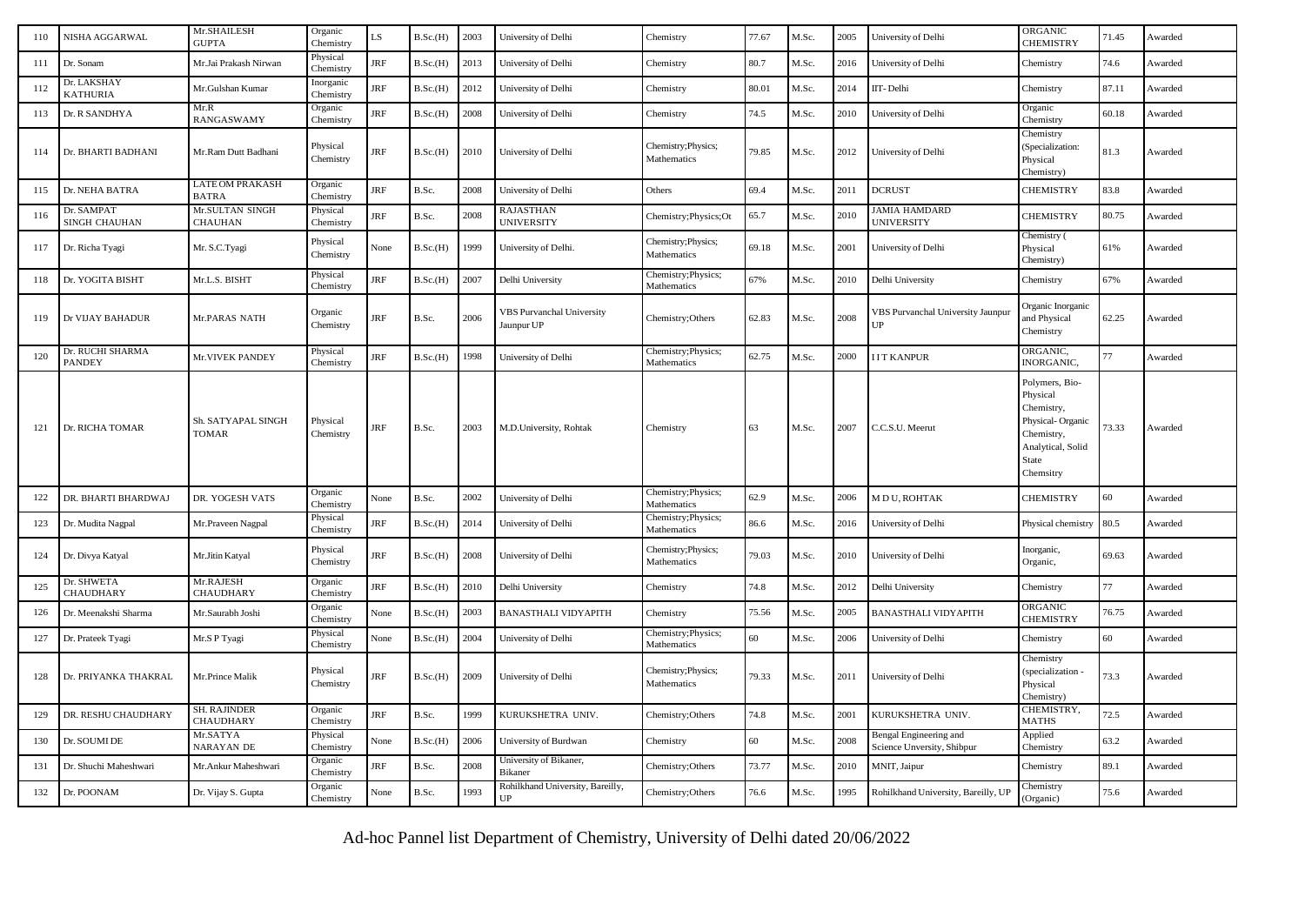| 133 | Dr. SHIVANI SHARMA                    | Mr.RAJEEV KUMAR<br><b>SHARMA</b>   | Inorganic<br>Chemistry | JRF  | B.Sc.(H) | 2008 | UNIVERSITY OF DELHI                                | Chemistry; Physics;<br>Mathematics | 75.48  | M.Sc. | 2010 | UNIVERSITY OF DELHI                                | <b>CHEMISTRY</b>                                                                                                                                                                                                                                                                                       | 67.72  | Awarded |
|-----|---------------------------------------|------------------------------------|------------------------|------|----------|------|----------------------------------------------------|------------------------------------|--------|-------|------|----------------------------------------------------|--------------------------------------------------------------------------------------------------------------------------------------------------------------------------------------------------------------------------------------------------------------------------------------------------------|--------|---------|
| 134 | DR. ARCHANA GUPTA                     | MR. NAGESH KUMAR<br><b>GUPTA</b>   | Organic<br>Chemistry   | JRF  | B.Sc.    | 1989 | RAJASTHAN UNIVERSITY,<br>JAIPUR                    | Chemistry; Others                  | 69.18  | M.Sc. | 1991 | RAJASTHAN UNIVERSITY,<br>JAIPUR                    | <b>CHEMISTRY</b>                                                                                                                                                                                                                                                                                       | 79.4   | Awarded |
| 135 | Dr. SHIVANGI SHARMA                   | Lt. Sh. Prakash Chandra<br>Sharma  | Physical<br>Chemistry  | JRF  | B.Sc.(H) | 2010 | University of Delhi                                | Chemistry; Physics;<br>Mathematics | 70.7   | M.Sc. | 2012 | University of Delhi                                | Chemistry (Spl.<br>Physical<br>Chemistry)                                                                                                                                                                                                                                                              | 64.2   | Awarded |
| 136 | Dr. Trapti Aggarwal                   | Mr. Rakesh Aggarwal                | Organic<br>Chemistry   | LS   | B.Sc.(H) | 2005 | Delhi University                                   | Chemistry                          | 65.5   | M.Sc. | 2007 | Delhi University                                   | Chemistry                                                                                                                                                                                                                                                                                              | 62.2   | Awarded |
| 137 | Dr. ANKITA                            | Mr.Narender kumar                  | Physical<br>Chemistry  | None | B.Sc.(H) | 2013 | university of delhi                                | Chemistry; Physics;<br>Mathematics | 85.10% | M.Sc. | 2015 | university of delhi                                | chemistry                                                                                                                                                                                                                                                                                              | 71.57% | Awarded |
| 138 | Dr. PRADEEP KUMAR                     | Mr.InderJeet                       | Organic<br>Chemistry   | JRF  | B.Sc.    | 2009 | Dr. B.R.A. University Agra                         | Chemistry; Others                  | 63.2   | M.Sc. | 2011 | Dr. B.R.A. University Agra                         | CHemistry                                                                                                                                                                                                                                                                                              | 61.3   | Awarded |
| 139 | Dr. Haseeb Ahmed                      | Mr.Amir Ahmed                      | Physical<br>Chemistry  | LS   | B.Sc.    | 2009 | University of Delhi                                | Chemistry; Physics;<br>Mathematics | 69.25  | M.Sc. | 2011 | Jamia Millia Islamia                               | Inorganic<br>chemistry, Organic<br>chemistry,<br>Physical<br>chemistry,<br>Elements of<br>material chemistry.<br>Group theory and<br>spectroscopy,<br>Quantum<br>chemistry, Solid<br>state chemistry,<br>Electrochemistr y<br>theory and<br>application,<br>Chemical<br>dynamics and<br>polymerization | 71.42  | Awarded |
| 140 | Dr. Amit Kumar Sharma                 | Sh. Siya Ram Sharma                | Inorganic<br>Chemistry | None | B.Sc.    | 2002 | <b>CCS University Meerut</b>                       | Others                             | 65.03  | M.Sc. | 2004 | <b>CCS University Meerut</b>                       | Inorganic<br>Chemistry                                                                                                                                                                                                                                                                                 | 54.33  | Awarded |
| 141 | Dr. MANDEEP                           | Mr. Ishwer Singh                   | Physical<br>Chemistry  | JRF  | B.Sc.(H) | 2012 | University of Delhi                                | Chemistry; Physics;<br>Mathematics | 74.96  | M.Sc. | 2014 | University of Delhi                                | Chemistry                                                                                                                                                                                                                                                                                              | 67.57  | Awarded |
| 142 | Dr. RIDHAM<br><b>DHAWAN</b>           | Mr.RAJEEV<br><b>DHAWAN</b>         | Organic<br>Chemistry   | None | B.Sc.(H) | 2012 | Delhi University                                   | Chemistry                          | 65     | M.Sc. | 2014 | Amity University, Noida                            | Applied<br>Chemistry                                                                                                                                                                                                                                                                                   | 81.5   | Awarded |
| 143 | Dr.REETU SHARMA                       | Mr.T.C.Sharma                      | Inorganic<br>Chemistry | None | B.Sc.    | 2010 | Pt.Ravishankar Shukla University,<br>Raipur (C.G.) | Others                             | 71.06  | M.Sc. | 2012 | Pt.Ravishankar Shukla University,<br>Raipur (C.G.) | Chemistry                                                                                                                                                                                                                                                                                              | 73.08  | Awarded |
| 144 | Dr. Neha Tiwari                       | Mr. Alankrut Shukla                | Physical<br>Chemistry  | None | B.Sc.    | 2010 | Barkatullah Vishwavidyalaya                        | Chemistry; Others                  | 74.97  | M.Sc. | 2012 | University of Lucknow, Lucknow                     | Organic, Inorganic<br>and Physical<br>Chemistry                                                                                                                                                                                                                                                        | 61.94  | Awarded |
| 145 | DR DIVYA MATHUR                       | MR MAYANK MATHUR                   | Organic<br>Chemistry   | JRF  | B.Sc.(H) | 2006 | University of Delhi                                | Chemistry; Physics;<br>Mathematics | 74.07  | M.Sc. | 2008 | University of Delhi                                | Chemistry                                                                                                                                                                                                                                                                                              | 69.54  | Awarded |
| 146 | Dr. GEETIKA BHASIN                    | Mr.Gulshan Bhasin                  | Organic<br>Chemistry   | LS   | B.Sc.(H) | 2009 | University of Delhi                                | Chemistry                          | 75.63  | M.Sc. | 2011 | University of Delhi                                | Organic<br>Chemistry                                                                                                                                                                                                                                                                                   | 52.33  | Awarded |
| 147 | Dr. SHUBHRAJYOTSNA<br><b>BHARDWAJ</b> | Mr.RAMESH CHAND<br><b>BHARDWAJ</b> | Inorganic<br>Chemistry | JRF  | B.Sc.    | 2007 | University Of Rajasthan, Jaipur,<br>India          | Chemistry; Physics;<br>Others      | 75.33  | M.Sc. | 2010 | Banasthali University, Rajasthan,<br>India         | <b>CHEMISTRY</b>                                                                                                                                                                                                                                                                                       | 74.87  | Awarded |
| 148 | DR. VINITA KAPOOR                     | Mr.ASHISH KAPOOR                   | Physical<br>Chemistry  | JRF  | B.Sc.(H) | 2006 | University of Delhi                                | Chemistry; Physics;<br>Mathematics | 82.1   | M.Sc. | 2008 | DELHI UNIVERSITY                                   | <b>CHEMISTRY</b>                                                                                                                                                                                                                                                                                       | 79.4   | Awarded |
| 149 | Dr. Arif Hassan Dar                   | Mr.Ghulam Hassan<br>Dar            | Organic<br>Chemistry   | None | B.Sc.(H) | 2013 | Aligarh Muslim University                          | Chemistry                          | 72     | M.Sc. | 2015 | Aligarh Muslim University                          | Chemistry                                                                                                                                                                                                                                                                                              | 74     | Awarded |
| 150 | Dr. YUKTI MONGA                       | Mr.DEEPAK KUMAR<br><b>MONGA</b>    | Inorganic<br>Chemistry | None | B.Sc.(H) | 2007 | university of delhi                                | Chemistry; Physics; Ot             | $71\,$ | M.Sc. | 2009 | jiwaji university                                  | <b>INDUSTRIAL</b><br><b>CHEMISTRY</b>                                                                                                                                                                                                                                                                  | 75     | Awarded |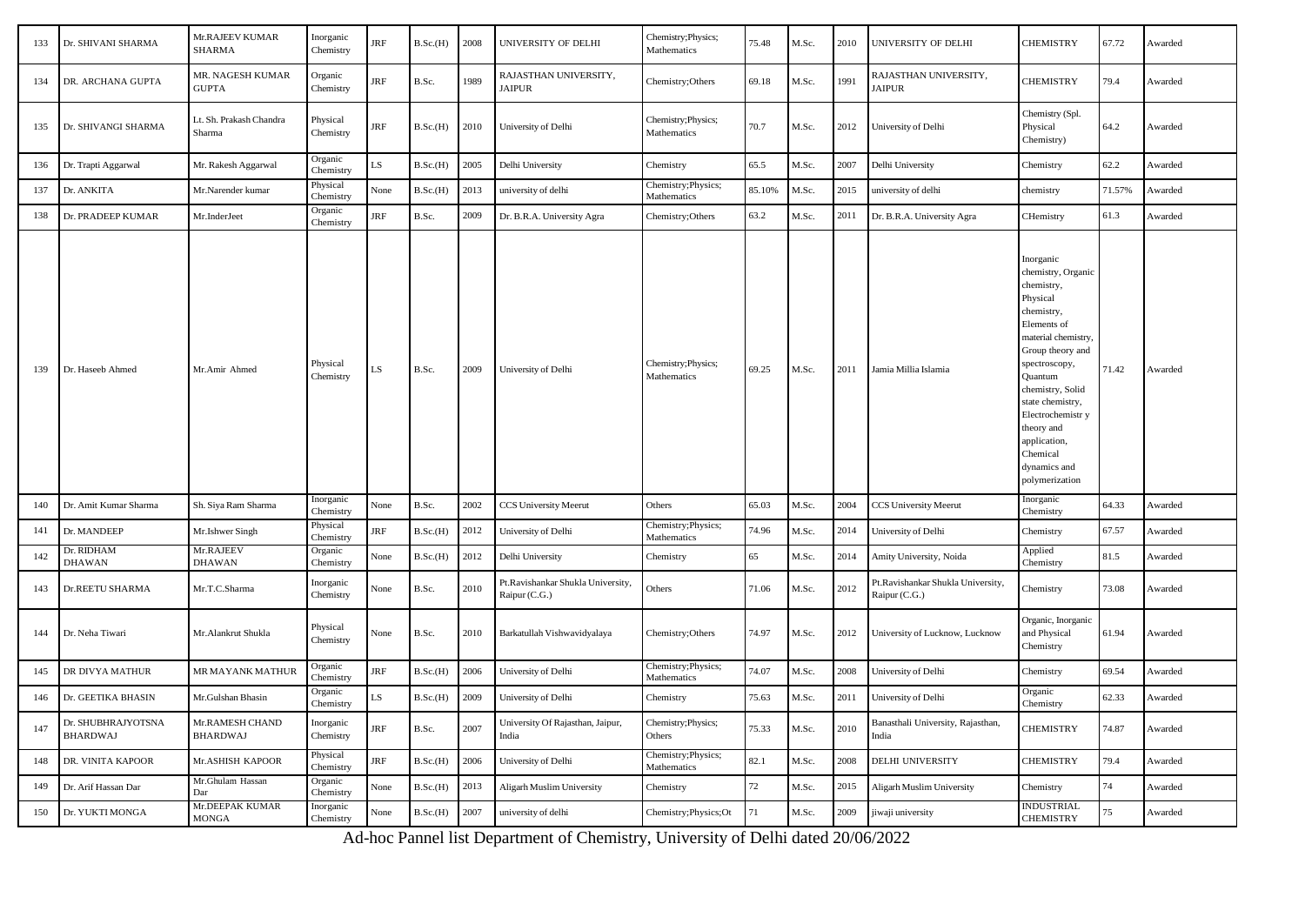| 151 | Dr. krishna Dutt             | Mr.Babu Ram                              | Physical<br>Chemistry  | None       | B.Sc.                 | 2003 | CCSU, Meerut                    | Chemistry                          | 66     | M.Sc.                 | 2005 | CCSU, Meerut                    | Chemistry                                                                               | 73     | Awarded       |
|-----|------------------------------|------------------------------------------|------------------------|------------|-----------------------|------|---------------------------------|------------------------------------|--------|-----------------------|------|---------------------------------|-----------------------------------------------------------------------------------------|--------|---------------|
| 152 | Dr. AMARPREET KAUR<br>KALRA  | Mr.GAGANDEEP SINGH<br><b>KALRA</b>       | Inorganic<br>Chemistry | None       | B.Sc.(H)              | 2002 | University of Delhi             | Chemistry; Physics;<br>Mathematics | 63.85  | M.Sc.                 | 2004 | <b>DELHI UNIVERSITY</b>         | INORGANIC<br><b>CHEMISTRY</b>                                                           | 63.09  | Awarded       |
| 153 | DR. SHILPI VERMA             | Mr. Shashank Shekhar                     | Organic<br>Chemistry   | None       | <b>B.Sc.(H)</b>       | 2011 | University of Delhi             | Chemistry; Physics;<br>Mathematics | 74.6   | M.Sc.                 | 2013 | University of Delhi             | Organic<br>Chemistry,<br>Inorganic<br>Chemistry,<br>Physical<br>Chemistry               | 69.38  | Awarded       |
| 154 | DR. SWATI GUPTA/<br>MAHENDRU | Mr. Nikhil Gupta                         | Organic<br>Chemistry   | JRF        | B.Sc.(H)              | 2006 | University of Delhi             | Chemistry                          | 66.89  | M.Sc.                 | 2008 | University of Delhi             | Chemistry                                                                               | 61.45  | Awarded       |
| 155 | DR. SAKSHI MALIK             | Mr.AVINASH TOMAR                         | Organic<br>Chemistry   | LS.        | B.Sc.(H)              | 2002 | University of Delhi             | Chemistry; Physics;<br>Mathematics | 70.40% | M.Sc.                 | 2004 | UNIVERSITY OF DELHI             | ORGANIC<br>CHEMISTRY,<br><b>INORGANIC</b><br>CHEMISTRY,<br>PHYSICAL<br><b>CHEMISTRY</b> | 64.8   | Awarded       |
| 156 | Dr. Annu Mudgal              | Mr.Sandeep Kumar Sharma                  | Organic<br>Chemistry   | None       | B.Sc.(H)              | 2006 | University of Delhi             | Chemistry                          | 68.14  | M.Sc.                 | 2009 | University of Delhi             | Organic chemistry,<br>Inorganic<br>chemistry,<br>Physical<br>chemistry                  | 65.09  | Awarded       |
| 157 | Dr. Swati Bishnoi            | Mr.Om prakash Bishnoi                    | Organic<br>Chemistry   | IRF        | B.Sc.                 | 2008 | Kurukshetra university          | Chemistry; Physics;<br>Mathematics | 83.8   | M.Sc.                 | 2010 | Banasthali University           | Chemistry                                                                               | 82.8   | Awarded       |
| 158 | Dr. Chanchal Gupta           | Mr. Sunil Gupta                          | Physical<br>Chemistry  | JRF        | B.Sc.                 | 2009 | University of Delhi             | Chemistry; Physics;<br>Mathematics | 76.5   | M.Sc.                 | 2011 | University of Delhi             | Chemistry                                                                               | 66.23  | Awarded       |
| 159 | Dr. Swarndeep Kaur Sethi     | Dr. Jagpreet Singh Bhatia                | Organic<br>Chemistry   | JRF        | B.Sc.(H)              | 2007 | University of Delhi             | Chemistry; Physics;<br>Mathematics | 80.22  | M.Sc.                 | 2009 | IIT, Roorkee                    | Inorganic<br>chemistry.                                                                 | 79.2   | Awarded       |
| 160 | Dr. SHRUTI<br>PESHORIA       | Mr. GIRISH<br><b>PESHORIA</b>            | Organic<br>Chemistry   | LS         | B.Sc.(H)              | 2007 | University of Delhi             | Chemistry                          | 76.7   | M.Sc.                 | 2009 | Jniversity of Delhi             | Chemistry                                                                               | 67.6   | Awarded       |
| 161 | Dr. AVNEET KAUR SETHI        | Mr. Amrik Singh Sethi                    | Physical<br>Chemistry  | LS.        | B.Sc.(H)              | 2005 | University of Delhi             | Chemistry; Physics;<br>Mathematics | 70.00% | M.Sc.                 | 2007 | University of Delhi             | Chemistry                                                                               | 72.60% | Awarded       |
| 162 | Dr. Manika Dewan             | Mr Anshul Kaushik                        | Organic<br>Chemistry   | LS.        | B.Sc.(H)              | 2005 | University of Delhi             | Chemistry; Physics;<br>Mathematics | 70.14  | M.Sc.                 | 2007 | University of Delhi             | Organic<br>Chemistry                                                                    | 68.18  | Awarded       |
| 163 | Dr. DEEPIKA<br>KHANDELWAL    | Mr. Anil Khandelwl                       | Physical<br>Chemistry  | <b>IRF</b> | B.Sc.                 | 2002 | University of Rajasthan         | Chemistry; Others                  | 70     | M.Sc.                 | 2004 | University of Rajasthan         | Chemistry                                                                               | 62     | Awarded       |
| 164 | Dr. KRITI KASHYAP            | Mr.Madan Lal Kashyap                     | Physical<br>Chemistry  | JRF        | B.Sc.(H)              | 2013 | University of Delhi             | Chemistry; Physics;<br>Mathematics | 83.8   | M.Sc.                 | 2015 | University of Delhi             | Physical<br>Chemistry.<br>Organic                                                       | 70.2   | Awarded       |
| 165 | Dr. Anshika Mittal           | Mr.Himanshu Gupta                        | Physical<br>Chemistry  | IRF        | B.Sc.(H)              | 2011 | University of Delhi             | Chemistry; Physics;<br>Mathematics | 82.9   | M.Sc.                 | 2013 | University of Delhi             | Physical<br>Chemistry,                                                                  | 73.8   | Awarded       |
| 166 | Dr. PRIYA SINGH              | Mr.TEJ NARAYAN SINGH                     | Physical<br>Chemistry  | None       | B.Sc.(H)              | 2012 | <b>BANARAS HINDU UNIVERSITY</b> | Chemistry                          | 84.3   | M.Sc.                 | 2014 | <b>BANARAS HINDU UNIVERSITY</b> | PHYSICAL<br>CHEMISTRY                                                                   | 79.5   | Awarded       |
| 167 | Dr. RITU PAYAL               | Mr.Rishi Pal Singh                       | Physical<br>Chemistry  | LS         | B.Sc.(H)              | 2006 | University of Delhi             | Chemistry                          | 69.48  | M.Sc.                 | 2009 | Univerity of Delhi              | Phyical<br>Chemistry                                                                    | 65.18  | Awarded       |
| 168 | Dr. POOJA RANI               | Mr.RAJ KISHAN                            | Physical<br>Chemistry  | IRF        | B.Sc.                 | 2008 | PANJAB UNIVERSITY               | Chemistry; Physics;<br>Mathematics | 75.5   | M.Sc.                 | 2010 | UNIVERSITY OF DELHI             | CHEMISTRY                                                                               | 70.4   | Awarded       |
| 169 | Dr. SHIKHA NARANG            | Mr. B.D. Narang                          | Organic<br>Chemistry   | IRF        | B.Sc.(H)              | 2006 | University of Delhi             | Chemistry                          | 74     | M.Sc.                 | 2008 | <b>Central University</b>       | Organic Chemistry                                                                       | 73.4   | Awarded       |
| 170 | Dr. ASISH KUMAR<br>CHALANA   | Mr. RAMESH KUMAR                         | Chemistry              | LS         | B. sc.<br><b>BSMS</b> | 2014 | <b>IISER TVM</b>                | Chemistry                          | 61     | M. Sc.<br><b>BSMS</b> | 2014 | <b>IISER TVM</b>                | Chemistry                                                                               | 61.5   | Awarded       |
| 171 | Dr. Swati Rani               | Mr. Sukhveer Singh                       | Physical<br>Chemistry  | JRF        | B.Sc.(H)              |      | 2012 University of Delhi        | Chemistry; Physics;<br>Mathematics |        | 79.03 M.Sc. Ch        |      | 2014 University of Delhi        | Organic, Inor<br>ganic,<br>Physical Chem                                                |        | 75.05 Awarded |
| 172 | Dr. Ruchi Singh              | Prashant Kumar Shukla                    | Inorganic<br>Chemistry | JRF        | B.Sc.(H)              |      | 2005 University of Delhi        | Chemistry; Physics;<br>Mathematics | 74.37  | M.Sc                  | 2008 | Jamia Millia Islamia            | Chemistry                                                                               | 75.5   | Awarded       |
| 173 | Dr.JYOTI BHOMIA              | <b>D/O PRAMOD KUMAR</b><br><b>BHOMIA</b> | Organic<br>Chemistry   | JRF        | B.Sc                  |      | 2009 MGSU Bikaner               | Chemistry, Botany, Zo              | 76.25  | M.Sc                  | 2011 | <b>MGSU Bikaner</b>             | Organic Chemist                                                                         |        | Awarded       |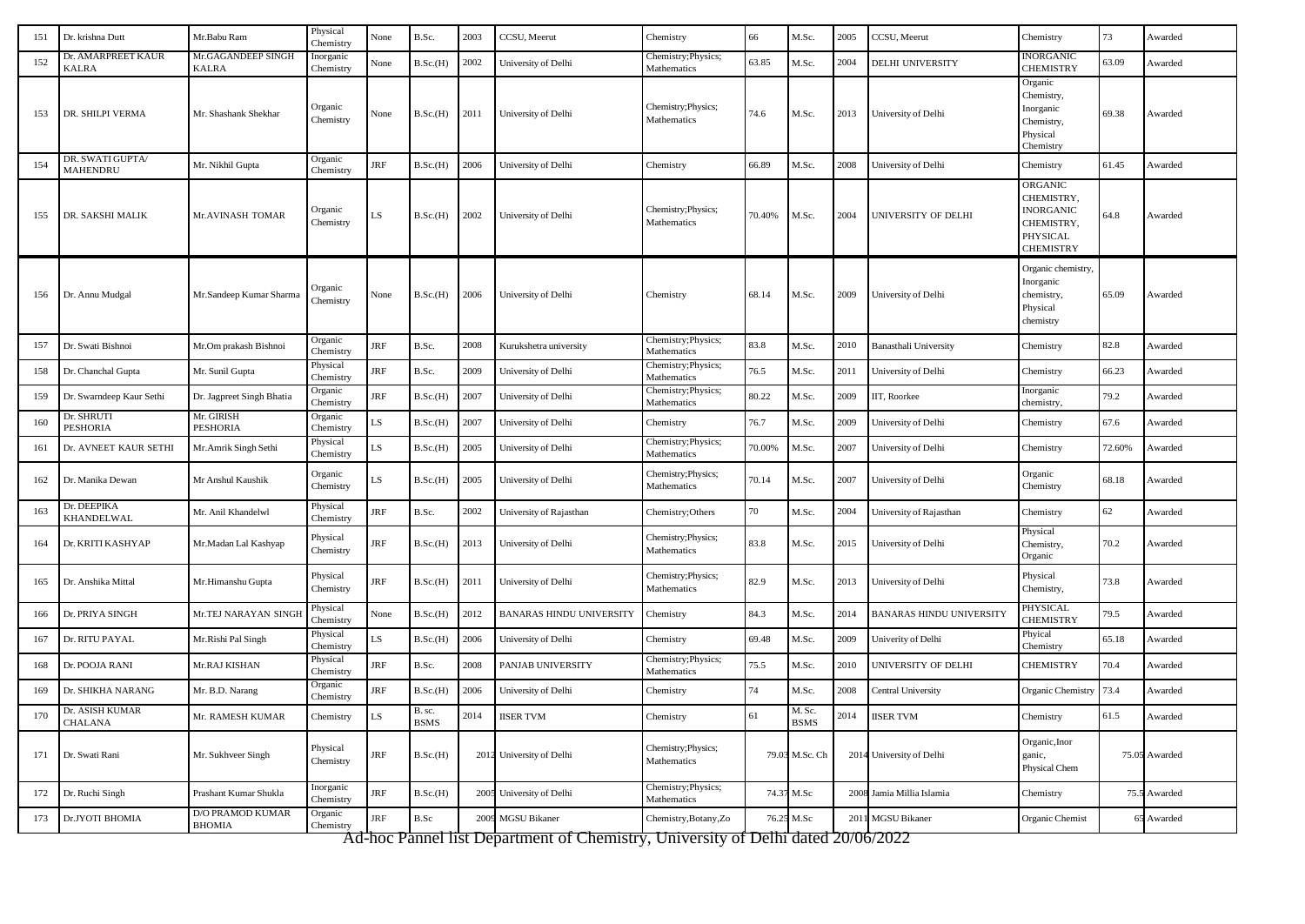| 174 | Dr. Deepshikha Rathore   | Mr. N. R. Rathore                        | Organic<br>Chemistry   | None                 | B.Sc          | 200 <sub>6</sub> | Kumaon University,                             | Chemistry, Botany, Zo                 |       | 64.89 M.Sc  |      | 2008 Kumaon University,                   | Chemistry              |       | 63.33 Awarded |
|-----|--------------------------|------------------------------------------|------------------------|----------------------|---------------|------------------|------------------------------------------------|---------------------------------------|-------|-------------|------|-------------------------------------------|------------------------|-------|---------------|
| 175 | Dr. Sanjay Goel          | Mr. Jwala Prasad                         | Physical<br>Chemistry  | LS                   | B.Sc          | 1991             | University of Delhi                            | Chemistry                             | 63.3  | M.Sc        |      | 2008 MP Bhoj University                   | Chemistry              | 74.5  | Awarded       |
| 176 | Dr. Preeti Chadha        | Mr. J K Chadha                           | Physical<br>Chemistry  | <b>JRF</b>           | B.Sc          | 1998             | University of Delhi                            | Chemistry                             | 68.3  | M.Sc        |      | 2001 University of Delhi                  | Physical Chemist       | 69.8  | Awarded       |
| 177 | Dr. Karthik Vedhagiri    | Mr. R Vedhagiri                          | Inorganic<br>Chemistry | $\rm JRF$            | B.Sc          |                  | 2005 University of Delhi                       | <b>CHEMISTRY</b>                      |       | MSc.        | 2007 | University of Delhi                       | Chemistry              |       | 64.9 Awarded  |
| 178 | Dr. RAHUL PANWAR         | Mr. OMVEER SINGH                         | Organic<br>Chemistry   | <b>JRF</b>           | B.Sc          |                  | 2008 C C S University Meerut                   | Chemistry                             | 61.63 | MSc.        | 2010 | C C S University Meerut                   | Chemistry              |       | 73.37 Awarded |
| 179 | Dr. GAURAV BARTWAL       | <b>BHUPENDER SINGH</b><br><b>BARTWAL</b> | Organic<br>Chemistry   | <b>JRF</b>           | B.Sc          | 2012             | Garhwal University                             | Physics, Chemsitry,<br>Maths          | 80.72 | MSc.        | 2015 | University of Delhi                       | Chemistry              | 70.61 | Awarded       |
| 180 | Dr. Deepti Sharma        | Mr. Vijay Kumar Sharma                   | Organic<br>Chemistry   | LS                   | BSc.(H)       | 2002             | University of Delhi                            | Physics, Chemsitry,<br>Maths          | 70.   | M.Sc.       | 2004 | University of Delhi                       | Chemistry              |       | Awarded       |
| 181 | Dr. Aaftaab Sethi        | Sushil Kumar Sethi                       | Organic<br>Chemistry   | LS                   | BSc.(H)       | 2015             | University of Delhi                            | Chemistry                             | 70.05 | M.Sc.       | 2017 | Panjab University                         | Chemistry              |       | 63.55 Awarded |
| 182 | Dr. Neha Chaudhary       | Mr. Vikas yadav                          | Physical<br>Chemistry  | LS                   | B.Sc          | 2012             | University of Delhi                            | Chemistry                             |       | M.Sc.       | 2014 | University of Delhi                       | Physical Chemistry     |       | 68.4 Awarded  |
| 183 | Dr. Archana Milhotra     | Mr. Ajay Milhotra                        | Organic<br>Chemistry   | None                 | B.Sc.         | 198              | (HNBGU)<br>Garhwal University                  | Chemistry, Zoology<br>Botany          | 60.6  | M.Sc.       | 198  | (HNBGU)<br>Garhwal University             | Organic Chemistry      |       | 65.2 Awarded  |
| 184 | Dr. Sapna Tyagi          | Mr. Nitin Tyagi                          | Organic<br>Chemistry   | None                 | B.Sc.         | 200              | (HNBGU)<br>Garhwal University                  | Chemistry; Others                     |       | M.Sc.       | 2009 | (HNBGU)<br>Garhwal University             | Organic Chemistry      |       | 60 Awarded    |
| 185 | Dr. Himanshi Rohra       | Mr. Raj Kumar                            | Inorganic<br>Chemistry | $\rm JRF$            | B.Sc.(H)      | 200              | Dyalbagh Educational Institute,<br>Agra        | Chemistry                             | 72.4  | M.Sc.       | 2010 | Dyalbagh Educational Institute,<br>Agra   | Chemistry              |       | 74.9 Awarded  |
| 186 | Ms. Deepika Chauhan      | Mr. Vishal Thakur                        | Physical<br>Chemistry  | <b>JRF</b>           | B.Sc.         | 2006             | HPU Shimla                                     | Chemistry; Physics<br>;Mathematics    | 60.4  | M.Sc.       |      | 2010 Panjab University Chandigarh         | Chemistry              |       | 75.95 Awarded |
| 187 | Ms.BHAWNA CHUGH          | Mr.Nand Kishore                          | Inorganic<br>Chemistry | <b>JRF</b>           | B.Sc.(H)      | 2014             | University of Delhi                            | Chemistry                             | 80.9  | M.Sc.       |      | 2016 University of Delhi                  | Inorganic<br>Chemistry |       | 77.9 Awarded  |
| 188 | Dr. AMRITANJALI          | LATE RAVISHANKAR<br><b>TIWARI</b>        | Organic<br>Chemistry   | LS                   | B.Sc.(H)      | 200              | MAGADH UNIVERSITY, BODH<br>GAYA, BIHAR, INDIA. | Chemistry                             |       | 64.62 M.Sc. | 2010 | PATNA UNIVERSITY, PATNA,<br>BIHAR, INDIA. | CHEMISTRY              |       | 67 Awarded    |
| 189 | Dr Himani Uppal          | Mr. Naresh Kumar                         | Inorganic<br>Chemistry | <b>JRF</b>           | B.Sc.(H)      | 2010             | Delhi University                               | Chemistry                             | 70.4  | M.Sc.       |      | 2013 IGNOU                                | Chemistry              |       | 79 Awarded    |
| 190 | Sumit Kumar              | Dharamvir Singh                          | Physical<br>Chemistry  | <b>JRF</b>           | B.Sc.(H)      |                  | 2013 University of Delhi                       | Chemistry                             | 65.5  | MSc         |      | 2015 University of Delhi                  | Physical<br>Chemistry  |       | 64.5 Awarded  |
| 191 | Dr. Jyoti Singh          | Mr. Devendra Singh                       | Inorganic<br>Chemistry | None                 | B.Sc.         | 199              | APSU, Rewa                                     | Chemistry, Zoology,<br>Botany         |       | M.Sc.       | 1998 | APSU, Rewa                                | Chemistry              |       | 63 Awarded    |
| 192 | Dr. Bhawna               | Mr. Dayaram                              | Physical<br>Chemistry  | LS                   | B.Sc.(H)      |                  | 2013 Delhi University                          | Chemistry                             |       | 86.03 M.Sc. |      | 2015 IIT Delhi                            | Chemistry              |       | 89 Awarded    |
| 193 | Dr. Subodh               | Satparkash                               | Oraganic<br>chemistry  | JRF                  | B.Sc(H)       | 2013             | University of Delhi                            | Chemistry                             | 78.8  | M.Sc        | 2015 | University Of delhi                       | Chemistry              | 74.81 | Awarded       |
| 194 | Dr. Smriti Rekha<br>Deka | Bipin C. Baruah                          | Oraganic<br>chemistry  | UGC/<br>CSIR/<br>NET | B.Sc          | 1998             | Dibrugarh University<br>Dibrugarh              | Chemistry, Physics,<br>Maths, English | 70.25 | M.Sc.       | 2001 | Gauhati university                        | Chemistry              | 69.53 | Awarded       |
| 195 | Dr. Priya Kush           | Dr. Ram Kishan                           | Inorganic<br>Chemistry | <b>JRF</b>           | $B$ .sc $(H)$ | 2007             | University of Delhi                            | Chemistry (H)                         | 64%   | M.Sc        | 2010 | University of Delhi                       | Chemistry              | 66.   | Awarded       |
| 196 | Ashima                   | Ram Babu Singh                           | Organic<br>Chemistry   | None                 | B.Sc          | 2003             | C.C.S. University, Meerut                      | Chemistry                             | 72.30 | M.Sc        | 2005 | C.C.S. University,<br>Meerut              | <b>CHEMISTRY</b>       | 75.6  | Awarded       |
| 197 | Dr. Neha<br>Bhardwai     | Dr Anil kumar                            | Organic<br>Chemistry   | <b>JRF</b>           | B.Sc          | 2007             | UNIVERSITY OF DELHI                            | Chemistry                             | 67%   | $M$ .sc     | 2009 | UNIVERSITY OF DELHI                       | <b>CHEMISTRY</b>       | 66%   | Awarded       |
| 198 | Manisha Sharma           | Mr. Lekh Raj Sharma                      | Physical<br>Chemistry  | LS                   | BSc.(H)       | 201              | University of Delhi                            | <b>CHEMISTRY</b>                      | 87.   | MSc.        |      | 2016 University of Delhi                  | Physical Chemist       | 78.   | Awarded       |
| 199 | Mr Manish Rawat          | <b>GS</b> Rawat                          | Organic<br>Chemistry   | $\rm JRF$            | B.sc          | 2014             | University of Delhi                            | Chemistry                             |       | 84.06 M.Sc  |      | 2016 University of Delhi                  | Chemistry              |       | 80.14 Awarded |
| 200 | Srishti Rawat            | Ashok singh Rawat                        | Organic<br>Chemistry   | JRF                  | B.Sc(H)       | 2013             | University of Delhi                            | Chemistry                             | 81.33 | M.Sc.       | 2015 | University of Delhi                       | Chemistry              | 71.57 | Awarded       |
| 201 | Harsimran Kaur           | Surinder Singh                           | Physical<br>Chemistry  | None                 | B.Sc(H)       | 2011             | University of Delhi                            | Chemistry                             | 76.4  | M.Sc.       | 2013 | University of Delhi                       | Chemistry              | 74.28 | Awarded       |
| 202 | Dr. Kanika Malik         | Mr. Sumit Malik                          | Organic<br>Chemistry   | IRF                  | B.sc          | 2005             | University of Delhi                            | Chemistry, Physics,<br>Maths, English | 78    | M.Sc.       | 2007 | University of Delhi                       | Chemistry              | 74    | Awarded       |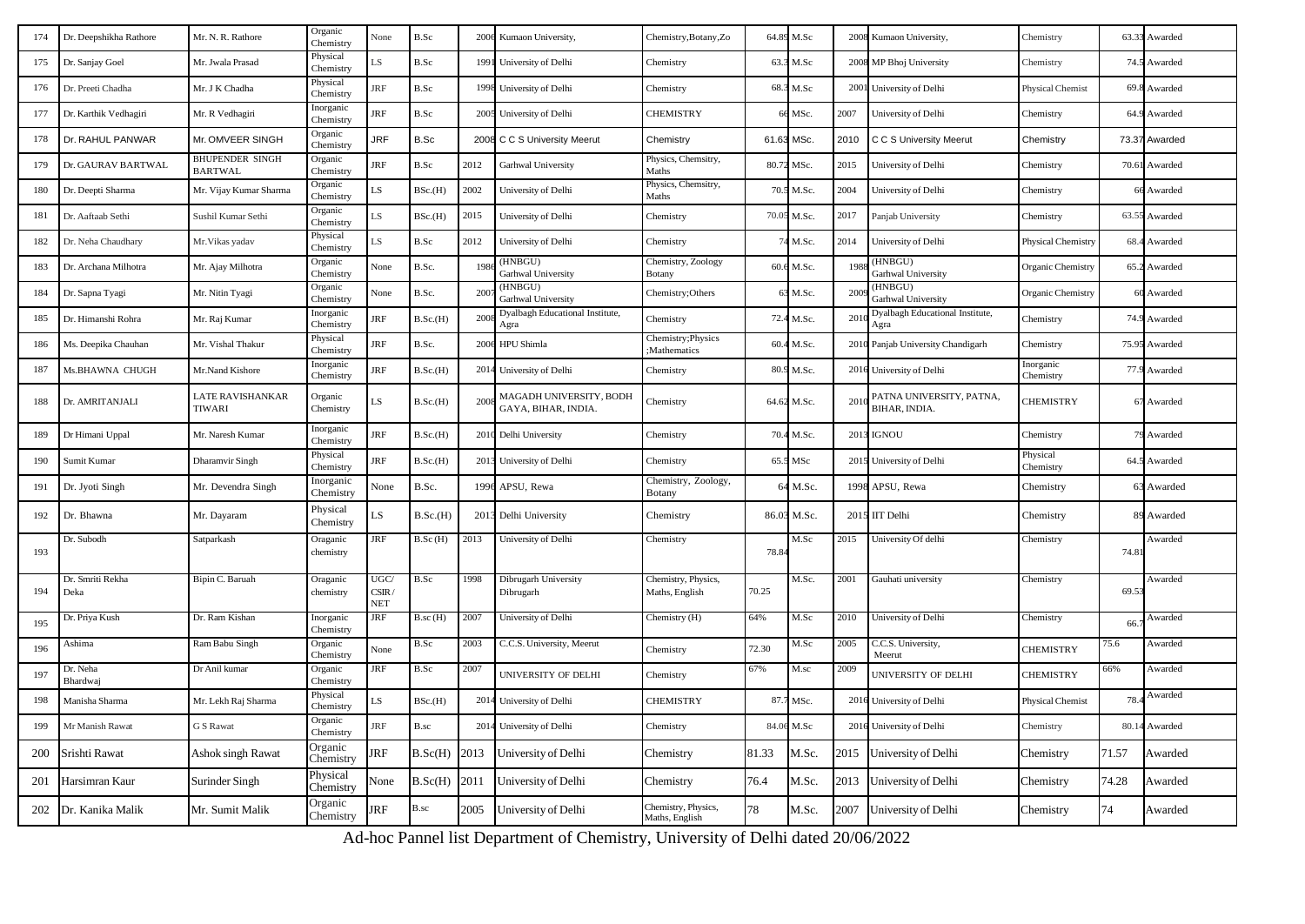| 203 | Ms. SHILPA GUPTA      | Mr.PRADEEP KUMAR<br><b>GUPTA</b> | Physical<br>Chemistry  | <b>JRF</b>  | B.Sc.(H) | 2012 | University of Delhi             | Chemistry                            | 76.7   | M.Sc. | 2014 | University of Delhi                      | Physical Chemistry                                     | 75.6   | Awarded |
|-----|-----------------------|----------------------------------|------------------------|-------------|----------|------|---------------------------------|--------------------------------------|--------|-------|------|------------------------------------------|--------------------------------------------------------|--------|---------|
| 204 | Ms. GUNJAN ARORA      | Mr.RAJESH ARORA                  | Inorganic<br>Chemistry | <b>JRF</b>  | B.Sc.(H) | 2013 | University of Delhi             | Chemistry                            | 76.8   | M.Sc. | 2015 | UNIVERSITY OF DELHI                      | <b>CHEMISTRY</b>                                       | 76.7   | Awarded |
| 205 | MS. RADHIKA GUPTA     | Mr.PRAVEEN GUPTA                 | Inorganic<br>Chemistry | <b>JRF</b>  | B.Sc.(H) | 2013 | University of Delhi             | Chemistry                            | 88.17  | M.Sc. | 2015 | IIT Delhi                                | <b>CHEMISTRY</b>                                       | 92     | Awarded |
| 206 | Rahul Goel            | Yogesh Goel                      | Organic<br>Chemistry   | <b>None</b> | B.Sc     | 2007 | University of Delhi             | Chemistry                            | 70.6   | M.Sc. | 2012 | <b>Jamia Hamdard Delhi</b>               | Chemistry                                              | 75.84  | Awarded |
| 207 | Dr. Chandani Singh    | Mr. Ugrasehn Singh               | Organic<br>Chemistry   | LS          | B.Sc     | 2012 | <b>DDU Gorakhpur University</b> | Chemistry                            | 60.5   | M.Sc. | 2015 | <b>DDU Gorakhpur University</b>          | Chemistry                                              | 67.16  | Awarded |
| 208 | leha Bhardwaj         | Mr. Rakesh Bhardwaj              | Organic<br>Chemistry   | <b>JRF</b>  | B.Sc.(H) | 2007 | University of Delhi             | Chemistry                            | 67     | M.Sc. | 2009 | University of Delhi                      | Chemistry                                              | 66     | Awarded |
| 209 | Aparna Bahuguna       | Mr. A. N. Bahuguna               | Organic<br>Chemistry   | $\rm JRF$   | B.Sc     | 2008 | <b>HNBGU</b>                    | Chemistry, Zoology,<br><b>Botany</b> | 65     | M.Sc  | 2011 | <b>HNBGU</b>                             | Chemistry                                              | 64.5   | Awarded |
| 210 | Dr. Vipul Shrivastava | J P Shrivastava                  | Physical<br>Chemistry  | None        | B.Sc.(H) | 2012 | University of Delhi             | Chemistry, Physics,<br>Maths,        | 66.74  | M.Sc  | 2014 | Jamia Millia Islamia University          | CHEMISTRY                                              | 73.5   | Awarded |
| 211 | Dr. Hema Bhardwaj     | Mr. Anil Kumar                   | Chemical<br>Sciences   | None        | B.Sc.(H) | 2011 | University of Delhi             | Chemistry                            | 66.81  | M.Sc  | 2014 | <b>Amity University</b>                  | <b>CHEMISTRY</b>                                       | 69.9   | Awarded |
| 212 | r. Mohd Shoeb Khan    | Zaibun Nisha                     | Inorganic<br>Chemistry | None        | 3.Sc.(H) | 2006 | A M U University, Aligarh       | Chemistry, Zoology,<br>Botany        | 61.4   | M.Sc  | 2008 | A M U University, Aligarh                | Inorganic<br>Chemistry                                 | 63.66  | Awarded |
| 213 | Ir. Vasudha Thakur    | Mr. Mordhwaj                     | Inorganic<br>Chemistry | None        | B.Sc.(H) | 2009 | University of Delhi             | Chemistry                            | 64     | M.Sc  | 2013 | Jniversity of Delhi                      | Chemistry                                              | 72.7   | Awarded |
| 214 | Dr. Rashmi Gupta      | Mr. Birender kr. Gupta           | Applied<br>Chemistry   | None        | B.Sc     | 2012 | <b>MJP University Bareilly</b>  | Chemistry, Physics,<br>Maths,        | 61.85  | M.Sc  | 2014 | Baba Saheb Bhim Rao University<br>ucknow | Applied<br>Chemistry                                   | 73.75  | Awarded |
| 215 | r. Deeksha Sharma     | Mr. Ashish Shukla                | Chemistry              | None        | B.Sc     | 2012 | DAVV University Indore          | Chemistry, Bio tech.,<br>Computer Sc | 76.08  | M.Sc  | 2014 | Gautam Buddha University                 | Applied<br>Chemistry                                   | 84     | Awarded |
| 216 | r. Kharu Nisa         | Fayaz Ahmad Bhat                 | Organic<br>Chemistry   | None        | B.Sc     | 2009 | Kashmir University              | Chemistry, Biology, Eng              | 63.5   | M.Sc  | 2011 | Kashmir University                       | Chemistry                                              | 60.9   | Awarded |
|     |                       |                                  |                        |             |          |      |                                 |                                      |        |       |      |                                          |                                                        |        |         |
| 217 |                       |                                  |                        |             |          |      |                                 |                                      |        |       |      |                                          |                                                        |        |         |
|     |                       |                                  |                        |             |          |      |                                 |                                      |        |       |      |                                          |                                                        |        |         |
| 218 | Dr. Parul Malik       | Mr. Raj Kr. Malik                | Applied<br>Chemistry   | None        | B.Sc.    | 2009 | <b>HNB University Hardwar</b>   | Chemistry, Zoology,<br>Botany        | 62.72  | M.Sc. | 2011 | Gurukula Kangri Vishvidalaya<br>Hardwar  | Chemistry                                              | 67.8   | Awarded |
| 219 | Dr. Poonam Sharma     | Mr. Keshav Dev Sharma            | Organic<br>Chemistry   | <b>JRF</b>  | B.Sc.    | 2009 | University of Rajasthan         | Chemistry, Zoology,<br>Botany        | 78.36  | M.Sc. | 2011 | <b>UNIVERSITY OF Rajasthan</b>           | ORGANIC,<br>INORGANIC,<br>PHYSICAL<br><b>CHEMISTRY</b> | 81.73  | Awarded |
| 220 | Dr. Priti Kumari      | Mr. Amod Tiwari                  | Organic<br>Chemistry   | <b>JRF</b>  | B.Sc.(H) | 2006 | J.P.University Chapara          | Chemistry, Zoology,<br><b>Botany</b> | 75.5   | M.Sc. | 2009 | J.P.University Chapara                   | Chemistry                                              | 71.75  | Awarded |
| 221 | Dr. Sandeep Kumar     | Mr. Ramphal Singh                | Organic<br>Chemistry   | <b>JRF</b>  | B.Sc.    | 2014 | Kurukshetra University          | Chemistry, Physics,<br>Math          | 74.38  | M.Sc. | 2016 | <b>DCRUST University, Murthal</b>        | Chemistry                                              | 80.36  | Awarded |
| 223 | Dr. Aanchal Sethi     | Mr. Rajiv Sethi                  | Inorganic<br>Chemistry | None        | B.Sc.    | 2012 | University of Delhi             | Chemistry, Physics,<br>Math          | 84.18  | M.Sc. | 2014 | University of Delhi                      | Chemistry                                              | 80.00  | Awarded |
| 224 | Dr. Urooj Fatima      | Late Syed Irfan Raza<br>Zaidi    | Physical<br>Chemistry  | None        | B.Sc.(H) | 2012 | AMU                             | Chemistry, Zoology,<br>Botany        | 73.02  | M.Sc. | 2014 | AMU                                      | Chemistry                                              | 74.65  | Awarded |
| 225 | Dr. ARCHA GULATI      | Mr.SANJEEV GULATI                | Physical<br>Chemistry  | <b>JRF</b>  | B.Sc.(H) | 2015 | University of Delhi             | Chemistry; Physics;<br>Mathematics   | 82.89% | M.Sc. | 2017 | University of Delhi                      | Chemistry                                              | 72.20% | Awarded |
| 226 | Dr. Srijita Paul      | Mr. Somnath Paul                 | Physical<br>Chemistry  | $\rm JRF$   | B.Sc.(H) | 2012 | University of Calcutta          | Chemistry; Physics;<br>Mathematics   | 62.00  | M.Sc. | 2014 | University of Burdwan                    | Chemistry                                              | 79.08  | Awarded |
| 227 | Dr. Dinesh Kumar      | Mr. Tulsi Prasad Shukla          | Physical<br>Chemistry  | JRF         | B.Sc.    | 2002 | Dr. RML University Faizabad     | Chemistry; Physics;<br>Mathematics   | 63.94  | M.Sc. | 2004 | Dr. RML University Faizabad              | Chemistry                                              | 62.16  | Awarded |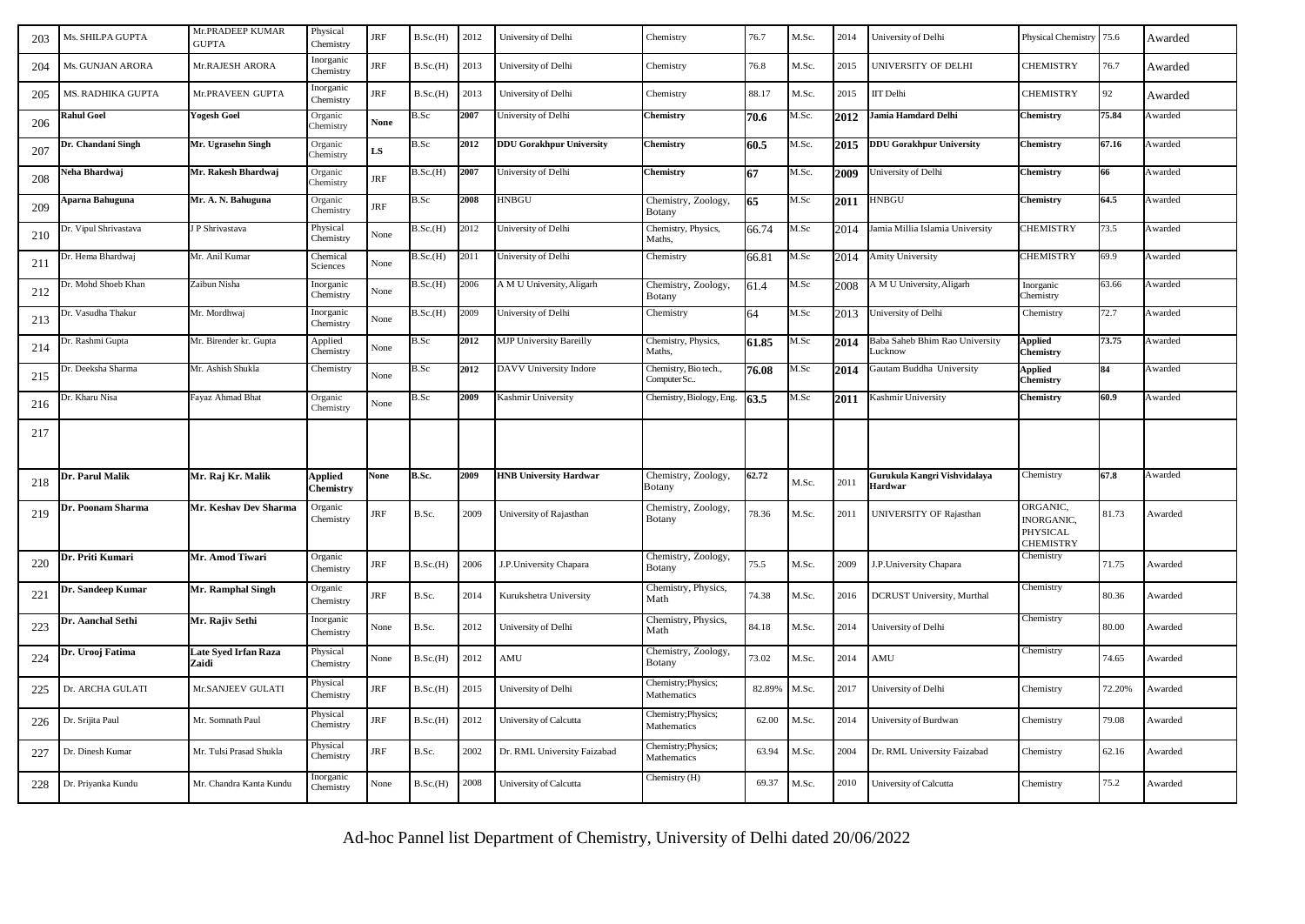| 229 | . Sumbulunnisan Shareee | Prof. Shareee Ahmad    | Organic<br>Chemistry   | <b>JRF</b> | B.Sc.    | 2009 | MGSU University Bikaner, Raj            | Chemistry, Zoology,<br><b>Botany</b> | 80    | M.Sc. | 2011 | MGSU University Bikaner, Raj            | Chemistry              |       | Awarded |
|-----|-------------------------|------------------------|------------------------|------------|----------|------|-----------------------------------------|--------------------------------------|-------|-------|------|-----------------------------------------|------------------------|-------|---------|
| 230 | Dr. KARAN CHAUDHARY     | Mr.ARVIND KUMAR        | Inorganic<br>Chemistry | <b>JRF</b> | B.Sc.(H) | 2015 | University of Delhi                     | Chemistry                            | 87.59 | M.Sc. | 2017 | University of Delhi                     | Chemistry              | 79.14 | Awarded |
| 231 | Dr. Ravi Kumar          | Sanjay Gupta           | Inorganic<br>Chemistry | <b>JRF</b> | B.Sc(H)  | 2013 | University of Delhi                     | Chemistry                            | 80.64 | M.Sc. | 2015 | IIT, Indore                             | Chemistry              | 92.9  | Awarded |
| 232 | Dr. Prashant Kumar      | Mr. Anand Dutt Sharma  | Inorganic<br>Chemistry | None       | B.Sc.    | 2005 | <b>CCS University Meerut</b>            | Chemistry, Physics,<br>Math          | 65.3  | M.Sc. | 2007 | <b>CCS University Meerut</b>            | Chemistry              | -63.  | Awarded |
| 233 | Dr.Shikha Gulati        | Mr. Gulshan Gulati     | Inorganic<br>Chemistry | LS         | B.Sc.(H) | 2007 | University of Delhi                     | Chemistry                            | 75    | M.Sc. | 2009 | University of Delhi                     | Inorganic<br>Chemistry |       | Awarded |
| 234 | Dr. Ayushi Mittal       | Dr. Dharamvir Mittal   | Organic<br>Chemistry   | <b>JRF</b> | B.Sc.(H) | 2013 | University of Delhi                     | Chemistry                            | 80.10 |       |      | M.Sc.(H) 2015 University of Delhi       | Organic<br>Chemistry   | 70.10 | Awarded |
| 235 | Dr. Anuj Kumar          | Mr. Surendra Pal Singh | Organic<br>Chemistry   | <b>JRF</b> | B.Sc.    | 2003 | <b>CCS University Meerut</b>            | Chemistry, Zoology,<br><b>Botany</b> | 64.3  | M.Sc. | 2006 | <b>CCS University Meerut</b>            | Organic<br>Chemistry   | 66.3  | Awarded |
| 236 | Ms. ANAMIKA SINDHU      | Mr. AMAN SINGH LOHAN   | Physical<br>Chemistry  | <b>JRF</b> | B.Sc.    | 2013 | PANJAB UNIVERSITY,<br><b>CHANDIGARH</b> | Chemistry; Physics;<br>Mathematics   | 60.8  | M.Sc. | 2015 | PANJAB UNIVERSITY,<br><b>CHANDIGARH</b> | <b>CHEMISTRY</b>       | 73.7  | Awarded |

|                         |                                        |                                              |                        | <b>CATEGERY II (UR)</b>                                |                          |                   |                                                  | FIRST DIVISION AT UG Or PG LEVEL + Ph.D |                                               |                          |                           |                                           |                                                                       |                    |                  |
|-------------------------|----------------------------------------|----------------------------------------------|------------------------|--------------------------------------------------------|--------------------------|-------------------|--------------------------------------------------|-----------------------------------------|-----------------------------------------------|--------------------------|---------------------------|-------------------------------------------|-----------------------------------------------------------------------|--------------------|------------------|
|                         | S. NO. Name                            | Father's/Mother's/<br><b>Husband's Name:</b> | Specializati<br>on     | <b>UGC/C</b><br><b>SIR</b><br>NET or<br>equival<br>ent | Name of<br><b>Degree</b> | Year of<br>passin | <b>Board/University</b>                          | <b>Subjects</b>                         | $\frac{0}{\alpha}$<br><b>Marks</b><br>obtaine | Name of<br><b>Degree</b> | Year<br>of<br>passi<br>ng | <b>Board/University</b>                   | <b>Subjects</b>                                                       | Marks<br>obtaine d | Ph.D.            |
|                         | Dr. MANISHA SINGLA                     | Mr.N.K. Singla                               | Inorganic<br>Chemistry | None                                                   | B.Sc.(H)                 | 2002              | University of Delhi                              | Chemistry; Physics;<br>Mathematics      | 60.8                                          | M.Sc.                    | 2004                      | University of Delhi                       | chemistry,<br>inorganic                                               | 57.3               | Awarded          |
| $\overline{2}$          | Dr.BHAGAT SINGH<br><b>BHAKUNI</b>      | Mr.CHANDAN<br><b>SINGH BHAKUNI</b>           | Inorganic<br>Chemistry | LS.                                                    | B.Sc.(H)                 | 2007              | University of Delhi                              | Chemistry                               | 69.1                                          | M.Sc.                    | 2009                      | University of Delhi                       | <b>CHEMISTRY</b>                                                      | 58.9               | Awarded          |
| $\overline{\mathbf{3}}$ | Dr. ANIL BARAK                         | Mr.KRISHAN CHANDER                           | Inorganic<br>Chemistry | None                                                   | B.Sc.                    | 2004              | University of Delhi                              | Chemistry; Physics;<br>Mathematics      | 61.55                                         | M.Sc.                    | 2007                      | University of Delhi                       | Chemistry                                                             | 55                 | Awarded          |
| $\overline{A}$          | Dr. SHAHZAD AHMAD                      | Mr.SHAKEEL AHMAD                             | Inorganic<br>Chemistry | <b>JRF</b>                                             | B.Sc.(H)                 | 2005              | University of Delhi                              | Chemistry; Physics;<br>Mathematics      | 60.9                                          | M.Sc.                    | 2007                      | University of Delhi                       | <b>INORGANIC</b><br><b>CHEMISTRY</b>                                  | 59.3               | Awarded          |
| -5                      | Dr. SEEMA GUPTA                        | DR. VIJAY KUMAR GOE                          | Physical<br>Chemistry  | LS.                                                    | B.Sc.                    | 1997              | Delhi University                                 | Chemistry; Physics;<br>Mathematics      | 74.4                                          | M.Sc.                    | 1999                      | University of Delhi                       | <b>Physical Chemistry</b>                                             | 58.2               | Awarded          |
| -6                      | Dr. RANGNATH RAVI                      | Mr.BHAGWAN MISHRA                            | Physical<br>Chemistry  | <b>JRF</b>                                             | B.Sc.(H)                 | 2010              | University of Delhi                              | Chemistry                               | 67.62%                                        | M.Sc.                    | 2013                      | University of Delhi                       | <b>CHEMISTRY</b>                                                      | 56.85              | Awarded          |
| - 7                     | Dr. NIKHIL AGGARWAL                    | Mr.SURENDAR<br><b>AGGARWAL</b>               | Physical<br>Chemistry  | <b>JRF</b>                                             | B.Sc.(H)                 | 2009              | University of Delhi                              | Chemistry                               | 72                                            | M.Sc.                    | 2011                      | University of Delhi                       | <b>CHEMISTRY</b><br>(SPECILIZATI<br><b>ON: PHYSICAL</b><br>CHEMISTRY) | 57.4               | Awarded          |
| -8                      | Dr. QYSAR MAQBOOL                      | Mohmad Maqbool Bhat                          | Physical<br>Chemistry  | None                                                   | B.Sc.                    | 2008              | University of Kashmir                            | Chemistry; Others                       | 59.05                                         | M.Sc.                    | 2010                      | Jamia Millia Islamia, New Delhi           | Chemistry<br>(Specialization:<br>Physical<br>Chemistry)               | 67.42              | Awarded          |
| - 9                     | Dr. Farooq Ahmed Wani                  | Mr. Abdul Khaliq Wani                        | Organic<br>Chemistry   | None                                                   | B.Sc.                    | 2003              | University Of Kashmir                            | Chemistry; Others                       | 50%                                           | M.Sc.                    | 2008                      | DBRA University Agra UP.                  | Chemistry                                                             | 65%                | Awarded          |
| 10                      | Dr. DEEPAK BANSAL                      | Mr.Subhash Bansal                            | Inorganic<br>Chemistry | <b>JRF</b>                                             | B.Sc.(H)                 | 2007              | University of Delhi                              | Chemistry                               | 59                                            | M.Sc.                    | 2009                      | University of Delhi                       | Inorganic<br>Chemistry                                                | 61                 | Awarded          |
| -11                     | Dr. MANSI YUVENDAR<br><b>CHAUDHARY</b> | Mr.YUVENDAR<br><b>CHAUDHARY</b>              | Inorganic<br>Chemistry | <b>JRF</b>                                             | B.Sc.(H)                 | 2008              | UNIVERSITY OF DELHI                              | Chemistry                               | 52.3                                          | M.Sc.                    | 2010                      | University of Delhi                       | <b>INORGANIC</b><br><b>CHEMISTRY</b>                                  | 60.27              | Awarded          |
| 12                      | DR. SOUVIK SUR                         | Mr.Sanjib Kumar Sur                          | Organic<br>Chemistry   | LS -                                                   | B.Sc.(H)                 | 2007              | University of Burdwan                            | Chemistry; Physics;<br>Mathematics      | 58.4                                          | M.Sc.                    | 2009                      | University of Delhi                       | Chemistry                                                             | 63.1               | Awarded          |
| 13                      | Dr. Vidhu Malik                        | Mr.Sumit Jakhar                              | Inorganic<br>Chemistry | <b>JRF</b>                                             | B.Sc.                    | 2009              | Kurukshetra University                           | Chemistry                               | 57.51                                         | M.Sc.                    | 2011                      | D.C.R.U.S.T. Murthal                      | Inorganic<br>chemistry                                                | 79.78              | Awarded          |
| 14                      | PRASHANT SHUKLA                        | Mr.LAXMI SHANKAR<br><b>SHUKLA</b>            | Organic<br>Chemistry   | JRF                                                    | B.Sc.                    | 2007              | <b>D.D.U. GORAKHPUR</b><br>UNIVERSITY, GORAKHPUR | Chemistrv                               | 59.2                                          | M.Sc.                    | 2010                      | D.D.U. GORAKHPUR<br>UNIVERSITY, GORAKHPUR | <b>CHEMISTRY</b><br><b>ORGANIC</b><br>CHEMISTRY)                      | 62.88              | Thesis submitted |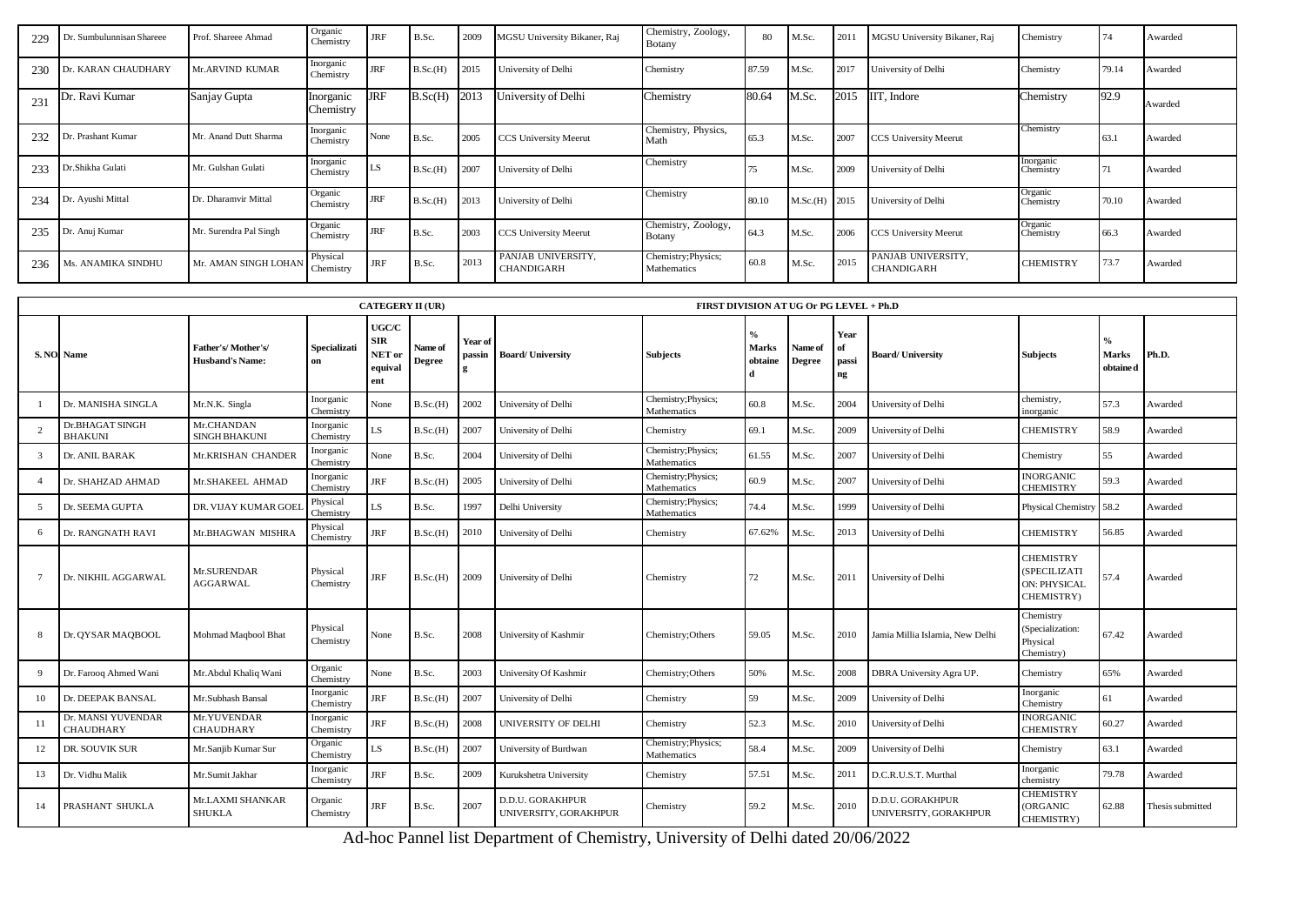| 15 | Dr.MUZAFFAR UL<br><b>HASSAN MIR</b> | Mr.GHULAM<br><b>HASSAN MIR</b>       | Physical<br>Chemistry  | None       | B.Sc.    | 2008 | university of kashmir           | Chemistry                            | 58.5  | M.Sc.    | 2010 | jamia millia islamia            | chemistry                                                                                                                                                    | 63    | Awarded    |
|----|-------------------------------------|--------------------------------------|------------------------|------------|----------|------|---------------------------------|--------------------------------------|-------|----------|------|---------------------------------|--------------------------------------------------------------------------------------------------------------------------------------------------------------|-------|------------|
| 16 | Dr. SHILPA SHARMA                   | Mr.GAURAV KAUSHIK                    | Physical<br>Chemistry  | None       | B.Sc.    | 2009 | University of Delhi             | Chemistry; Physics;<br>Mathematics   | 58    | M.Sc.    | 2012 | Jamia Hamdard                   | Organic<br>Chemistry,<br>Inorganic<br>Chemistry,<br>Physical<br>Chemistry,<br>Environmental<br>Chemistry,<br>Polymer<br>Chemistry,<br>Medicinal<br>Chemistry | 67    | Awarded    |
| 17 | Dr. Ranadip Bera                    | Mr.Shyamal Kumar<br>Bera             | Organic<br>Chemistry   | <b>JRF</b> | B.Sc.(H) | 2008 | University of Calcutta          | Chemistry                            | 51    | M.Sc.    | 2011 | University of Mysore            | Organic<br>Chemistry                                                                                                                                         | 62.65 | Awarded    |
| 18 | DR. DINESH BHARDWAJ                 | Mr.SHRI RAMESHWAR<br><b>BHARDWAJ</b> | Organic<br>Chemistry   | None       | B.Sc.    | 2010 | University of Delhi             | Chemistry                            | 55.44 | M.Sc.    | 2012 | <b>AMITY UNIVERSITY</b>         | <b>INDUSTRIAL</b><br><b>CHEMISTRY</b>                                                                                                                        | 82.9  | Awarded    |
| 19 | Dr. Sandeep Kumar                   | Mr. Bhopal Singh                     | Inorganic<br>Chemistry | None       | B.Sc.    |      | 2002 CCS Meerut                 | Chemistry, Zoology,<br><b>Botany</b> |       | 56 M.Sc. |      | 2009 CCS Meerut                 | Chemistry                                                                                                                                                    |       | 73 Awarded |
| 20 | Dr. Pooja Singh                     | Mr. Mohan Singh                      | Organic<br>Chemistry   | None       | B.Sc     | 2012 | <b>DDU Gorakhpur University</b> | Botany, Zoology,<br>Chemistry        | 58.9  | M.Sc.    | 2014 | <b>DDU Gorakhpur University</b> | Chemistry                                                                                                                                                    | 62.8  | Awarded    |
| 21 | Dr. Sandeep Sharma                  | Mr. Mahender Singh                   | Physical<br>Chemistry  | <b>JRF</b> | B.Sc.    |      | 2007 University of Delhi        | Chemistry                            | 61    | M.Sc.    |      | 2009 University of Delhi        | Chemistry                                                                                                                                                    | 55.33 | Awarded    |

|                |                                           |                                              |                        | <b>CATEGERY III (UR)</b> |                          |                   |                                                        | <b>FIRST DIVISION AT UG AND PG LEVEL + M.Phil/NET OUALIFIED</b> |                         |                          |                       |                                                                           |                                      |                                                |                   |
|----------------|-------------------------------------------|----------------------------------------------|------------------------|--------------------------|--------------------------|-------------------|--------------------------------------------------------|-----------------------------------------------------------------|-------------------------|--------------------------|-----------------------|---------------------------------------------------------------------------|--------------------------------------|------------------------------------------------|-------------------|
|                | S. NO. Name                               | Father's/Mother's/<br><b>Husband's Name:</b> | Specializati<br>on     | UGC/0<br><b>SIR</b>      | Name of<br><b>Degree</b> | Year of<br>passin | <b>Board/University</b>                                | <b>Subjects</b>                                                 | <b>Marks</b><br>obtaine | Name of<br><b>Degree</b> | Year<br>- of<br>passi | <b>Board/University</b>                                                   | <b>Subjects</b>                      | $\mathbf{0}_{\ell}$<br><b>Marks</b><br>obtaine | Ph.D.             |
|                | Ms. PRAPTI KUNDRA                         | Mr.PRADEEP<br><b>KUNDRA</b>                  | Inorganic<br>Chemistry | LS                       | B.Sc.(H)                 | 2017              | University of Delhi                                    | Chemistry                                                       | 82                      | M.Sc.                    | 2020                  | <b>DELHI UNIVERSITY</b>                                                   | <b>CHEMISTRY</b>                     | 78                                             | None of the above |
| 2              | Ms. RENU KUMARI ROHAL Mr. AATISH SINGROHA |                                              | Organic<br>Chemistry   | <b>JRF</b>               | B.Sc.(H)                 | 2012              | University of Delhi                                    | Chemistry                                                       | 69.33%                  | M.Sc.                    | 2014                  | DEEN BANDHU CHOTU RAM<br>UNIVERSITY OF SCIENCE AND<br>TECHNOLOGY, MURTHAL | ORGANIC<br><b>CHEMISTRY</b>          | 78.47                                          | Pursuing          |
| 3              | Mr.RISHABH UJJVAL                         | Mr.SHRI SATENDRA<br><b>SINGH UJJVAL</b>      | Inorganic<br>Chemistry | LS                       | B.Sc.(H)                 | 2013              | University of Delhi                                    | Chemistry                                                       | 60                      | M.Sc.                    | 2015                  | University of Delhi                                                       | Chemistry                            | 61                                             | Thesis submitted  |
|                | Ms. RIYA                                  | <b>Mr.SURESH KUMAR</b><br><b>HOODA</b>       | Inorganic<br>Chemistry | LS                       | B.Sc.(H)                 | 2015              | University of Delhi                                    | Chemistry                                                       | 83.5                    | M.Sc.                    | 2017                  | MAHARISHI DAYANAND<br><b>UNIVERSITY</b>                                   | <b>CHEMISTRY</b>                     | 73.6                                           | None of the above |
| -5             | Ms. REENA                                 | Mr.JAGBIR SINGH                              | Inorganic<br>Chemistry | <b>JRF</b>               | B.Sc.                    | 2013              | M.D.U., ROHTAK, HARYANA                                | Chemistry                                                       | 68.62                   | M.Sc.                    | 2016                  | M.D.U., ROHTAK, HARYANA                                                   | <b>INORGANIC</b><br><b>CHEMISTRY</b> | 67.4                                           | Pursuing          |
| -6             | Ms. DEEPIKA SARDANA                       | Mr.SATISH KUMAR<br><b>SARDANA</b>            | Physical<br>Chemistry  | LS                       | B.Sc.(H)                 | 2013              | University of Delhi                                    | Chemistry                                                       | 79                      | M.Sc.                    | 2015                  | PUNJAB UNIVERSITY<br><b>CHANDIGARH</b>                                    | Chemistry                            | 65                                             | Pursuing          |
| $7\phantom{1}$ | Ms. SHALU GOYAL                           | Mr.Ashok kumar<br>Goyal                      | Inorganic<br>Chemistry | <b>JRF</b>               | B.Sc.(H)                 | 2016              | University of Delhi                                    | Chemistry                                                       | 80                      | M.Sc.                    | 2018                  | Maharshi Dayanand<br><b>University Rohtak</b>                             | Chemistry                            | 71                                             | Pursuing          |
| -8             | Ms. SONIA                                 | Mr.Ram Sarup Khurana                         | Organic<br>Chemistry   | $\rm JRF$                | B.Sc.                    | 2012              | Kurukshetra University                                 | Chemistry; Physics;<br>Mathematics                              | 78.65                   | M.Sc.                    | 2014                  | University of Delhi                                                       | Organic Chemistry                    | 66.6                                           | Pursuing          |
| $\mathbf{Q}$   | Ms. SHALU GUPTA                           | Mr.SATYA<br>PRAKASH GUPTA                    | Organic<br>Chemistry   | <b>JRF</b>               | B.Sc.(H)                 | 2013              | University of Delhi                                    | Chemistry                                                       | 84                      | M.Sc.                    | 2015                  | UNIVERSITY OF DELHI                                                       | <b>CHEMISTRY</b>                     | 76                                             | Thesis submitted  |
| 10             | Ms. Manisha Jain                          | Mr. Pradeep Kumar Jain                       | Physical<br>Chemistry  | <b>JRF</b>               | B.Sc.(H)                 | 2018              | Mody University of Science and<br>Technology Rajasthan | Chemistry                                                       | 98.3                    | M.Sc.                    | 2020                  | University of Rajasthan Jaipur                                            | Chemistry                            | 88.5                                           | None of the above |
| 11             | Mr.Shashank Shekhar                       | Mr.Jai Prakash Sharma                        | Inorganic<br>Chemistry | None                     | B.Sc.(H)                 | 2011              | Davalbagh Educational<br>Institute                     | Chemistry                                                       | 66.7                    | M.Sc.                    | 2014                  | Dayalbagh Educational<br>Institute                                        | Applied<br>Chemistry                 | 74.3                                           | Thesis submitted  |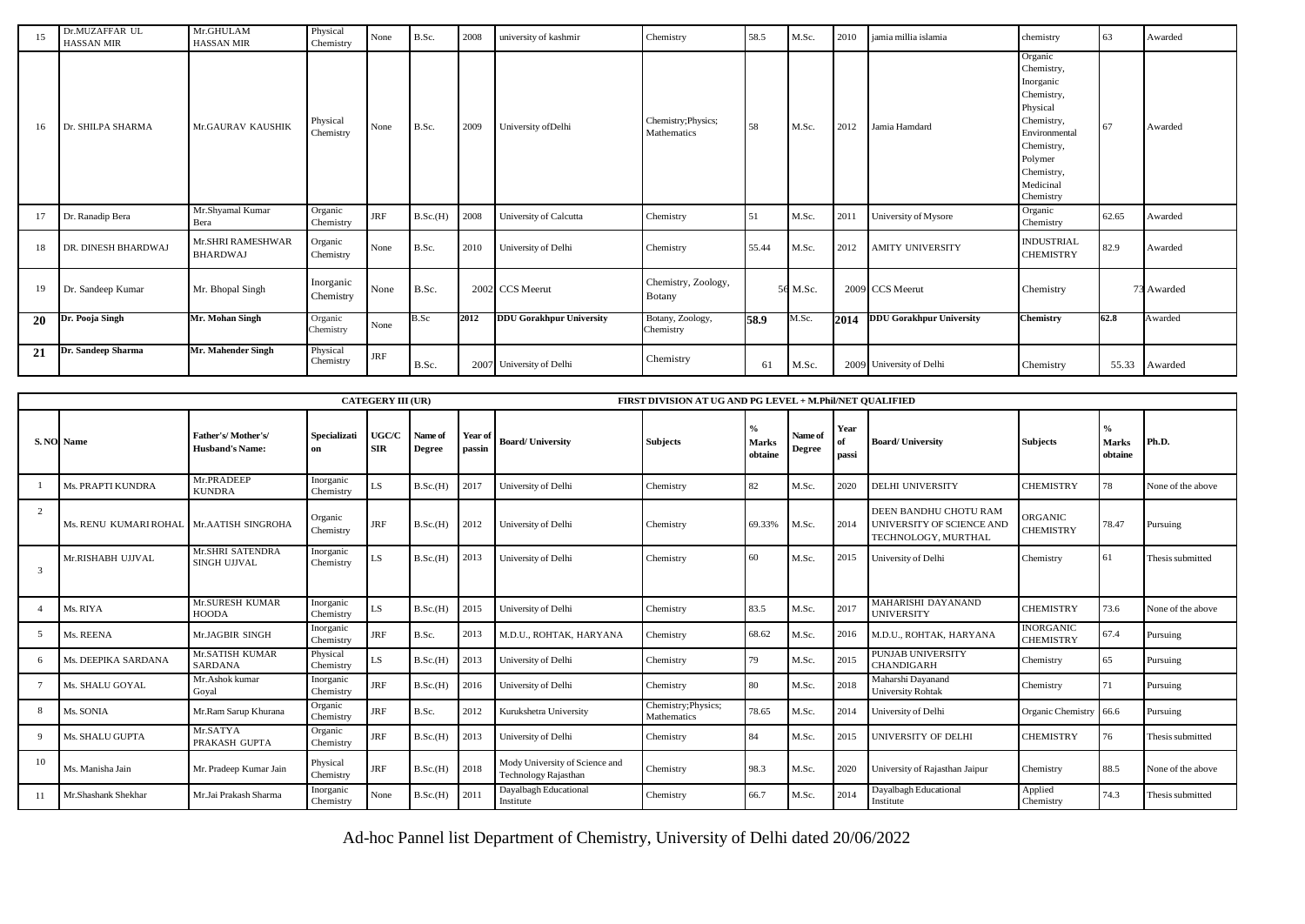| 12 | <b>Ms.SWATI SIWACH</b> | Mr.RANBIR SINGH                 | Physical<br>Chemistry  | LS.        | B.Sc.         | 2015 | MDU                                              | Chemistry; Physics;<br>Mathematics         | 72.2   | M.Sc.       | 2018 | <b>IIT MANDI</b>                                | Chemistry                                                                 | 75     | None of the above       |
|----|------------------------|---------------------------------|------------------------|------------|---------------|------|--------------------------------------------------|--------------------------------------------|--------|-------------|------|-------------------------------------------------|---------------------------------------------------------------------------|--------|-------------------------|
| 13 | Ms. DIVYA PRABHA       | Mr.BHARPUR SINGH                | Inorganic<br>Chemistry | JRF        | B.Sc.(H)      | 2012 | University of Delhi                              | Chemistry                                  | 79.77% | M.Sc.       | 2014 | UNIVERSITY OF DELHI                             | Inorganic,<br>Organic, Physical                                           | 75.10% | Pursuing                |
| 14 | Ms. MANISHA HANDA      | Mr.PAWAN KUMAR H                | Physical<br>Chemistry  | JRF        | B.Sc.(H)      | 2013 | University of Delhi                              | Chemistry                                  | 74.6   | M.Sc.       | 2015 | University of Delhi                             | Chemistry                                                                 | 69.8   | Pursuing                |
| 15 | Ms. RENU CHOUDHARY     | Mr. RANDHIR SINGH               | Organic<br>Chemistry   | JRF        | B.Sc.         | 2014 | Maharshi Dayanand University,<br>Rohtak, Haryana | Chemistry; Others                          | 80.30% | M.Sc.       | 2016 | Kurukshetra University,<br>Kurukshetra, Haryana | Chemistry                                                                 | 79.85% | Pursuing                |
| 16 | Ms. AYUSHI MITTAL      | Mr.Dharam Vir Mittal            | Organic<br>Chemistry   | <b>JRF</b> | B.Sc.(H)      | 2013 | University of Delhi                              | Chemistry; Physics;<br>Mathematics         | 80.1   | M.Sc.       | 2015 | University of Delhi                             | organic chemistry                                                         | 70.1   | Pursuing                |
| 17 | Ms. ASHI MITTAL        | Mr.Anil Mittal                  | Physical<br>Chemistry  | JRF        | B.Sc.(H)      | 2017 | University of Delhi                              | Chemistry                                  | 94.4   | M.Sc.       | 2019 | University of Delhi                             | Chemistry                                                                 | 78.3   | Pursuing                |
| 18 | Ms. FARWA ARSHAD       | Dr. RAZA SHAHID                 | Physical<br>Chemistry  | None       | B.Sc.(H)      | 2015 | ALIGARH MUSLIM<br>UNIVERSITY, ALIGARH            | Chemistry; Physics;<br>Mathematics         | 73.5   | M.Sc.       | 2017 | ALIGARH MUSLIM<br>UNIVERSITY, ALIGARH           | <b>CHEMISTRY</b>                                                          | 83.8   | Thesis submitted        |
| 19 | Mr. ANKIT TIWARI       | Mr.Inderdev Tiwari              | Organic<br>Chemistry   | <b>JRF</b> | B.Sc.(H)      | 2014 | University of Delhi                              | Chemistry                                  | 84.78  | M.Sc.       | 2016 | University of Delhi                             | Chemistry                                                                 | 73.6   | Thesis submitted        |
| 20 | Ms. DIPTI CHAUHAN      | Mr. BHOLANATH<br><b>CHAUHAN</b> | Inorganic<br>Chemistry | <b>JRF</b> | B.Sc.(H)      | 2016 | University of Delhi                              | Chemistry                                  | 86.56  | M.Sc.       | 2018 | University of Delhi                             | Chemistry                                                                 | 70.62  | Pursuing                |
| 21 | Ms. Lalita Negi        | Mr.Narender Singh Negi          | Physical<br>Chemistry  | <b>JRF</b> | B.Sc.(H)      | 2012 | Delhi University                                 | Chemistry                                  | 71.03  | M.Sc.       | 2014 | Kumaun University                               | Organic<br>Chemistry,<br>Physical<br>Chemistry,<br>Inorganic<br>Chemistry | 73.5   | Pursuing                |
| 22 | Ms. NIDHI SINGH        | Mr.Sunil Kumar                  | Physical<br>Chemistry  | <b>JRF</b> | B.Sc.(H)      | 2014 | university of delhi                              | Chemistry                                  | 82.61  | M.Sc.       | 2016 | university of delhi                             | physical<br>chemistry                                                     | 71.38  | Thesis submitted        |
| 23 | Mr. Krishan Kumar      | Mr. Suresh Kumar                | Physical<br>Chemistry  | <b>JRF</b> | B.Sc.         |      | 2015 University of Delhi                         | Chemistry                                  |        | 87.36 M.Sc. |      | 2017 University of Delhi                        | Chemistry                                                                 |        | 69.3 Thesis submitted   |
| 24 | Ms. BINDU              | Satpal Singh                    | Organic<br>Chemistry   | <b>JRF</b> | B.Sc.(H)      | 2014 | University of Delhi                              | Organic, Inorganic,<br>physical chemistry  | 86.8   | M.Sc        | 2016 | University of Delhi                             | Organic,<br>Inorganic, physical<br>chemistry                              | 73.8   | pursuing                |
| 25 | <b>Hitesh Gupta</b>    | Mr. Pawan Gupta                 | Organic<br>Chemistry   | LS         | B.Sc.         | 2014 | <b>MDU</b> Rohtak                                | Chemistry; Physics;<br>Mathematics         | 75.93  | M.Sc.       | 2016 | <b>MDU</b> Rohtak                               | Chemistry                                                                 | 75.09  | None of the above       |
| 26 | Ms. Deepika            | Mr. Basant Kumar                | Inorganic<br>Chemistry | <b>IRF</b> | B.Sc.         |      | 2014 MDU, Rohtak                                 | Chemistry, Physics, Ma                     |        | 79.03 M.Sc. |      | 2016 CBLU, Bhiwani                              | Chemistry                                                                 |        | 81.23 None of the above |
| 27 | Ms. Divya Dhingra      | Mr. Ramesh Dhingra              | Physical<br>Chemistry  | LS         | B.Sc.(H)      |      | 2014 Delhi University                            | Chemistry                                  | 86.1   | M.Sc.       |      | 2016 IIT Delhi                                  | Chemistry                                                                 |        | 92 Thesis submitted     |
| 28 | Bhawna Kaushik         | Mr. Surender Kaushik            | Inorganic              | JRF        | B.Sc(H   2013 |      | University of Delhi                              | Chemistry,<br>Physics,<br>Maths and others | 80.    | M. Sc.      |      | 2016 University of Delhi                        | Chemistry                                                                 | 74.    | Pursuing                |
| 29 | Megha Saxena           | Mr. Jagdish Chander             | Inorganic<br>Chemistry | LS.        | B.Sc.(H)      | 2010 | University of Delhi                              | Chemistry; Physics;<br>Mathematics         | 77.7   | M.Sc.       | 2012 | University of Delhi                             | Chemistry                                                                 | 69.57  | Thesis submitted        |
| 30 | Ms. Tashika Agarwal    | Mr. Om Prakash Agarwal          | Inorganic<br>Chemistry | <b>JRF</b> | 3.Sc.(H)      | 2015 | University of Delhi                              | Chemistry                                  | 88.6   | M.Sc.       | 2017 | University of Delhi                             | Chemistry                                                                 | 72.8   | Thesis submitted        |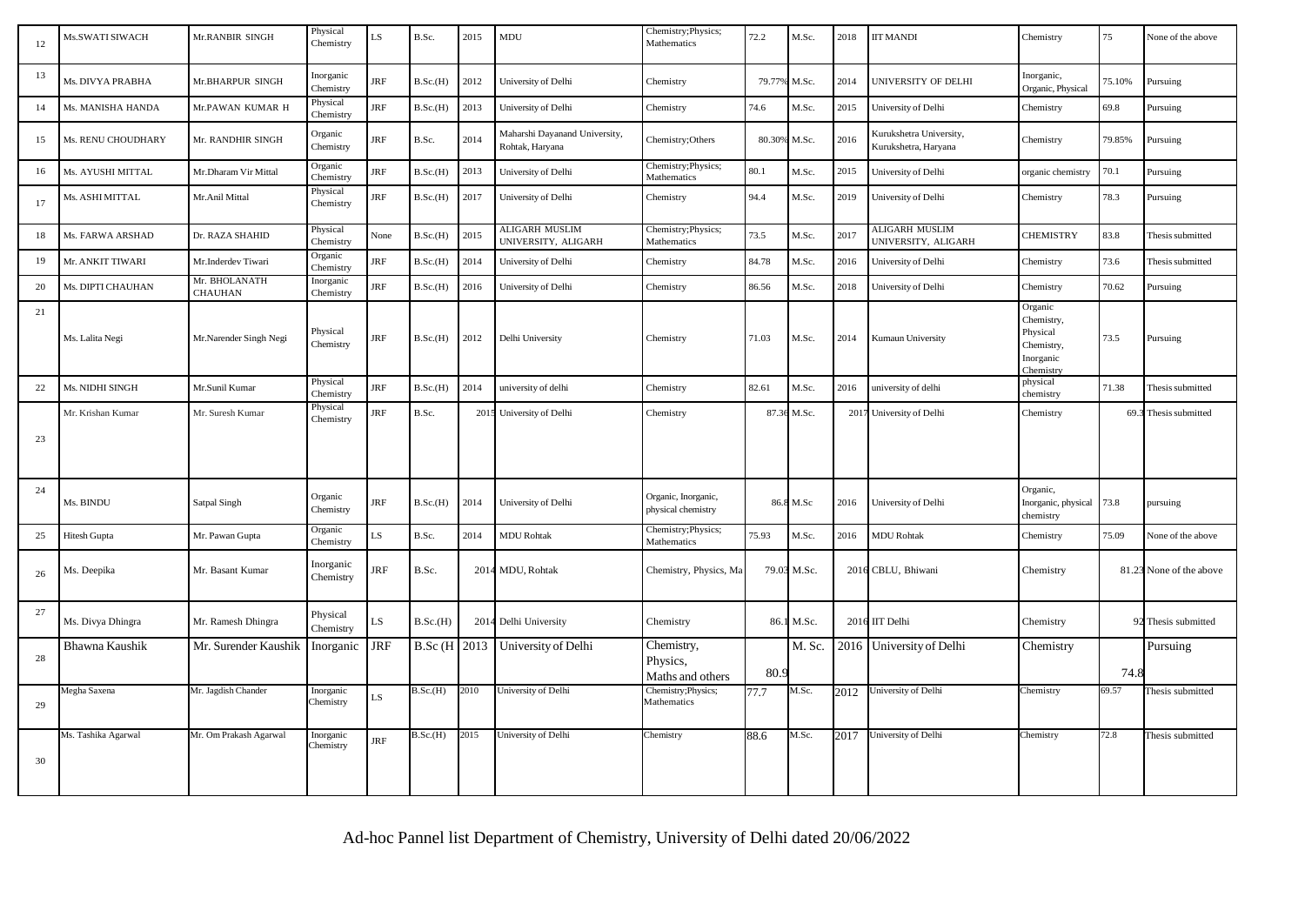|                | Chhaya Chaudhary          | Mr. Naresh Pal                               | Inorganic<br>Chemistry | LS.                                             | B.Sc.(H)                 | 2014              | University of Delhi                     | Chemistry                                                      | 84.92                                         | M.Sc.                    | 2016                      | University of Delhi                     | Chemistry                                                                                                                                                                                                                                                    | 77.28                     | Pursuing          |
|----------------|---------------------------|----------------------------------------------|------------------------|-------------------------------------------------|--------------------------|-------------------|-----------------------------------------|----------------------------------------------------------------|-----------------------------------------------|--------------------------|---------------------------|-----------------------------------------|--------------------------------------------------------------------------------------------------------------------------------------------------------------------------------------------------------------------------------------------------------------|---------------------------|-------------------|
| 31             |                           |                                              |                        |                                                 |                          |                   |                                         |                                                                |                                               |                          |                           |                                         |                                                                                                                                                                                                                                                              |                           |                   |
| 32             | Ayushee                   | Mr. Raj Pal Singh                            | Organic<br>Chemistry   | <b>JRF</b>                                      | B.Sc.(H)                 | 2015              | University of Delhi                     | Chemistry                                                      | 82.89                                         | M.Sc.                    | 2017                      | Jamia Hamdard Delhi                     | Chemistry                                                                                                                                                                                                                                                    | 71.43                     | Pursuing          |
| 33             | Deepa                     | Sh. Harish Chand                             | Organic<br>Chemistry   | <b>JRF</b>                                      | B.Sc.(H)                 | 2013              | <b>MDU</b> Rohtak                       | Chemistry                                                      | 83.3                                          | M.Sc                     | 2015                      | <b>MDU</b> Rohtak                       | Chemistry                                                                                                                                                                                                                                                    | 75.5                      | ursuing           |
| 34             | Sanya Pachisia            | Mr. Anil Pachisia                            | Physical<br>Chemistry  | JRF                                             | B.Sc.(H)                 | 2012              | University of Delhi                     | Chemistry; Physics;<br>Mathematics                             | 80.44                                         | M.Sc                     | 2014                      | University of Delhi                     | Chemistry                                                                                                                                                                                                                                                    | 71.14                     | Thesis submitted  |
| 35             | Ms. Pooja Rana            | Mr.Raj Singh Rana                            | Organic<br>Chemistry   | JRF                                             | B.Sc.(H)                 | 2013              | University of Delhi                     | Chemistry; Physics;<br>Mathematics                             | 73.27                                         | M.Sc                     | 2017                      | IIT, Bombay                             | Chemistry                                                                                                                                                                                                                                                    | 80.6                      | Thesis submitted  |
| 36             | Promila Kumari            | Naresh Devi                                  | Inorganic<br>Chemistry | <b>JRF</b>                                      | B.Sc.(H)                 | 2014              | University of Delhi                     | Chemistry; Physics;<br>Mathematics, Bio                        | 77.27                                         | M.Sc                     | 2016                      | IT, Delhi                               | Chemistry                                                                                                                                                                                                                                                    | 75.22                     | Thesis submitted  |
| 37             | Ms. Lata Lalwani          | Mr. Sushil Lalwani                           | Organic<br>Chemistry   | LS.                                             | B. Sc. Life              | 2017              | University of Delhi                     | Chemistry, Botany,<br>Zoology                                  | 76.8                                          | M.Sc                     | 2019                      | amia Hamdard Delhi                      | Chemistry                                                                                                                                                                                                                                                    | 70.81                     | None of the above |
| 38             | Ms. Manpreet Singh        | Mr. Kishore Singh                            | Inorganic<br>Chemistry | <b>JRF</b>                                      | 3.Sc.(H)                 | 2014              | Jniversity of Delhi                     | Chemistry                                                      | 76.37                                         | M.Sc                     | 2016                      | Jniversity of Delhi                     | Chemistry                                                                                                                                                                                                                                                    | 70                        | Pursuing          |
| 39             | Ms. Soumya Aggarwal       | Mr. Ajay Bhasker Aggarwal                    | Physical<br>Chemistry  | <b>JRF</b>                                      | S.C.(H)                  | 2013              | Jniversity of Delhi                     | Chemistry; Physics;<br>Mathematics, Bio                        | 68                                            | M.Sc                     | 2015                      | Jniversity of Gujarat                   | Industrial<br>Chemistry                                                                                                                                                                                                                                      | 85.22                     | ursuing           |
| 40             | Ms. Preeti Goyal          | Mr. Ratiram Goyal                            | Organic<br>Chemistry   | $\rm JRF$                                       | 3.Sc.                    | 2011              | University of Rajasthan                 | Chemistry, Botany,<br>Zoology                                  | 79                                            | M.Sc                     | 2013                      | Kurukshetra University, Kurukshetra     | Chemistry                                                                                                                                                                                                                                                    | 73                        | Thesis submitted  |
|                |                           |                                              |                        | <b>CATEGERY IV (UR)</b>                         |                          |                   |                                         | FIRST DIVISION EITHER AT UG Or PG LEVEL + M.Phil/NET QUALIFIED |                                               |                          |                           |                                         |                                                                                                                                                                                                                                                              |                           |                   |
| S.NC           | Name                      | Father's/Mother's/<br><b>Husband's Name:</b> | Specializati<br>on     | <b>UGC/C</b><br>SIR<br>NET or<br>equival<br>ent | Name of<br><b>Degree</b> | Year of<br>passin | <b>Board/University</b>                 | <b>Subjects</b>                                                | $\frac{0}{0}$<br><b>Marks</b><br>obtaine<br>d | Name of<br><b>Degree</b> | Year<br>of<br>passi<br>ng | <b>Board/ University</b>                | <b>Subjects</b>                                                                                                                                                                                                                                              | Marks<br>${\bf obtained}$ | Ph.D.             |
| $\overline{1}$ | Ms. SHAILJA               | Mr.SATYAWAN                                  | Inorganic<br>Chemistry | LS                                              | B.Sc.                    | 2016              | Maharshi Dayanand University<br>Rohtak  | Chemistry; Others                                              | 68%                                           | M.Sc.                    | 2020                      | Maharshi Dayanand University<br>Rohtak  | Nuclear and<br>radiochemistry,i<br>nstrumental<br>techniques, medi<br>cal aspects of<br>inorganic<br>chemistry, electro<br>analytical<br>chemistry, organ<br>otransition metal<br>chemistry, Bio<br>inorganic<br>chemistry and<br>environmental<br>chemistry | 56%                       | None of the above |
| 2              | Ms. RITU MALIK            | Late. Dr. SANJAY<br><b>MALIK</b>             | Organic<br>Chemistry   | LS.                                             | B.Sc.                    | 1995              | <b>KURUKSHETRA</b><br><b>UNIVERSITY</b> | Chemistry; Others                                              | 67.3                                          | M.Sc.                    | 1997                      | <b>KURUKSHETRA</b><br><b>UNIVERSITY</b> | <b>CHEMISTRY</b>                                                                                                                                                                                                                                             | 58.3                      | Pursuing          |
| 3              | Ms. NEAKANSHIKA<br>CHADHA | Mr. SANJEEV<br><b>CHADHA</b>                 | Physical<br>Chemistry  | <b>JRF</b>                                      | B.Sc.(H)                 | 2010              | University of Delhi                     | Chemistry                                                      | 61.5                                          | M.Sc.                    | 2012                      | University of Delhi                     | <b>CHEMISTRY</b>                                                                                                                                                                                                                                             | 58.7                      | Thesis submitted  |
| $\overline{4}$ | Rashim Bawa               | Mr. Sukhdev Singh Bawa                       | Organic<br>Chemistry   | JRF                                             | B.Sc.(H)                 | 2013              | Guru Nanak Dev University,<br>Amritsar  | Chemistry                                                      | 62                                            | M.Sc.                    | 2015                      | Guru Nanak Dev University,<br>Amritsar  | Organic<br>Chemistry                                                                                                                                                                                                                                         | 58                        | Thesis submitted  |
| 5              | Mr. Zakiullah Zaidi       | Sabiha Khatoon                               | Inorganic<br>Chemistry | -S                                              | B.Sc.(H)                 | 2012              | Jamia Millia Islamia University         | Chemistry; Physics;<br>Mathematics                             | 55.44                                         | M.Sc.                    | 2015                      | Jamia Millia Islamia University         | <b>HEMISTRY</b>                                                                                                                                                                                                                                              | 72.9                      | Thesis submitted  |

**CATEGERY V (UR) SECOND DIVISION AT UG AND PG LEVEL(Minimum 55%) +Ph.D**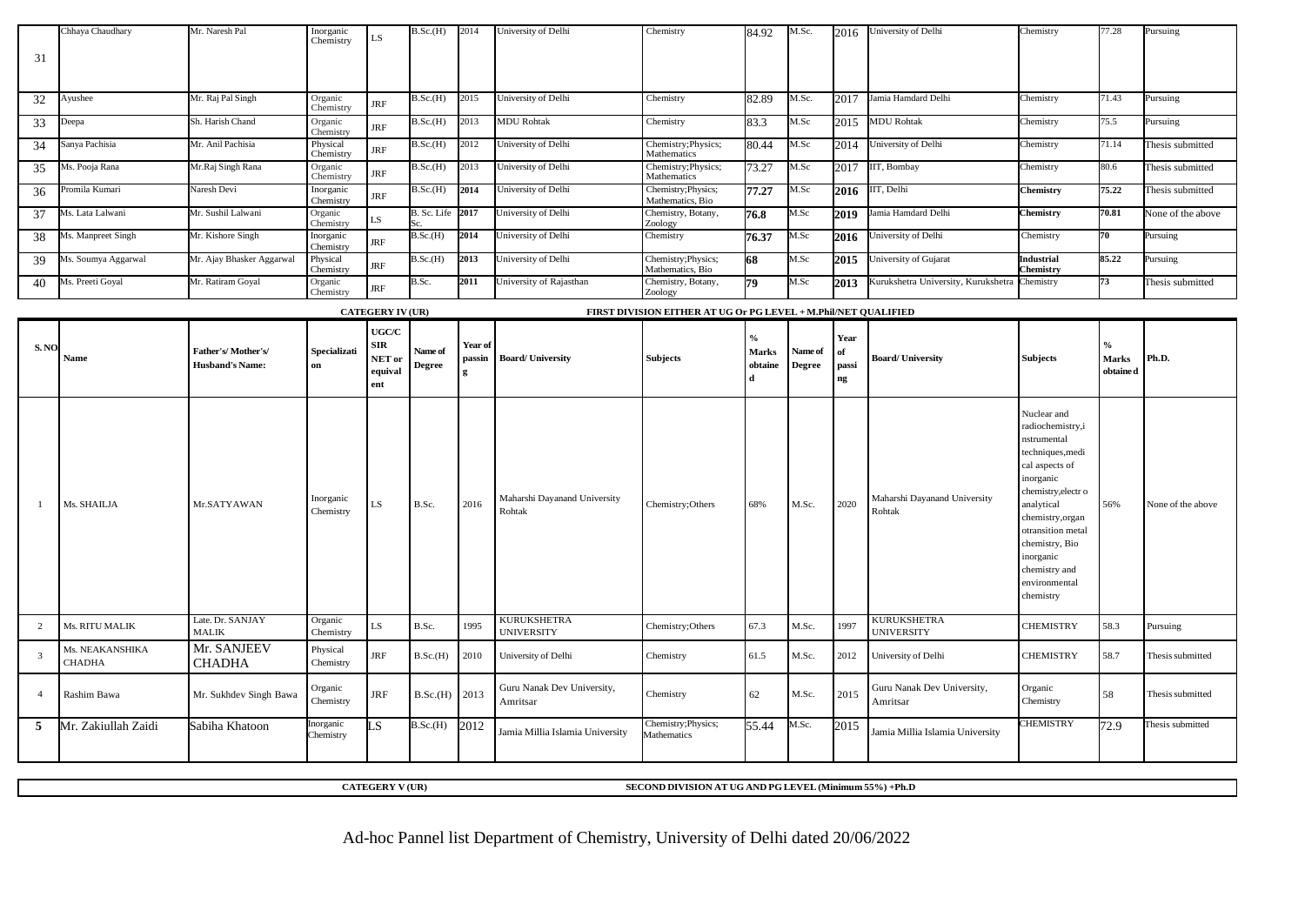| S. NO. Name             |                                    | Father's/Mother's/<br><b>Husband's Name:</b> | Specializati<br>on            | UGC/C<br>SIR                             | Name of<br>Degree       | Year of<br>passin | <b>Board/ University</b>                  | <b>Subjects</b>                          | $\frac{0}{0}$<br>Marks<br>obtaine | Name of<br>Degree        | Year<br>passi                                                  | <b>Board/University</b>                | <b>Subjects</b>                                                                                                                                                                                 | Marks<br>obtaine   | Ph.D.   |
|-------------------------|------------------------------------|----------------------------------------------|-------------------------------|------------------------------------------|-------------------------|-------------------|-------------------------------------------|------------------------------------------|-----------------------------------|--------------------------|----------------------------------------------------------------|----------------------------------------|-------------------------------------------------------------------------------------------------------------------------------------------------------------------------------------------------|--------------------|---------|
| $\mathbf{1}$            | Dr. Jyotirmoy Maity                | Mr.Krishnalal Maity                          | Organic<br>Chemistry          | JRF                                      | B.Sc.(H)                | 2000              | University of Calcutta                    | Chemistry; Physics;<br>Mathematics       | 59%                               | M.Sc.                    | 2002                                                           | University of Delhi                    | Organic<br>Chemistry,<br>Inorganic<br>Chemistry,<br>Physical<br>Chemistry                                                                                                                       | 59%                | Awarded |
| $\overline{2}$          | Dr MANJEET SINGH<br><b>BARWA</b>   | Sh KITAB SINGH                               | Inorganic<br>Chemistry        | None                                     | B.Sc.                   | 1999              | Kurukshetra University,<br>Kurukshetra    | Chemistry; Physics;<br>Mathematics       | 56                                | M.Sc.                    | 2002                                                           | Kurukshetra University,<br>Kurukshetra | Inorganic<br>Chemistry                                                                                                                                                                          | 56                 | Awarded |
| $\overline{\mathbf{3}}$ | Dr. VISHWESH MISHRA                | Mr.VIJAY KUMAR<br><b>MISHRA</b>              | Organic<br>Chemistry          | JRF                                      | B.Sc.(H)                | 2004              | RANCHI UNIVERSITY                         | Chemistry; Physics;<br>Mathematics       | 59.12                             | M.Sc.                    | 2011                                                           | University of Delhi                    | CHEMISTRY                                                                                                                                                                                       | 56.54              | Awarded |
| $\overline{4}$          | Dr. HEMA KUNDRA                    | Mr.R.S.KUNDRA                                | Inorganic<br>Chemistry        | None                                     | B.Sc.(H)                | 2002              | University of Delhi                       | Chemistry                                | 57.02                             | M.Sc.                    | 2004                                                           | University of Delhi                    | CHEMISTRY                                                                                                                                                                                       | 55                 | Awarded |
|                         |                                    |                                              |                               |                                          | <b>CATEGERY I (OBC)</b> |                   |                                           | FIRST DIVISION AT UG AND PG LEVEL + Ph.D |                                   |                          |                                                                |                                        |                                                                                                                                                                                                 |                    |         |
| S. NO. Name             |                                    | Father's/Mother's/<br><b>Husband's Name:</b> | Specializati<br>$\mathbf{on}$ | UGC/C<br>SIR<br>NET 01<br>equival<br>ent | Name of<br>Degree       | Year of<br>passin | <b>Board/University</b>                   | <b>Subjects</b>                          | $\frac{1}{2}$<br>Marks<br>obtaine | Name of<br><b>Degree</b> | Year<br>of<br>passi<br>$\boldsymbol{\mathop{\rm ng}\nolimits}$ | <b>Board/University</b>                | <b>Subjects</b>                                                                                                                                                                                 | Marks<br>obtaine d | Ph.D.   |
| $\mathbf{1}$            | Dr. ARTI CHAURASIA                 | Mr. Deepak Chaurasia                         | Organic<br>Chemistry          | None                                     | B.Sc.                   | 2006              | Devi Ahilya Vishwavidyalaya,              | Chemistry                                | 65                                | M.Sc.                    | 2008                                                           | Devi Ahilya<br>Vishwavidyalaya, Indore | pure Chemistry                                                                                                                                                                                  | 69                 | Awarded |
| 2                       | Dr PRIYANKA BIDHURI                | D/O Mr.SUSHIL KUMAR                          | Physical<br>Chemistry         | None                                     | B.Sc.(H)                | 2005              | IAMIA MILLIA ISLAMIA NEW<br>DELHI         | Chemistry; Physics;<br>Mathematics       | 70.45                             | M.Sc.                    | 2008                                                           | JAMIA MILLIA ISLAMIA NEW<br>DELHI      | <b>ELECTROCHE</b><br>MISTRY<br>THEORY &<br>APPLICATION S,<br><b>SOLID STATE</b><br>CHEMISTRY,<br><b>QUANTUM</b><br>CHEMISTRY,<br><b>CHEMISCAL</b><br>DYNAMICS $\&$<br><b>POLYMERISA</b><br>TION | 73.79              | Awarded |
| $\overline{\mathbf{3}}$ | Dr. Chandra Sekhar<br>Tekuri       | Mr.T Lakshmi<br>Narayana                     | Organic<br>Chemistry          | <b>JRF</b>                               | B.Sc.                   | 2008              | SRI VENKATESWARA<br><b>UNIVERSITY</b>     | Chemistry                                | 79.8                              | M.Sc.                    | 2010                                                           | SRI VENKATESWARA<br><b>UNIVERSITY</b>  | <b>ORANIC</b><br><b>CHEMISTRY</b>                                                                                                                                                               | 64.3               | Awarded |
| $\overline{4}$          | Dr. Saurabh Kumar                  | Mr.Shiv Kumar Singh                          | Inorganic<br>Chemistry        | JRF                                      | B.Sc.(H)                | 2006              | TMBU Bhagalpur                            | Chemistry                                | 63.63                             | M.Sc.                    | 2009                                                           | Patna University Patna                 | Chemistry<br>(Inorganic<br>Specialization)                                                                                                                                                      | 68.06              | Awarded |
| 5                       | Dr. MUKESH KUMAR<br>SAINI          | Mr.MAHAVEER<br>PRASAD SAINI                  | Inorganic<br>Chemistry        | LS                                       | B.Sc.(H)                | 2009              | <b>UNIVERSITY OF</b><br>RAJASTHAN, JAIPUR | Chemistry                                | 67.57                             | M.Sc.                    | 2011                                                           | UNIVERSITY OF DELHI                    | <b>INORGANIC</b><br><b>CHEMISTRY</b>                                                                                                                                                            | 50.95              | Awarded |
| 6                       | Dr. Kapil Mohan Saini              | Mr.Sultan Singh Saini                        | Organic<br>Chemistry          | JRF                                      | B.Sc.(H)                | 2013              | KMC, University of Delhi                  | Chemistry; Physics;<br>Mathematics       | 73.4                              | M.Sc.                    | 2015                                                           | KMC, University of Delhi               | Organic, Inorganic<br>Physical                                                                                                                                                                  | 67.6               | Awarded |
| $7\phantom{.0}$         | DR. DEVENDRA KUMAR<br>VERMA        | Mr.PREM CHANDRA<br><b>VERMA</b>              | Physical<br>Chemistry         | None                                     | B.Sc.                   | 2007              | DR B R AMBEDKAR<br>UNIVERSITY, AGRA.      | Chemistry; Physics;<br>Mathematics       | 62.22                             | M.Sc.                    | 2009                                                           | DR B R AMBEDKAR<br>UNIVERSITY, AGRA    | PHYSICAL<br>CHEMISTRY                                                                                                                                                                           | 59.5               | Awarded |
| $\,8\,$                 | Dr. ANOOP KUMAR<br><b>SAINI</b>    | Mr.Rajendra Prasad                           | Organic<br>Chemistry          | JRF                                      | B.Sc.(H)                | 2009              | Rajasthan University                      | Chemistry                                | 64.43                             | M.Sc.                    | 2011                                                           | DR B R AMBEDKAR<br>UNIVERSITY, AGRA.   | <b>CHEMISTRY</b>                                                                                                                                                                                | 64.08              | Awarded |
| 9                       | Dr. Rangarajan T. M.               | Mr. T. S. Mohan                              | Organic<br>Chemistry          | None                                     | B.Sc.                   | 2003              | Madurai Kamaraj University                | Chemistry                                | 72.00%                            | M.Sc.                    | 2006                                                           | Madurai Kamaraj University             | Chemistry                                                                                                                                                                                       | 68.10%             | Awarded |
| 10                      | DR. POONAM KUMARI                  | MR. PANKAJ KUMAR                             | Organic<br>Chemistry          | JRF                                      | B.Sc.                   | 2007              | <b>MDU ROHTAK</b>                         | Chemistry                                | 60.67%                            | M.Sc.                    | 2010                                                           | <b>MDU ROHTAK</b>                      | ORGANIC<br><b>CHEMISTRY</b>                                                                                                                                                                     | 63.45%             | Awarded |
| 11                      | DR. HARI OM SHARANAM<br>YADAV      | Mr.CHANDRA DEVI                              | Physical<br>Chemistry         | <b>JRF</b>                               | B.Sc.                   | 2007              | University of Delhi                       | Chemistry; Physics;<br>Mathematics       | 72.37                             | M.Sc.                    | 2010                                                           | University of Delhi                    | Chemistry                                                                                                                                                                                       | 60                 | Awarded |
| 12                      | Dr SHRAWAN KUMAR<br><b>MANGAWA</b> | Mr.Raghunath Prasad<br>Mangawa               | Organic<br>Chemistry          | JRF                                      | B.Sc.                   | 2008              | University of Rajasthan                   | Chemistry; Others                        | 68.2                              | M.Sc.                    | 2011                                                           | University of Delhi                    | Organic Chemistry                                                                                                                                                                               | 60.2               | Awarded |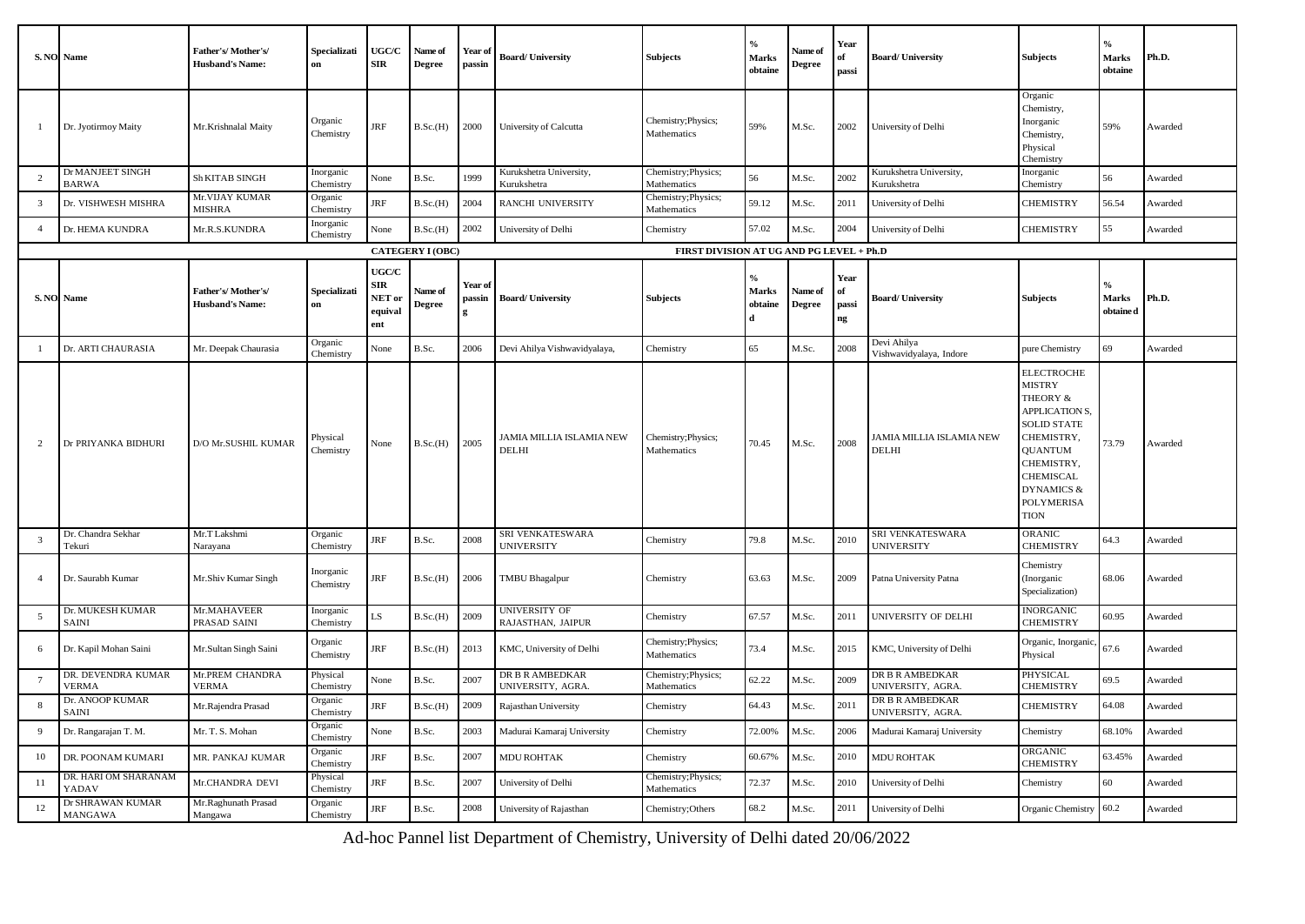| 13 | Dr. Mohd Zeeshan              | Mr.Shahid Hussain                  | Physical<br>Chemistry  | JRF  | B.Sc.    | 2006 | University of Delhi                                    | Chemistry; Physics; M              | 66.88  | M.Sc.          | 2011 | Jamia Millia Islamia                   | Inorganic,<br>Organic, Physical,<br>and Materials<br>Chemistry             | 69.35  | Awarded |
|----|-------------------------------|------------------------------------|------------------------|------|----------|------|--------------------------------------------------------|------------------------------------|--------|----------------|------|----------------------------------------|----------------------------------------------------------------------------|--------|---------|
| 14 | Dr YOGESH KUMAR               | Sh. Laxman Prashad                 | Organic<br>Chemistry   | JRF  | B.Sc.    | 2003 | Ch. Charan Singh University<br>Meerut                  | Chemistry; Others                  | 61.1   | M.Sc.          | 2005 | Ch. Charan Singh University Meerut     | Organic Chemistry                                                          | 64.78  | Awarded |
| 15 | Dr. DHIRENDRA YADAV           | Mr.Mahendra Singh Yadav            | Organic<br>Chemistry   | JRF  | B.Sc.    | 2006 | <b>CCSU</b> Meerut                                     | Chemistry; Physics;<br>Mathematics | 67.03  | M.Sc.          | 2008 | <b>CCSU</b> Meerut                     | Chemistry                                                                  | 72.66  | Awarded |
| 16 | Dr.ANURADHA                   | Mr.HARNAM SINGH                    | Organic<br>Chemistry   | None | B.Sc.    | 2005 | H.P.UNIVERSITY SHIMLA, H.P.                            | Chemistry                          | 60.17  | M.Sc.          | 2008 | C.C.S. UNIVERSITY, MEERUT<br>U.P.      | ORGANIC<br>CHERMISTRY                                                      | 57.77  | Awarded |
| 17 | Dr. Kanika Solanki            | Mr.Nand Kishore Solanki            | Inorganic<br>Chemistry | LS.  | B.Sc.    | 2007 | University of Bikaner, Bikaner                         | Chemistry; Others                  | 78.72% | M.Sc.          | 2009 | M.G.S. University, Bikaner             | Inorganic<br>Chemistry,<br>Mathematics,<br>Computer                        | 73.15% | Awarded |
| 18 | Dr. NANCY JANGRA              | Mr.RADHEY<br>SHYAM JANGRA          | Inorganic<br>Chemistry | LS   | B.Sc.(H) | 2013 | DELHI UNIVERSITY                                       | Chemistry                          | 80.7   | M.Sc.          | 2015 | <b>IIT ROORKEE</b>                     | <b>CHEMISTRY</b>                                                           | 75     | Awarded |
| 19 | Dr. PRIYANKA KUMARI           | Mr. Anoop Singh Dhaka              | Inorganic<br>Chemistry | JRF  | B.Sc.    | 2005 | University of Rajasthan                                | Chemistry                          | 71.11  | M.Sc.          | 2007 | banasthali university                  | Chemistry                                                                  | 66.67  | Awarded |
| 20 | Dr. SANJAY KUMAR<br>VERMA     | <b>LAL BACHAN</b><br><b>VERMA</b>  | Organic<br>Chemistry   | LS.  | B.Sc.    | 2001 | CSJM University Kanpur UP                              | Chemistry                          | 64.29  | M.Sc.          | 2003 | <b>CSJM University Kanpur</b><br>ПP    | Organic<br>Chemistry                                                       | 60.4   | Awarded |
| 21 | Dr. VISHWA DEEPAK<br>SINGH    | Mr.CHNDRA<br><b>BHUSHAN SINGH</b>  | Inorganic<br>Chemistry | JRF  | B.Sc.(H) | 2013 | <b>Banaras Hindu University</b>                        | Chemistry                          | 75.8   | M.Sc.          | 2015 | <b>Banaras Hindu University</b>        | Chemistry                                                                  | 73.1   | Awarded |
| 22 | Dr. Sushma Yadav              | Dr. Govind Dayal Singh             | Physical<br>Chemistry  | JRF  | B.Sc.(H) | 2008 | University of Delhi                                    | Chemistry; Physics;<br>Mathematics | 74.2   | M.Sc.          | 2010 | University of Delhi                    | Physical Chemistry<br>(Specialization)                                     | 67.5   | Awarded |
| 23 | DR. KIRAN SONI                | Mr.PARMASHWAR<br>SONI              | Inorganic<br>Chemistry | LS   | B.Sc.    | 2003 | <b>MDU ROHTAK</b>                                      | Chemistry; Others                  | 63.1   | M.Sc.          | 2005 | <b>GJU HISSAR</b>                      | <b>CHEMISTRY</b>                                                           | 68.7   | Awarded |
| 24 | Dr. RASHMIN<br>KHANAM         | Mr.MUSSARRAT<br><b>KHAN</b>        | Organic<br>Chemistry   | None | B.Sc.(H) | 2009 | University of Delhi                                    | Chemistry                          | 68.07  | M.Sc.          | 2011 | Jamia Millia Islamia                   | Organic<br>Chemistry                                                       | 76     | Awarded |
| 25 | DR. PAVITRA V KUMAR           | SH. Ran SIngh                      | Inorganic<br>Chemistry | JRF  | B.Sc.    | 2008 | MDU Rohtak, Haryana                                    | Chemistry; Physics;<br>Mathematics | 71.1   | M.Sc.          | 2011 | Annamalai University Tamilnadu         | Chemistry                                                                  | 65.8   | Awarded |
| 26 | Dr. Mohammad Amir Qureshi     | Mohammad Ayyub                     | Physical<br>Chemistry  | Vone | B.Sc.(H) | 2006 | Aligarh Muslim University, Aligarh                     | Chemistry                          | 61.6   | M.Sc.          | 2009 | Aligarh Muslim University, Aligarh     | Physical Chemistry                                                         | 66.08  | Awarded |
| 27 | Dr. Sunil Yadav               | Mr.Gayadin                         | Inorganic<br>Chemistry | LS   | B.Sc.    | 2008 | <b>VBS Purvanchal University</b><br>Jaunpur UP         | Chemistry                          | 66.16  | M.Sc.          | 2011 | Delhi University                       | Chemistry                                                                  | 61.19  | Awarded |
| 28 | Dr. GAZALA RUHI               | Mr.Iftekhar Alam                   | Physical<br>Chemistry  | JRF  | B.Sc.(H) | 1998 | Vinoba Bhave University,<br>Jharkhand                  | Chemistry; Others                  | 67     | M.Sc.          | 2002 | Vinoba Bhave University,<br>Jharkhand  | Physical Chemistry<br>(spl.), Inorganic<br>chemistry, Organic<br>chemistry | 67     | Awarded |
| 29 | Dr. Deepak Yadav              | Mr.Surender Singh                  | Organic<br>Chemistry   | JRF  | B.Sc.(H) | 2013 | University of Delhi                                    | Chemistry                          | 75.27  | M.Sc.          | 2015 | University of Delhi                    | Chemistry                                                                  | 73.61  | Awarded |
| 30 | Dr. K. MURALI<br>MOHAN ACHARI | Mr.BALA<br><b>BRAHMAIAH</b>        | Organic<br>Chemistry   | JRF  | B.Sc.    | 2008 | Sri Krishnadevaraya<br>University                      | Chemistry; Others                  | 84.3   | M.Sc.          | 2010 | Sri Venkateswara University            | Chemistry                                                                  | 78.6   | Awarded |
| 31 | Dr. ATUL KUMAR SHARMA         | Mr.SURESH CHANDRA<br><b>SHARMA</b> | Organic<br>Chemistry   | JRF  | B.Sc.    | 2008 | UNIVERSITY OF ALLAHAB                                  | Chemistry                          | 70     | M.Sc.          | 2010 | UNIVERSITY OF DELHI                    | CHEMISTRY                                                                  | 61.9   | Awarded |
| 32 | Dr. SACHIN KUMAR<br>SINGH     | Mr.ROHTASH<br><b>SINGH</b>         | Physical<br>Chemistry  | LS   | B.Sc.(H) | 2012 | UNIVERSITY OF DELHI                                    | Chemistry                          | 69.19  | M.Sc.          | 2014 | University of Delhi                    | Chemistry                                                                  | 61.42  | Awarded |
| 33 | Dr. ANWAR JAHAN               | Mr. Abdul Rashid<br>Ansari         | Organic<br>Chemistry   | None | B.Sc.(H) | 2006 | <b>Banaras Hindu University</b>                        | Chemistry                          | 65.2   | M.Sc.          | 2008 | University of Allahabad<br>(AU)        | Organic<br>Chemistry                                                       | 76.44  | Awarded |
| 34 | Dr. FOOLESWAR VERMA           | Mr.MILA RAM VERMA                  | Organic<br>Chemistry   | LS   | B.Sc.    | 2006 | PRSU, RAIPUR                                           | Chemistry                          | 65.39  | M.Sc.          | 2009 | GGV, BILASPUR                          | <b>CHEMISTRY</b>                                                           | 65.33  | Awarded |
| 35 | Dr Firdaus Parveen            | Mohd Sualeheen                     | Physical<br>Chemistry  | JRF  | B.Sc.(H) | 2009 | University of Delhi                                    | Chemistry                          | 72.4   | M.Sc.          | 2011 | IIT Delhi                              | Chemistry                                                                  | 84     | Awarded |
| 36 | DR. DINESH KUMAR              | Mr.MAHABIR SINGH                   | Organic<br>Chemistry   | JRF  | B.Sc.    | 2006 | Maharshi Dayanand University<br>Rohtak Haryana         | Chemistry; Physics;<br>Mathematics | 73.72  | M.Sc.          | 2008 | KURUKSHETRA UNIVERSITY,<br>KURUKSHETRA | CHEMISTRY                                                                  | 69     | Awarded |
| 37 | Dr. MOHD SHABBIR              | Mr.PARMAL KHAN                     | Organic<br>Chemistry   | None | B.Sc.(H) | 2010 | ALIGARH MUSLIM<br>UNIVERSITY ALIGARH<br>$\overline{1}$ | Chemistry<br>L La luna maldun      | 66.27  | M.Sc.<br>مدملة | 2012 | JAMIA MILLIA ISLAMIA<br>NEW DELHI      | <b>CHEMISTRY</b>                                                           | 70.34  | Awarded |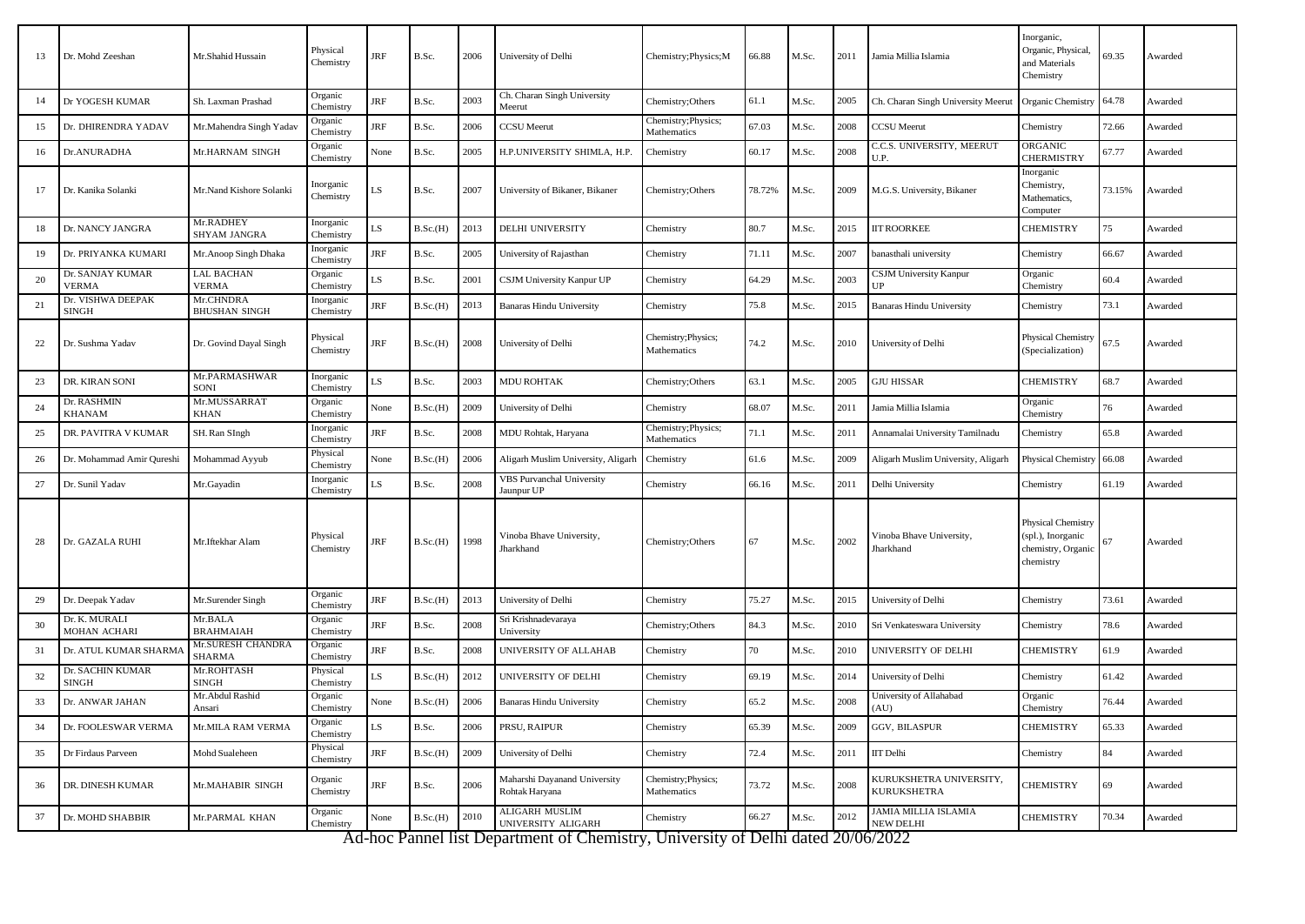| 38 | Dr. REKHA YADAV            | Mr.RAMESH KUMAR                   | Physical<br>Chemistry  | <b>JRF</b> | B.Sc.(H) | 2009 | University of Delhi                          | Chemistry; Physics;<br>Mathematics       | 65.77                   | M.Sc.       | 2011 | University of Delhi                                                          | Chemistry                                                                                             | 63.28 | Awarded       |
|----|----------------------------|-----------------------------------|------------------------|------------|----------|------|----------------------------------------------|------------------------------------------|-------------------------|-------------|------|------------------------------------------------------------------------------|-------------------------------------------------------------------------------------------------------|-------|---------------|
| 39 | Dr ANUUSHKA PAL            | Mr.R.K.PAL                        | Organic<br>Chemistry   | JRF        | B.Sc.(H) | 2007 | <b>DELHI UNIVERSITY</b>                      | Chemistry                                | 71.04                   | M.Sc.       | 2009 | <b>DELHI UNIVERSITY</b>                                                      | ORGANIC, PH<br>YSICAL<br>CHEMISTRY,<br><b>INORGANIC</b><br><b>CHEMISTRY</b>                           | 65    | Awarded       |
| 40 | Dr. PREETI YADAV           | Mr.RAJENDER PRASAD<br>YADAV       | Organic<br>Chemistry   | <b>JRF</b> | B.Sc.(H) | 2008 | UNIVERSITY OF DELHI                          | Chemistry                                | 81                      | M.Sc.       | 2010 | UNIVERSITY OF DELHI                                                          | <b>CHEMISTRY</b>                                                                                      | 74.18 | Awarded       |
| 41 | Dr. ANJEETA RANI           | Mr.RAGHUBIR SINGH                 | Physical<br>Chemistry  | <b>JRF</b> | B.Sc.    | 2007 | KURUKSHETRA UNIVERSITY,<br>KURUKSHETRA       | Chemistry; Others                        | 69.59                   | M.Sc.       | 2009 | KURUKSHETRA UNIVERSITY,<br><b>KURUKSHETRA</b>                                | PHYSICAL<br><b>CHEMISTRY</b>                                                                          | 76.45 | Awarded       |
| 42 | Dr. Mohammad Amir Qureshi  | Mohammad Ayyub                    | Physical<br>Chemistry  | None       | B.Sc.(H) | 2006 | Aligarh Muslim University, Aligarh Chemistry |                                          | 61.6                    | M.Sc.       | 2009 | Aligarh Muslim University, Aligarh                                           | Physical<br>Chemistry,<br>Organic<br>Chemistry,<br>Inorganic<br>Chemistry,<br>Analytical<br>Chemistry | 66.08 | Awarded       |
| 43 | Dr. Sudhir Kumar<br>Shoora | Mr.Jaisingh                       | Physical<br>Chemistry  | JRF        | B.Sc.    | 2007 | University of Rajasthan,<br>Jaipur           | Chemistry                                | 71.56                   | M.Sc.       | 2009 | M. D. S. University, Ajmer                                                   | Chemistry                                                                                             | 73.83 | Awarded       |
| 44 | Dr. MOHAMMAD<br>MUSHAF     | Mr. Anwar Mehmood                 | Organic<br>Chemistry   | LS.        | B.Sc.(H) | 2010 | Aligarh Muslim University, Ali               | Chemistry                                | 68.8                    | M.Sc.       | 2012 | Aligarh Muslim University,<br>Aligarh                                        | chemistry                                                                                             | 67.5  | Awarded       |
| 45 | Dr. NGANGBAM RENUB         | Mr.NGANGBAM<br>NARAHARI SINGH     | Organic<br>Chemistry   | JRF        | B.Sc.(H) | 2010 | University of Delhi                          | Chemistry; Physics;<br>Mathematics       | 67.18                   | M.Sc.       | 2012 | University of Delhi                                                          | Organic chemistry                                                                                     | 68.66 | Awarded       |
| 46 | Dr. MANAVI                 | Mr.R. N. S. Yadav                 | Inorganic<br>Chemistry | LS.        | B.Sc.(H) | 2008 | University of Delhi                          | Chemistry                                | 63.85                   | M.Sc.       | 2010 | University of Delhi                                                          | Chemistry                                                                                             | 61    | Awarded       |
| 47 | Dr. PRATIK YADAV           | Mr.SATYADEV<br>YADAV              | Organic<br>Chemistry   | JRF        | B.Sc.(H) | 2008 | University of Delhi                          | Chemistry                                | 68.1                    | M.Sc.       | 2010 | University of Delhi                                                          | Chemistry                                                                                             | 63.36 | Awarded       |
| 48 | DR GEETA DEVI<br>YADAV     | Mr.Satyendra Kumar<br>Yadav       | Organic<br>Chemistry   | JRF        | B.Sc.    | 2009 | University of Rajasthan                      | Chemistry                                | 65                      | M.Sc.       | 2011 | University of Rajasthan                                                      | Chemistry                                                                                             | 65    | Awarded       |
| 49 | Dr. Kavita Yadav           | Mr. Abhay Singh<br>Yadav          | Chemistry              | $\rm JRF$  | B.Sc     | 2007 | Rajasthan University                         | Bio tech, Zoology<br>Chemistry           | 64.29                   | M. Sc.      |      | 2009 MNIT, Jaipur                                                            | Chemistry                                                                                             | 80.8  | Awarded       |
| 50 | Dr. Kamlesh Kumar          | Mr. Ram Lakhan Yadav              | Organic<br>Chemistry   | JRF        | B. Sc.   |      | 2006 DDU Gorakhpur                           | Chemistry, Industrial<br>Chemistry, Math | 65.33                   | M.Sc.       |      | 2008 DDU Gorakhpur                                                           | Chemistry                                                                                             | 74.22 | Awarded       |
| 51 | Dr. Anshu                  | Rahul Sharma                      | Physical<br>Chemistry  | None       | B.Sc.    | 201  | Maharishi Dayanand University,<br>Rohtak     | Chemistry; Physics;<br>Mathematics       |                         | 61.6 M.Sc   |      | Deenbandhu Chhotu Ram<br>2015 University of Science &<br>Technology, Murthal | Chemistry (Physi                                                                                      |       | 74.25 Awarded |
| 52 | Dr. NISHANT VERMA          | Mr. Akhilesh Kumar<br>Verma       | Organic<br>Chemistry   | JRF        | B.Sc     | 200  | Dr Bhim Rao Ambedkar<br>Univ Agra            | Chemistry                                | 66.5                    | M.Sc        | 201  | Dr Bhim Rao Ambedkar<br>Univ Agra                                            | Chemistry                                                                                             |       | 64.3 Awarded  |
| 53 | Dr. Saroj                  | Mr. Ram Bharose<br>Ram            | Organic<br>Chemistry   | <b>JRF</b> | B.Sc     | 200  | <b>MJP</b> Rohilkhand University<br>Bareilly | Chemistry, Botany,<br>Zoology            | 65.                     | M.Sc        | 200  | <b>MJP</b> Rohilkhand University<br>Bareilly                                 | Organic<br>Chemistry                                                                                  | 65.1  | Awarded       |
| 54 | Dr. Madhuri Chaurasia      | Dr. Mohan Kumar                   | Organic<br>Chemistry   | JRF        | BSc.(H)  |      | 2009 University of Delhi                     | Physics, Chemistry,<br>Maths.            |                         | 69.03 MSc.  | 2011 | University of Delhi                                                          | Inorganic<br>Chemistry,<br>Organic<br>Chemistry,<br>Physical<br>Chemistry                             |       | 61.85 Awarded |
| 55 | DR. SUMIT KUMAR            | <b>SH. SURESH</b><br><b>KUMAR</b> | Organic<br>Chemistry   | <b>JRF</b> | B.Sc     |      | 2010 MDU ROHTAK                              | Chemistry, Botany,<br>Zoology            |                         | M.Sc.       | 2012 | <b>MDU ROHTAK</b>                                                            | Chemistry                                                                                             | 72    | Awarded       |
| 56 | Dr. Sheela Kumari          | Mr. Manohar Lal                   | Inorganic<br>Chemistry | JRF        | B.Sc.(H) | 2013 | University of Delhi                          | Chemistry                                | 79.5                    | M.Sc.       |      | 2015 IIT, Roorkee                                                            | Chemistry                                                                                             | 81.25 | Awarded       |
| 57 | Dr. PRAGYA NAULAKHA        | Dr. SANJEEV KUMAR                 | Inorganic<br>Chemistry | None       | B.Sc.(H) | 201  | University of Delhi                          | Chemistry                                |                         | M.Sc.       | 2013 | University of Delhi                                                          | Chemistry                                                                                             |       | Awarded       |
| 58 | Ms. Ritu yadav             | Rajesh kumar                      | Physical<br>Chemistry  | JRF        | B.Sc.(H) | 2014 | University of Delhi                          | Chemistry; Physics;<br>Mathematics       | $\overline{\mathbf{R}}$ | M.Sc        |      | 2016 University of Delhi                                                     | Chemistry                                                                                             | 70    | pursuing      |
| 59 | Dr. ANUPAMA SAINI          | <b>BALRAJ SINGH SAINI</b>         | Organic<br>Chemistry   | JRF        | B.Sc.    | 2012 | Maharshi Dayanand University                 | Chemistry                                |                         | 78.75 M.Sc. | 2014 | Kurukshetra University                                                       | Organic<br>Chemistry                                                                                  |       | 78.75 Awarded |
| 60 | <b>NEHA</b>                | Mr.Raj Kumar                      | Physical<br>Chemistry  | <b>JRF</b> | B.Sc.    | 2011 | Kurukshetra University                       | Chemistry; Physics;<br>Mathematics       | 65.6                    | M.Sc.       | 2013 | Kurukshetra University                                                       | Physical Chemistry                                                                                    | 66.4  | Awarded       |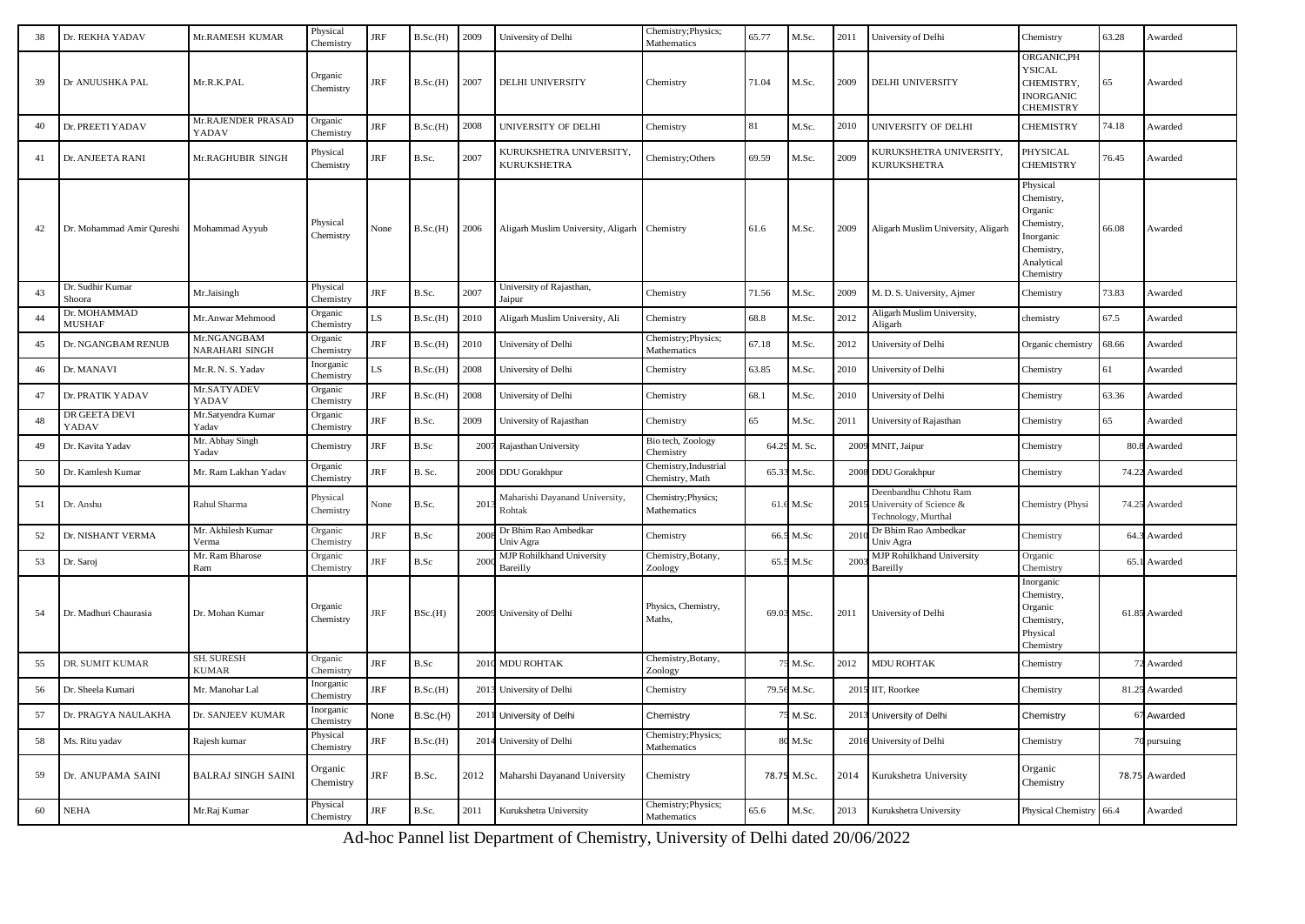| 61 | Dr. Ramya Chulliyil                   | Mr. Sekharan C              | Physical &<br>Inorganic<br>Chemistry | <b>JRF</b> | B.Sc.    | 2007 | Calicut University, Kerala               | Chemistry                          | 87.1  | M.Sc.        | 2009 | Calicut University, Kerala               | Chemistry                   | 75.6  | Awarded |
|----|---------------------------------------|-----------------------------|--------------------------------------|------------|----------|------|------------------------------------------|------------------------------------|-------|--------------|------|------------------------------------------|-----------------------------|-------|---------|
| 62 | Dr. Priyanka                          | Mr. Mahendra Singh          | Physical<br>Chemsitry                | JRF        | B.Sc.    | 2010 | M.J.P.Rohailkhand University<br>Bareilly | Physics, Chemsitry                 | 64.7  | M.Sc.        | 2012 | M.J.P.Rohailkhand University<br>Bareilly | Chemistry                   | 71.2  | Awarded |
| 63 | Dharmendra kumar<br>Yadav             | Sudama Yadav                | Inorganic<br>Chemistry JRF           |            | B.sc     | 2010 | <b>Banaras Hindu University</b>          | Chemistry (H)                      | 65.7  | M.sc         | 2012 | <b>Banaras Hindu</b><br>University       | Chemistry                   | 72.4  | Awarded |
| 64 | Ms. Pooja<br>Patanjali                | Dr. Neeraj Patanjali        | Inorganic LS<br>Chemistry            |            | B.sc     | 2012 | Panjab University<br>Chandigarh          | Chemistry                          | 78.3  | M.Sc         |      | 2014 Panjab University<br>Chandigarh     | Chemistry                   | 76.4  | Awarded |
| 65 | Dr. Rupali Gupta                      | Shashikant Gupta            | Analytical<br>Chemistry              | <b>JRF</b> | B.Sc     | 2010 | <b>Banaras Hindu University</b>          | Chemistry (H)                      | 77%   | M.sc         | 2012 | <b>Banaras Hindu</b><br>University       | Chemistry                   | 80.6  | Awarded |
| 66 | <b>SUSHMITA</b>                       | Mr.BASANT KUMAR<br>YADAV    | Organic<br>Chemistry                 | JRF        | B.Sc.(H) | 2013 | UNIVERSITY OF DELHI                      | Chemistry                          | 78.4  | M.Sc.        | 2015 | UNIVERSITY OF DELHI                      | ORGANIC<br><b>CHEMISTRY</b> | 65    | Awarded |
| 67 | Mr. VISHAL SINGH                      | Mr.Chandra Bhushan<br>Singh | Physical<br>Chemistry                | <b>JRF</b> | B.Sc.(H) | 2011 | <b>Banaras Hindu University</b>          | Chemistry                          | 78.4  | M.Sc.        | 2014 | Delhi University                         | Chemistry                   | 74.14 | Awarded |
| 68 | Mr. MANOJ KUMAR                       | Mr.KANCHHID<br><b>SINGH</b> | Organic<br>Chemistry                 | JRF        | B.Sc.    | 2009 | C.C.S. University, Meerut                | Chemistry                          | 63.88 | M.Sc.        | 2012 | C.C.S. University, Meerut                | Organic<br>Chemistry        | 63.88 | Awarded |
| 69 | Ms. SHALINI VERMA                     | Mr.DEVENDRA<br><b>VERMA</b> | Organic<br>Chemistry                 | <b>JRF</b> | B.Sc.(H) | 2014 | University of Delhi                      | Chemistry                          | 79.1  | M.Sc.        | 2016 | University of Delhi                      | Organic<br>Chemistry        | 56.52 | Awarded |
| 70 | Mr. MANISH KUMAR                      | Mr.RAJROOP                  | Physical<br>Chemistry                | JRF        | B.Sc.(H) | 2013 | UNIVERSITY OF DELHI                      | Chemistry                          | 71.47 | M.Sc.        | 2015 | UNIVERSITY OF DELHI                      | <b>CHEMISTRY</b>            | 63.19 | Awarded |
| 71 | SHAMSEER<br>KULANGARA<br><b>KANDI</b> | <b>EBRAYI</b>               | Organic<br>Chemistry                 | JRF        | B.Sc     | 2009 | University of Delhi                      | Chemistry                          | 63    | M.Tech. 2012 |      | University of Delhi                      | Chemical<br><b>Syntesis</b> | 68    | Awarded |
| 72 | Dr. Gulshan Dhra                      | Jai Singh Dhra              | Inorganic<br>Chemistry               | None       | B.Sc     | 2002 | C C S University Meerut                  | Chemistry, Botany,<br>Zoology      | 60    | M.Sc.        | 2004 | C C S University Meerut                  | Inorganic<br>Chemistry      | 60.67 | Awarded |
| 73 | 'ijay Kumar Vishvakarma               | Vinod Kumar Vishvakarma     | Physical<br>Chemistry                | LS         | B.Sc     | 2008 | Purvanchal University jaunpur            | Chemistry                          | 61.33 | M.Sc.        | 2012 | <b>BBAU Lucknow</b>                      | Chemistry                   | 75    | Awarded |
| 74 | Dr. Imran Khan                        | Jhurudeen Khan              | General<br>Chemistry                 | JRF        | 3.Sc     | 2014 | Raj Bishi autonomous                     | <b>Chemistry Maths</b>             | 76.96 | M.Sc         | 2016 | <b>IIT Roorkee</b>                       | Chemistry                   | 67.27 | Awarded |
| 75 | Dr. Balvinder Singh                   | Mr. Nayab Singh             | Physical<br>Chemistry                | JRF        | 3.Sc     | 2004 | <b>Bikaner University</b>                | Chemistry                          | 78.68 | M.Sc         | 2006 | <b>Bikaner University</b>                | <b>CHEMISTRY</b>            | 73.08 | Awarded |
| 76 | Or. Sneha Yadav                       | Mr. Rajender Singh          | Inorganic<br>Chemistry               | <b>JRF</b> | Sc.(H)   | 2014 | Jniversity of Delhi                      | Chemistry                          | 87.39 | M.Sc.        | 2016 | niversity of Delhi                       | Chemistry                   | 83.33 | Awarded |
| 77 | Dr. Deepika Yadav                     | Tara Chand                  | Oraganic<br>chemistry                | <b>JRF</b> | B.Sc(H)  | 2013 | University of Delhi                      | Chemistry                          | 75.3  | M. Sc.       | 2015 | University of Delhi                      | Chemistry                   | 61%   | Awarded |
| 78 | Dr. Jai Prakash Chaudhary             | Mr. Rajendra Kr. Chaudhar   | Inorganic<br>Chemistry               | LS.        | B.Sc.    | 2009 | University of Allahabad                  | Botony, Chemistry                  | 67.78 | M.Sc         | 2011 | University of Delhi                      | Inorganic<br>Chemistry      | 60.85 | Awarded |
| 79 | Dr. Parmanand                         | Mr. Pratap Singh            | Oraganic<br>chemistry                | <b>JRF</b> | B.Sc(H)  | 2013 | University of Delhi                      | Physics, Math,<br>Chemistry        | 72.86 | M. Sc.       | 2015 | University of Delhi                      | Chemistry                   | 63.71 | Awarded |
| 80 | Dr. Shama Yasmeen                     | Waseem Akram                | Physical<br>Chemistry                | None       | B.Sc.(H) | 2009 | AMU                                      | Chemistry, Zoology,<br>Botany      | 60.00 | M.Sc.        | 2011 | AMU                                      | Chemistry                   | 71.41 | Awarded |
| 81 | Dr. Subhamay Char                     | Mr. HaraDhan Char           | Physical<br>Chemistry                | <b>JRF</b> | B.Sc.    | 2012 | University of Bundwan                    | Chemistry; Physics;<br>Mathematics | 1.75  | M.Sc.        | 2014 | <b>IIT Kanpur</b>                        | Chemistry                   | 84    | Awarded |
| 82 | Dr. Mantesh Kr. Yadav                 | Mr. Bhoop Singh Yadav       | Organic<br>Chemistry                 | <b>JRF</b> | B. Sc.   | 2008 | University of Rajasthan                  | Chemistry, Zoology,<br>Botany      | 78.07 | M.Sc.        | 2010 | University of Rajasthan                  | Chemistry                   | 68.62 | Awarded |

Ad-hoc Pannel list Department of Chemistry, University of Delhi dated 20/06/2022 **CATEGERY II (OBC) FIRST DIVISION AT UG Or PG LEVEL + Ph.D**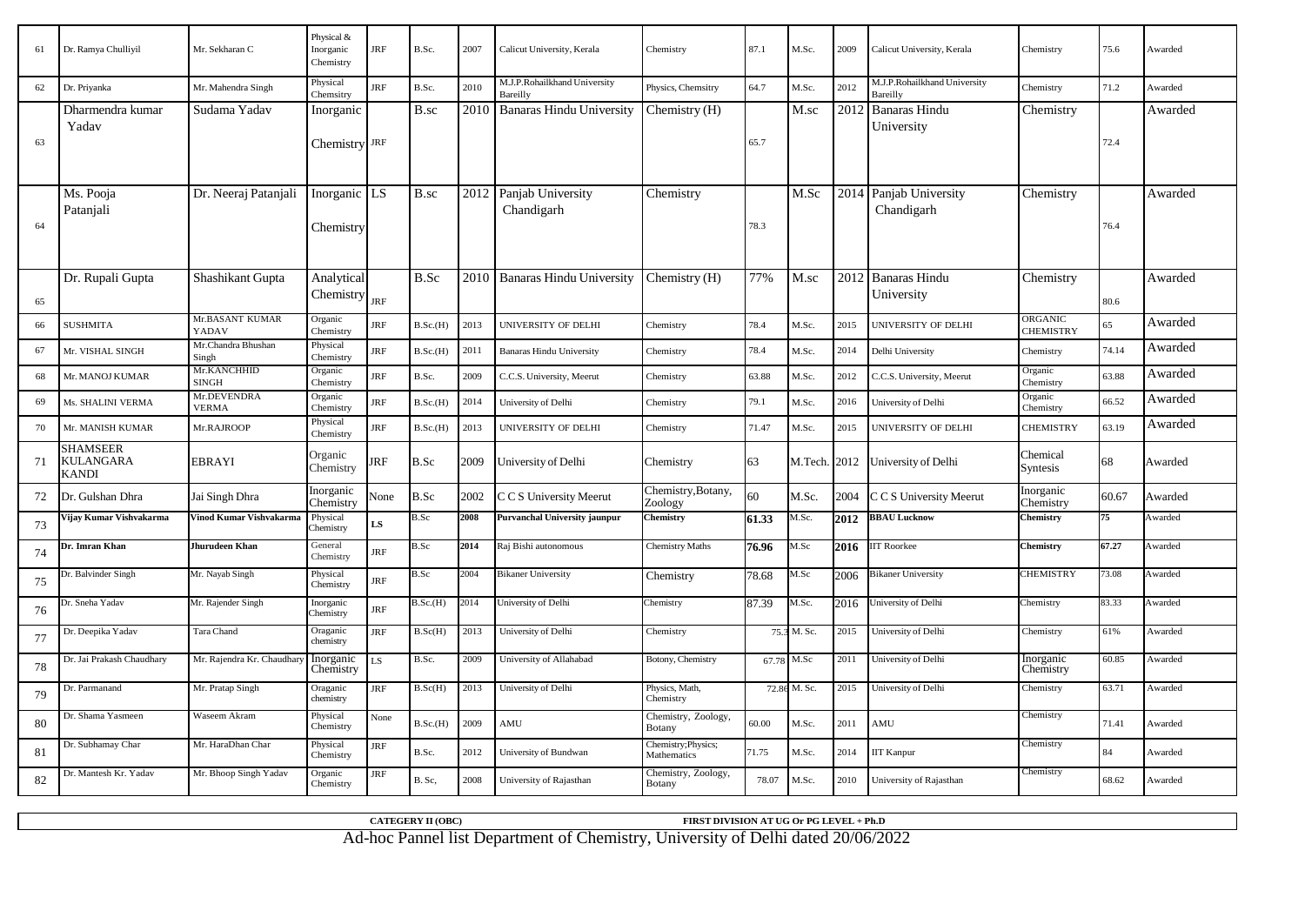|   | S. NO. Name                      | Father's/Mother's/<br>Husband's Name: | Specializati<br><b>on</b> | UGC/C<br><b>SIR</b><br>NET or<br>equival<br>ent | Name of<br><b>Degree</b> | Year of<br>passin | <b>Board/University</b>                                | <b>Subjects</b>                    | <b>Marks</b><br>obtaine | Name of<br><b>Degree</b> | Year<br>passi<br>ng | <b>Board/University</b>                         | <b>Subjects</b>                    | <b>Marks</b><br>obtaine d | Ph.D.   |
|---|----------------------------------|---------------------------------------|---------------------------|-------------------------------------------------|--------------------------|-------------------|--------------------------------------------------------|------------------------------------|-------------------------|--------------------------|---------------------|-------------------------------------------------|------------------------------------|---------------------------|---------|
|   | Dr. ANJANA YADAV                 | Mr.Ghanshyam                          | Inorganic<br>Chemistry    | $\rm JRF$                                       | B.Sc.(H)                 | 2009              | University of Delhi                                    | Chemistry                          | 60.5                    | M.Sc.                    | 2011                | University of Delhi                             | Chemistry                          | 58.5                      | Awarded |
|   | Dr. Anamika Debnath              | Mr.Priyatosh Mandal                   | Physical<br>Chemistry     | <b>JRF</b>                                      | B.Sc.(H)                 | 2004              | University of Kalyani                                  | Chemistry; Physics;<br>Mathematics | 58.1                    | M.Sc.                    | 2006                | University of Kalyani                           | Chemistry                          | 60.5                      | Awarded |
|   | Dr. SAAMI AHMED                  | Mr.ZAMEER AHMED                       | Physical<br>Chemistry     | LS.                                             | B.Sc.                    | 2008              | <b>UNIVERSITY OF DELHI</b>                             | Others                             | 56.7                    | M.Sc.                    | 201                 | <b>JAMIA MILLIA ISLAMIA</b>                     | <b>CHEMISTRY</b>                   | 70.9                      | Awarded |
|   | Dr SHUCHI VERMA                  | Mr.RAGHAVENDRA<br><b>KUMAR</b>        | Organic<br>Chemistry      | None                                            | B.Sc.                    | 1997              | CSJM, KANPUR UNIVERSITY                                | Chemistry; Others                  | 59.8                    | M.Sc.                    | 1999                | CSJM.KANPUR UNIVERSITY                          | <b>ORGANIC</b><br><b>CHEMISTRY</b> | 56.6                      | Awarded |
|   | Dr. SAJID IQBAL                  | Mr.MEHBOOB<br><b>ALAM</b>             | Inorganic<br>Chemistry    | LS                                              | B.Sc.(H)                 | 2008              | <b>VINIBA BHAVE</b><br><b>UNIVERSITY</b>               | Chemistry                          | 53.9                    | M.Sc.                    | 201                 | <b>JAMIA MILLIA ISLAMIA</b>                     | <b>CHEMISTRY</b>                   | 68.57                     | Awarded |
|   | Dr. ADESH KUMAR                  | Mr.DEVI DAS                           | Physical<br>Chemistry     | <b>JRF</b>                                      | B.Sc.                    | 2008              | Mahatama Jyotiba Phule<br><b>Rohilkhand University</b> | Chemistry; Others                  | 51.48                   | M.Sc.                    | 2011                | Mahatama Jyotiba Phule<br>Rohilkhand University | Chemistry                          | 50.3                      | Awarded |
|   | Dr. RADHA RAMAN<br><b>MAURYA</b> | Mr.GHAN SHYAM<br><b>DASS MAURYA</b>   | Organic<br>Chemistry      | $\rm JRF$                                       | B.Sc.                    | 2002              | <b>M J P ROHILKHAND</b><br>UNIVERSITY BAREILLY         | Chemistry                          | 54.22                   | M.Sc.                    | 2004                | <b>MJPROHILKHAND</b><br>UNIVERSITY BAREILLY     | <b>ORGANIC</b><br><b>CHEMISTRY</b> | 55.3                      | Awarded |
| 8 | Dr. Anuj Kumar                   | Mr. Vijay Kumar                       | Organic<br>Chemistry      | <b>JRF</b>                                      | B.Sc                     | 2005              | C C S University Meerut                                | Chemistry, Botany,<br>Zoology      | 55                      | M.Sc.                    | 2007                | C C S University Meerut                         | Chemistry                          | 69                        | Awarded |
|   | Dr. Saroj Yadav                  | Mr. Ved Prakash Yadav                 | Organic<br>Chemistry      | None                                            | B.Sc                     | 2004              | <b>DDU University Gorakhpur</b>                        | Chemistry, Botany,<br>Zoology      | 58.9                    | M.Sc.                    | 2006                | <b>DDU University Gorakhpur</b>                 | Chemistry                          | 64                        | Awarded |

|                |                     |                                              |                       | <b>CATEGERY III (OBC)</b>                       |                          |                        |                                 | FIRST DIVISION AT UG AND PG LEVEL + M.PhII/NET |                                          |                          |                           |                         |                                                                           |                           |                   |
|----------------|---------------------|----------------------------------------------|-----------------------|-------------------------------------------------|--------------------------|------------------------|---------------------------------|------------------------------------------------|------------------------------------------|--------------------------|---------------------------|-------------------------|---------------------------------------------------------------------------|---------------------------|-------------------|
|                | S. NO. Name         | Father's/Mother's/<br><b>Husband's Name:</b> | Specializati<br>on    | UGC/C<br><b>SIR</b><br>NET or<br>equival<br>ent | Name of<br><b>Degree</b> | Year of<br>passin<br>g | <b>Board/University</b>         | <b>Subjects</b>                                | $\frac{0}{0}$<br><b>Marks</b><br>obtaine | Name of<br><b>Degree</b> | Year<br>of<br>passi<br>ng | <b>Board/University</b> | <b>Subjects</b>                                                           | <b>Marks</b><br>obtaine d | Ph.D.             |
|                | Ms. ANJALI          | Mr. Naresh kumar                             | Physical<br>Chemistry | <b>JRF</b>                                      | B.Sc.(H)                 | 2015                   | Delhi University                | Chemistry                                      | 73.93%                                   | M.Sc.                    | 2017                      | Delhi University        | Chemistry                                                                 | 63.52%                    | Pursuing          |
| $\overline{2}$ | Ms. KOMAL           | Mr.Rajesh Kumar                              | Organic<br>Chemistry  | <b>JRF</b>                                      | B.Sc.(H)                 | 2014                   | University of Delhi             | Chemistry; Physics;<br>Mathematics             | 82                                       | M.Sc.                    | 2016                      | University of Delhi     | Organic Chemistry                                                         | 68.81                     | Pursuing          |
| 3              | Harendra Sheshma    | Mr.Mangi Lal Sheshma                         | Organic<br>Chemistry  | <b>JRF</b>                                      | B.Sc.(H)                 | 2015                   | University of Delhi             | Chemistry                                      | 78.89                                    | M.Sc.                    | 2017                      | IIT Delhi               | Chemistry                                                                 | 73                        | Pursuing          |
| $\overline{4}$ | Mr. HEMANT KUMAR    | Mr.MOHAN SWAROOP<br><b>GANGWAR</b>           | Physical<br>Chemistry | LS.                                             | B.Sc.(H)                 | 2011                   | <b>Banaras Hindu University</b> | Chemistry                                      | 69.45                                    | M.Sc.                    | 2013                      | University of Hyderabad | Chemistry                                                                 | 66.4                      | Pursuing          |
| .5             | <b>NEHA GOSWAMI</b> | Mr.SURESH GOSWAMI                            | Physical<br>Chemistry | LS.                                             | B.Sc.(H)                 | 2012                   | University of Delhi             | Chemistry; Physics;<br>Mathematics             | 79.85                                    | M.Sc.                    | 2014                      | University of Delhi     | Organic<br>Chemistry,<br>Inorganic<br>Chemistry,<br>Physical<br>Chemistry | 73.38                     | Thesis submitted  |
| 6              | Dr. Preeti Droliya  | Mr.Kamlesh Kumar                             | Physical<br>Chemistry | LS                                              | B.Sc.                    | 2012                   | Maharshi Dayanand University    | Chemistry; Physics;<br>Mathematics             | 74.03                                    | M.Sc.                    | 2014                      | University of Delhi     | Physical<br>chemistry, organic<br>chemistry,<br>inorganic<br>chemistry    | 68.8                      | Thesis submitted  |
| -7             | Ms. SANYUKTA        | Mr.Vinay Kalia                               | Physical<br>Chemistry | <b>JRF</b>                                      | B.Sc.(H)                 | 2015                   | University of Delhi             | Chemistry                                      | 82.38                                    | M.Sc.                    | 2017                      | University of Delhi     | Physical<br>Chemistry                                                     | 70.52                     | Pursuing          |
| 8              | Ms. ANITA YADAV     | Mr. ASHOK KUMAR<br>YADAV                     | Physical<br>Chemistry | $\rm JRF$                                       | B.Sc.(H)                 | 2014                   | University of Delhi             | Chemistry                                      | 83.59                                    | M.Sc.                    | 2016                      | University of Delhi     | Chemistry                                                                 | 75.23                     | Pursuing          |
| $\mathbf Q$    | Mr. VARUN           | Mr.Rakesh Kumar                              | Physical<br>Chemistry | $\rm JRF$                                       | B.Sc.(H)                 | 2015                   | University of Delhi             | Chemistry                                      | 84.57                                    | M.Sc.                    | 2017                      | University of Delhi     | Physical<br>Chemistry                                                     | 71.19                     | Pursuing          |
| 10             | Ms. KAVITA VERMA    | Mr.ASHOK CHANDRA<br><b>VERMA</b>             | Physical<br>Chemistry | LS.                                             | B.Sc.(H)                 | 2004                   | <b>DELHI UNIVERSITY</b>         | Chemistry; Physics;<br>Mathematics             | 64                                       | M.Sc.                    | 2006                      | <b>IIT ROORKEE</b>      | <b>CHEMISTRY</b>                                                          | 75.8                      | None of the above |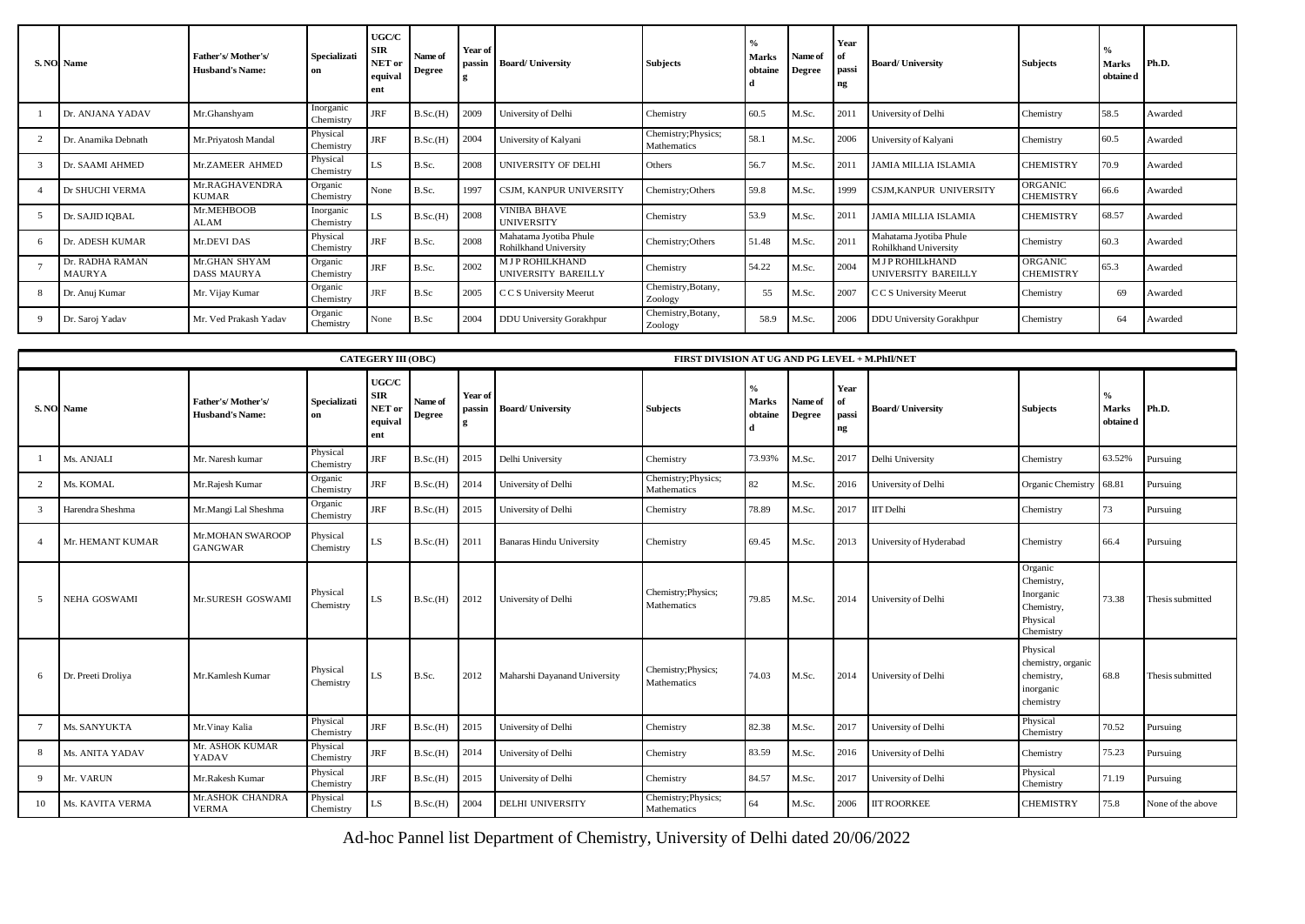|    | Pargat Singh               | Mr.Avtar Singh            | Organic<br>Chemistry   | <b>JRF</b>   | B.Sc.(H) | 2013 | Delhi University                     | Chemistry                                   | 74           | M.Sc.         | 2015 | Delhi University                           | Chemistry               | 65    | Thesis submitted      |
|----|----------------------------|---------------------------|------------------------|--------------|----------|------|--------------------------------------|---------------------------------------------|--------------|---------------|------|--------------------------------------------|-------------------------|-------|-----------------------|
|    | <b>SANJEEV KUMAR YADAV</b> | Mr.SAHI RAM YADAV         | Organic<br>Chemistry   | <b>JRF</b>   | B.Sc.(H) | 2019 | UNIVERSITY OF DELHI                  | Chemistry; Physics;<br>Mathematics          | 84.4         | M.Sc.         | 2021 | <b>IIT DELHI</b>                           | <b>CHEMISTRY</b>        | 93.33 | None of the above     |
| 13 | PRITI RANI                 | Mr.VIJAYPAL               | Physical<br>Chemistry  | JRF          | B.Sc.    | 2013 | M.D. University, Rohtak, Haryana     | Chemistry; Physics;<br>Mathematics          | 64.90% M.Sc. |               | 2015 | D.C.R.U.S.T. Murthal (Sonipat),<br>Haryana | Chemistry               | 74%   | Pursuing              |
| 14 | Ms. Pooja Patanjali        | Dr. Neeraj Patanjali      | Inorganic<br>Chemistry | LS           | B.Sc.(H) |      | 2012 Punjab University               | Chemistry                                   |              | 78.3 M. Sc. H |      | 2014 Punjab University                     | Chemistry               |       | 76.4 Thesis submitted |
| 15 | Priyanka Yadav             | Satyavan Yadav            | Physical<br>Chemistry  | JRF          | B.Sc     |      | 2013 MDU Rohtak                      | Chemistry; Physics;<br>Mathematics          |              | 83.14 M.Sc.   |      | 2015 University of Delhi                   | Chemistry               |       | 70.71 Pursuing        |
| 16 | <b>MAMTA KUMARI</b>        | Sh. Bijender Singh        | Physical<br>Chemistry  | JRF          | BSc.(H)  |      | 2013 University of Delhi             | <b>CHEMISTRY</b>                            |              | 74.69 MSc.    |      | 2015 University of Delhi                   | <b>Physical Chemist</b> |       | 61.85 Pursuing        |
|    | Mr. Rahul Kumar            | Mr. Ram Prasad Singh      | Physical<br>Chemistry  | JRF          | B.Sc.    | 201  | Mahatma Gandhi Vidyapith,<br>Varansi | Chemistry; Others                           |              | 66.5 M.Sc.    |      | 2014 Mahatma Gandhi Vidyapith, Varansi     | Chemistry               |       | 68.07 Pursuing        |
| 18 | Sushma                     | Surajbhan Yadav           | Physical<br>Chemistry  | <b>JRF</b>   | B.sc     | 2014 | University of Delhi                  | Chemistry                                   | 76.          | M.Sc          | 2016 | University of Delhi                        | Chemistry               | 71.40 | Pursuing              |
| 19 | Bhawna                     | <b>Shiv Prakash Verma</b> | Physical<br>Chemistry  | <b>JRF</b>   | B.Sc.(H) | 2014 | University of Delhi                  | Chemistry; Physics;<br>Mathematics          | 75.40        | M.Sc.         | 2016 | <b>DCRUST, Murthal</b>                     | Chemistry               | 80.7  | Pursuing              |
| 20 | Sanjeev Kumar              | Mr. Brahmjit Singh        | Organic<br>Chemistry   | <b>JRF</b>   | B.Sc     | 2014 | University of Delhi                  | <b>Chemistry</b>                            | 72.86        | M.Sc.         | 2017 | <b>IGU Rewari</b>                          | <b>Chemistry</b>        | 72.04 | Pursuing              |
| 21 | Priya Yadav                | <b>Parveen Kumar</b>      | Inorganic<br>Chemistry | <b>JRF</b>   | B.Sc     | 2013 | University of Rajasthan              | Chemistry; Physics;<br>Mathematics          | 70.4         | M.Sc.         | 2016 | BANasthali vidyapathi                      | Chemistry               | 78.4  | Pursuing              |
|    | Mr. Vineet Verma           | Mr. Parmod Kr. Verma      | Organic<br>Chemistry   | <b>JRF</b>   | B.Sc(H)  | 2015 | University of Delhi                  | Chemistry; Physics;<br>Mathematics, Biology | 86.06        | M.Sc.         | 2017 | University of Delhi                        | Chemistry               | 74.19 | Thesis submitted      |
| 23 | Mr. Upanshu Gangwar        | Mr. Ajay Pal Gangwar      | Physical<br>Chemistry  | $_{\rm JRF}$ | B.Sc(H)  | 2015 | University of Delhi                  | <b>Chemistry</b>                            | 85.36        | M.Sc.         | 2017 | <b>IIT DELHI</b>                           | <b>Chemistry</b>        | 86.27 | Pursuing              |
| 24 | Mr. Deepak Kumar           | Mr. Surender Kumar        | Inorganic<br>Chemistry | $\rm JRF$    | B.Sc(H)  | 2016 | University of Delhi                  | Chemistry                                   | 83.52        | M.Sc.         | 2018 | Jniversity of Delhi                        | <b>Chemistry</b>        | 76.76 | Pursuing              |
| 25 | Ms. Kumudi Yadav           | Mr. Ram Chandra Yadav     | Inorganic<br>Chemistry | LS           | B.Sc     | 2011 | University of Lucknow                | Chemistry                                   | 64           | M.Sc.         | 2013 | Jniversity of Delhi                        | <b>Chemistry</b>        | 60    | Pursuing              |

|                            |                                              |                              | <b>CATEGERY IV (OBC)</b>                               |                          |                   |                                 | FIRST DIVISION EITHER AT UG Or PG LEVEL + M.PhII/NET |                         |                          |                                      |                         |                 |                    |                   |
|----------------------------|----------------------------------------------|------------------------------|--------------------------------------------------------|--------------------------|-------------------|---------------------------------|------------------------------------------------------|-------------------------|--------------------------|--------------------------------------|-------------------------|-----------------|--------------------|-------------------|
| S. NO. Name                | Father's/Mother's/<br><b>Husband's Name:</b> | Specializati<br>l on         | <b>UGC/C</b><br><b>SIR</b><br>NET or<br>equival<br>ent | Name of<br><b>Degree</b> | Year of<br>passin | <b>Board/University</b>         | <b>Subjects</b>                                      | <b>Marks</b><br>obtaine | Name of<br><b>Degree</b> | <b>Year</b><br>- I of<br>passi<br>ng | <b>Board/University</b> | <b>Subjects</b> | Marks<br>obtaine d | Ph.D.             |
| Mr. Bholey Singh           | Mr.Rajpal Singh                              | <b>Physical</b><br>Chemistry | <b>JRF</b>                                             | B.Sc.                    | 2012              | Jamia Millia Islamia University | Chemistry; Physics;<br>Mathematics                   | 63.11                   | M.Sc.                    | 2015                                 | University of Delhi     | Chemistry       | 59.82              | Thesis submitted  |
| Mr. AKHILESH KUMAR<br>AZAD | Mr.Punyadeo Prasad Yadav                     | Physical<br><b>Chemistry</b> | LS                                                     | $B.Sc.(H)$ 2004          |                   | Delhi University                | Chemistry; Physics;<br>Mathematics                   | 64.8                    | M.Sc.                    | 2008                                 | Delhi University        | Chemistry       | 57.3               | None of the above |

|                                 |                                              |                        | <b>CATEGERY V (OBC)</b>                                |                          |                   |                                                    | SECOND DIVISION AT UG AND PG LEVEL (Minimum 55%) +Ph.D |                                 |                   |                                                |                                             |                       |                    |               |
|---------------------------------|----------------------------------------------|------------------------|--------------------------------------------------------|--------------------------|-------------------|----------------------------------------------------|--------------------------------------------------------|---------------------------------|-------------------|------------------------------------------------|---------------------------------------------|-----------------------|--------------------|---------------|
| S. NO. Name                     | Father's/Mother's/<br><b>Husband's Name:</b> | Specializati<br>on     | <b>UGC/C</b><br><b>SIR</b><br>NET or<br>equival<br>ent | Name of<br><b>Degree</b> | Year of<br>passin | <b>Board/University</b>                            | <b>Subjects</b>                                        | <b>Marks</b><br>obtaine<br>l Gl | Name of<br>Degree | <b>Year</b><br>l of<br>passi<br>n <sub>2</sub> | <b>Board/University</b>                     | <b>Subjects</b>       | Marks<br>obtaine d | Ph.D.         |
| Dr. NAVEEN KUMAR                | <b>NAVEEN KUMAR</b>                          | Physical<br>Chemistry  | None                                                   | B.Sc.                    | 200'              | Chaudhary Charan Singh<br><b>University Meerut</b> | Chemistry                                              |                                 | 53.45 M.Sc.       | 2009                                           | Chaudhary Charan Singh University<br>Meerut | Chemistry             |                    | 56.55 Awarded |
| Dr. OMPAL SINGH<br><b>YADAV</b> | Sh. Rajbir Singh<br>Yadav                    | Inorganic<br>Chemistry | <b>JRF</b>                                             | B.Sc.                    |                   | 1999 C.C.S. University, Meerut                     | Chemistry; Others                                      |                                 | 54 M.Sc.          |                                                | 2003 C.C.S.University, Meerut               | Chemistry             |                    | 58.66 Awarded |
| Dr. SATYANAND<br><b>KUMAR</b>   | <b>DINANATH GUPTA</b>                        | Physical<br>Chemistry  | <b>JRF</b>                                             | B.Sc.                    |                   | 2003 University of Allahabad                       | Chemistry; Others                                      |                                 | 51.18 M.Sc.       |                                                | 2006 University of allahabad                | Physical<br>chemistry |                    | 59.11 Awarded |
| Dr. Amit                        | Mr. Subhash                                  | Inorganic<br>Chemistry | <b>JRF</b>                                             | $B.Sc(H)$ .              | 2012              | Delhi University                                   | Chemistry; Physics;<br>Mathematics                     | 55.25                           | M.Sc.             | 2015                                           | Delhi University                            | Chemistry             | 55.76              | Awarded       |

**CATEGERY I (EWS) FIRST DIVISION AT UG AND PG LEVEL + Ph.D**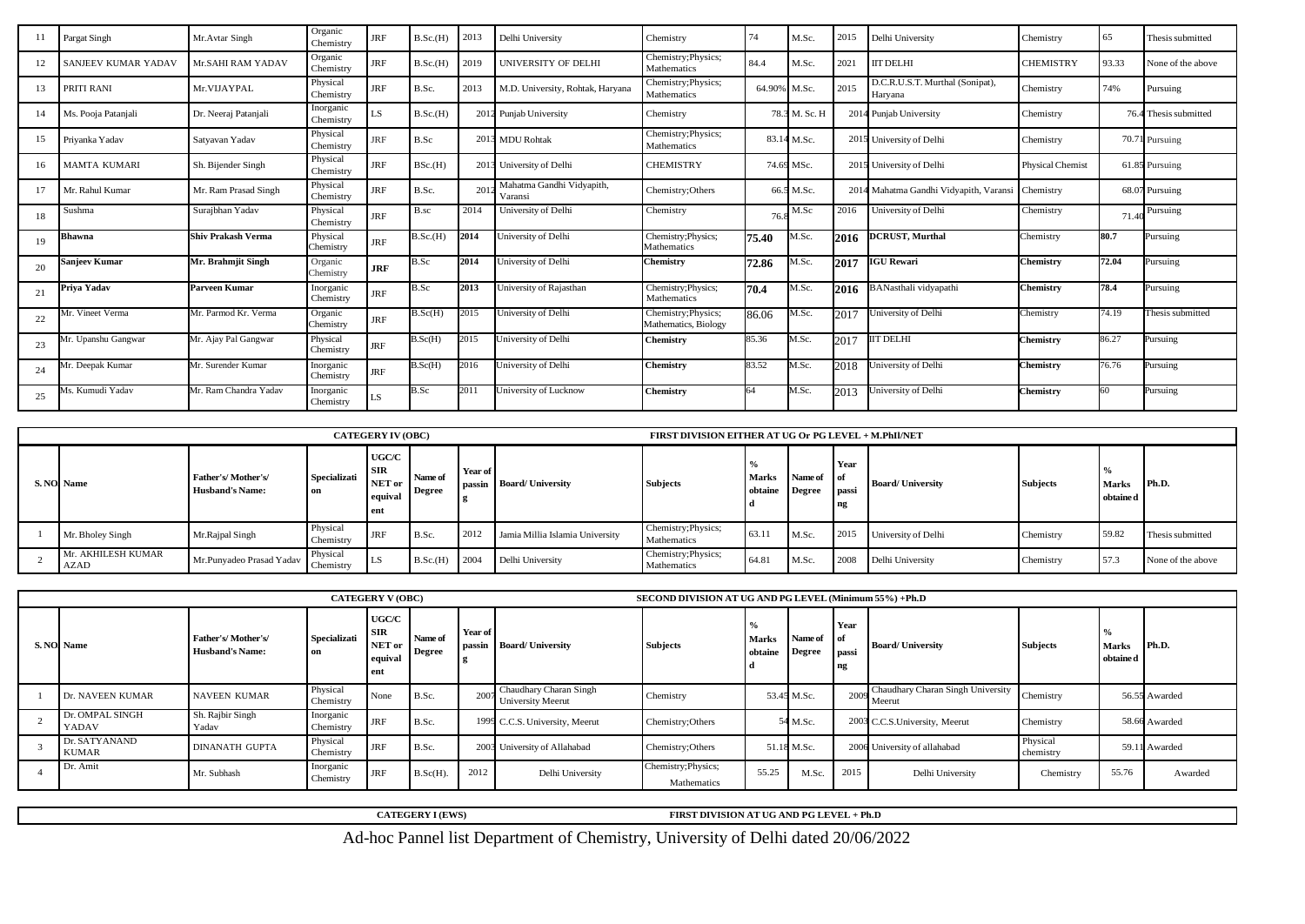| S. NO.         | <b>Name</b>                        | Father's/Mother's/<br><b>Husband's Name:</b> | Specializati<br>on     | UGC/C<br>SIR<br>NET or<br>equival<br>ent | Name of<br>Degree | Year of<br>passin<br>5 | <b>Board/University</b>                         | <b>Subjects</b>                    | $\frac{6}{9}$<br><b>Marks</b><br>obtaine<br>d | Name of<br><b>Degree</b> | Year<br>of<br>passi<br>ng | <b>Board/University</b>                             | <b>Subjects</b>                                               | <b>Marks</b><br>obtaine d | Ph.D.   |
|----------------|------------------------------------|----------------------------------------------|------------------------|------------------------------------------|-------------------|------------------------|-------------------------------------------------|------------------------------------|-----------------------------------------------|--------------------------|---------------------------|-----------------------------------------------------|---------------------------------------------------------------|---------------------------|---------|
|                | Dr. SHARF ILAHI<br>SIDDIQUI        | Mr.ANWAR ELAHI<br>SIDDIQUI                   | Inorganic<br>Chemistry | None                                     | B.Sc.             | 2009                   | <b>CSJM UNIVERSITY</b><br><b>KANPUR</b>         | Chemistry; Others                  | 62.51                                         | M.Sc.                    | 2011                      | <b>ALIGARH MUSLIM</b><br>UNIVERSITY ALIGARH         | <b>CHEMISTRY</b>                                              | 66.45                     | Awarded |
| 2              | Dr. Ritesh Kumar                   | Mr.Madan Singh                               | Organic<br>Chemistry   | None                                     | B.Sc.             | 2012                   | Punjab University                               | Chemistry; Physics;<br>Mathematics | 64.25                                         | M.Sc.                    | 2014                      | Punjab University                                   | Physical,<br>Inorganic, Organic<br>Chemistry                  | 63.15                     | Awarded |
| $\overline{3}$ | DR INDRESH KUMAR<br><b>PANDEY</b>  | Mr.UMESH PANDEY                              | Organic<br>Chemistry   | <b>JRF</b>                               | B.Sc.             | 2004                   | <b>DDU GORAKHPUR</b><br>UNIVERSITY GORAKHPUR UP | Chemistry                          | 67.67                                         | M.Sc.                    | 2006                      | <b>DDU GORAKHPUR UNIVERSITY</b><br><b>GORAKHPUR</b> | ORGANIC<br><b>CHEMISTRY</b>                                   | 52.22                     | Awarded |
| $\overline{4}$ | Dr. Aditi Gupta                    | Mr. Aditya Rishi                             | Physical<br>Chemistry  | <b>JRF</b>                               | B.Sc.(H)          | 2007                   | Delhi University                                | Chemistry                          | 87.48                                         | M.Sc.                    | 2009                      | IIT Delhi                                           | Physical,<br>Inorganic, Organic<br>Chemistry,<br>Biochemistry | 86.8                      | Awarded |
| 5              | Dr. Kalyani                        | Mr. Virendra Singh                           | Organic<br>Chemistry   | <b>JRF</b>                               | B.Sc.             | 2007                   | C.C.S. University Meerut                        | Chemistry                          | 68                                            | M.Sc.                    | 2009                      | C.C.S. University Meerut                            | Chemistry                                                     | 67                        | Awarded |
| 6              | Dr Bhasha                          | Mr.B. S. Atri                                | Inorganic<br>Chemistry | None                                     | B.Sc.(H)          | 2011                   | University of Delhi                             | Others                             | 68.5                                          | M.Sc.                    | 2014                      | University of Delhi                                 | Inorganic<br>Chemistry                                        | 86                        | Awarded |
|                | Dr. Mohammad Tahir<br>Zafar        | Mohammad Tahir<br>Zafar                      | Organic<br>Chemistry   | $\rm JRF$                                | B.Sc.             | 2001                   | <b>BU</b> Jhansi                                | Chemistry                          | 66.67                                         | M.Sc.                    | 2003                      | <b>BU Jhansi</b>                                    | Chemistry                                                     | 80.67                     | Awarded |
| 8              | Dr. Shrish Agnihotri               | Mr.Pramod Kumar<br>Agnihotri                 | Organic<br>Chemistry   | $\rm JRF$                                | B.Sc.(H)          | 2010                   | <b>Banaras Hindu University</b>                 | Chemistry                          | 76.27                                         | M.Sc.                    | 2012                      | Delhi University                                    | Organic<br>Chemistry                                          | 69.47                     | Awarded |
| 9              | Dr. NISHANT GAUTAM                 | Mr.NAVEEN KUMAR<br><b>GAUTAM</b>             | Inorganic<br>Chemistry | None                                     | B.Sc.             | 2004                   | <b>CCS University Meerut</b>                    | Chemistry; Others                  | 65.9                                          | M.Sc.                    | 2006                      | <b>CCS University Meerut</b>                        | Chemistry                                                     | 63.2                      | Awarded |
| 10             | Dr ASHAWANI KUMAR<br><b>SINGH</b>  | Mr.Chandra Prakash Singh                     | Organic<br>Chemistry   | $\rm JRF$                                | B.Sc.(H)          | 2004                   | D D U Gorakhpur University<br>Gorakhpur         | Chemistry; Others                  | 65.66                                         | M.Sc.                    | 2007                      | DDU Gorakhpur University<br>Gorakhpur               | Chemistry                                                     | 71.8                      | Awarded |
| 11             | DR. AMAN<br><b>BHARDWAJ</b>        | MR. ASHOK<br><b>KUMAR SHARMA</b>             | Physical<br>Chemistry  | $\rm JRF$                                | B.Sc.             | 2009                   | UNIVERSITY OF DELHI                             | Chemistry; Physics<br>;Mathematics | 77                                            | M.Sc.                    | 2011                      | UNIVERSITY OF DELHI                                 | Chemistry                                                     | 68.1                      | Awarded |
| 12             | Dr Anu Sharma                      | Mr.Raj kumar                                 | Physical<br>Chemistry  | LS                                       | B.Sc.(H)          | 2014                   | University of Delhi                             | Chemistry                          | 81.68                                         | M.Sc.                    | 2016                      | University of Delhi                                 | <b>CHEMISTRY</b>                                              | 71.68                     | Awarded |
| 13             | Dr. ASHISH<br><b>DIXIT</b>         | late Gajender<br>sharma                      | Organic<br>Chemistry   | LS                                       | B.Sc.(H)          | 2011                   | University of Delhi                             | Chemistry                          | 70.20                                         | M.Sc.                    | 2013                      | University of Delhi                                 | <b>CHEMISTRY</b>                                              | 68.52                     | Awarded |
| 14             | <b>DR REETA</b>                    | Mr.Javinder<br>Choudhary                     | Organic<br>Chemistry   | LS                                       | B.Sc.             | 2011                   | Chaudhary Charan Singh<br>University, Meerut    | Chemistry                          | 63.69                                         | M.Sc.                    | 2013                      | Chaudhary Charan Singh<br>University, Meerut        | Organic<br>Chemistry                                          | 74.55                     | Awarded |
| 15             | Dr. Sajid Ali                      | Mr. Sabir Ali                                | Organic<br>Chemistry   | None                                     | B.Sc              | 1998                   | <b>CCS University Meerut</b>                    | Botany, Zoology,<br>Chemistry      | 61.8                                          | M.Sc.                    | 2003                      | <b>CCS University Meerut</b>                        | Chemistry                                                     | 64.5                      | Awarded |
| 16             | Mr. GAGANDEEP                      | MR. MAHABIR<br><b>SINGH</b>                  | Organic<br>Chemistry   | $\rm JRF$                                | B.Sc.(H)          | 2015                   | University of Delhi                             | Chemistry                          | 87.16%                                        | M.Sc.                    | 2017                      | University of Delhi                                 | Chemistry                                                     | 81.76%                    | Awarded |
| 17             | Mr. ANKIT MITTAL                   | Mr.JAI BHAGWAN<br><b>MITTAL</b>              | Physical<br>Chemistry  | <b>JRF</b>                               | B.Sc.(H)          | 2014                   | University of Delhi                             | Chemistry                          | 84.75                                         | M.Sc.                    | 2016                      | University of Delhi                                 | Physical Chemistry                                            | 75.86                     | Awarded |
| 18             | Mr. VIPIN KUMAR<br><b>MAIKHURI</b> | Mr.DINESH CHANDRA<br><b>MAIKHURI</b>         | Organic<br>Chemistry   | LS                                       | B.Sc.(H)          | 2010                   | University of Delhi                             | Chemistry; Physics;<br>Mathematics | 73.6                                          | M.Sc.                    | 2012                      | <b>JNIVERSITY OF DELHI</b>                          | ORGANIC,<br><b>INORGANIC,</b><br>PHYSICAL<br><b>CHEMISTRY</b> | 65.4                      | Awarded |

|               |                   |                                              |                        | <b>CATEGERY II (EWS)</b>                    |                           |         |                         |                 |                                 |                          |                                        | FIRST DIVISION AT UG Or PG LEVEL + Ph.D |                                                 |                           |         |
|---------------|-------------------|----------------------------------------------|------------------------|---------------------------------------------|---------------------------|---------|-------------------------|-----------------|---------------------------------|--------------------------|----------------------------------------|-----------------------------------------|-------------------------------------------------|---------------------------|---------|
| <b>S. NO.</b> | <b>Name</b>       | Father's/Mother's/<br><b>Husband's Name:</b> | Specializati<br>l on   | <b>UGC/C</b><br><b>SIR</b><br>NET or<br>ent | Name of<br>equival Degree | Year of | passin Board/University | <b>Subjects</b> | <b>Marks</b><br>obtaine<br>l Gl | Name of<br><b>Degree</b> | <b>Year</b><br>- Lof<br>  passi<br>Ing | <b>Board/University</b>                 | <b>Subjects</b>                                 | <b>Marks</b><br>obtaine d | Ph.D.   |
|               | Dr. MANOJ TRIVEDI | Mr.JAIRAM TRIVEDI                            | Inorganic<br>Chemistry | $\overline{\mathsf{L}}$                     | B.Sc.                     | 1998    | C.S.J.M.U., KANPUR      | Chemistry       | 59                              | M.Sc.                    | 2000                                   | C.S.J.M.U., KANPUR                      | Inorganic, Organic<br>and Physical<br>Chemistry | l 62                      | Awarded |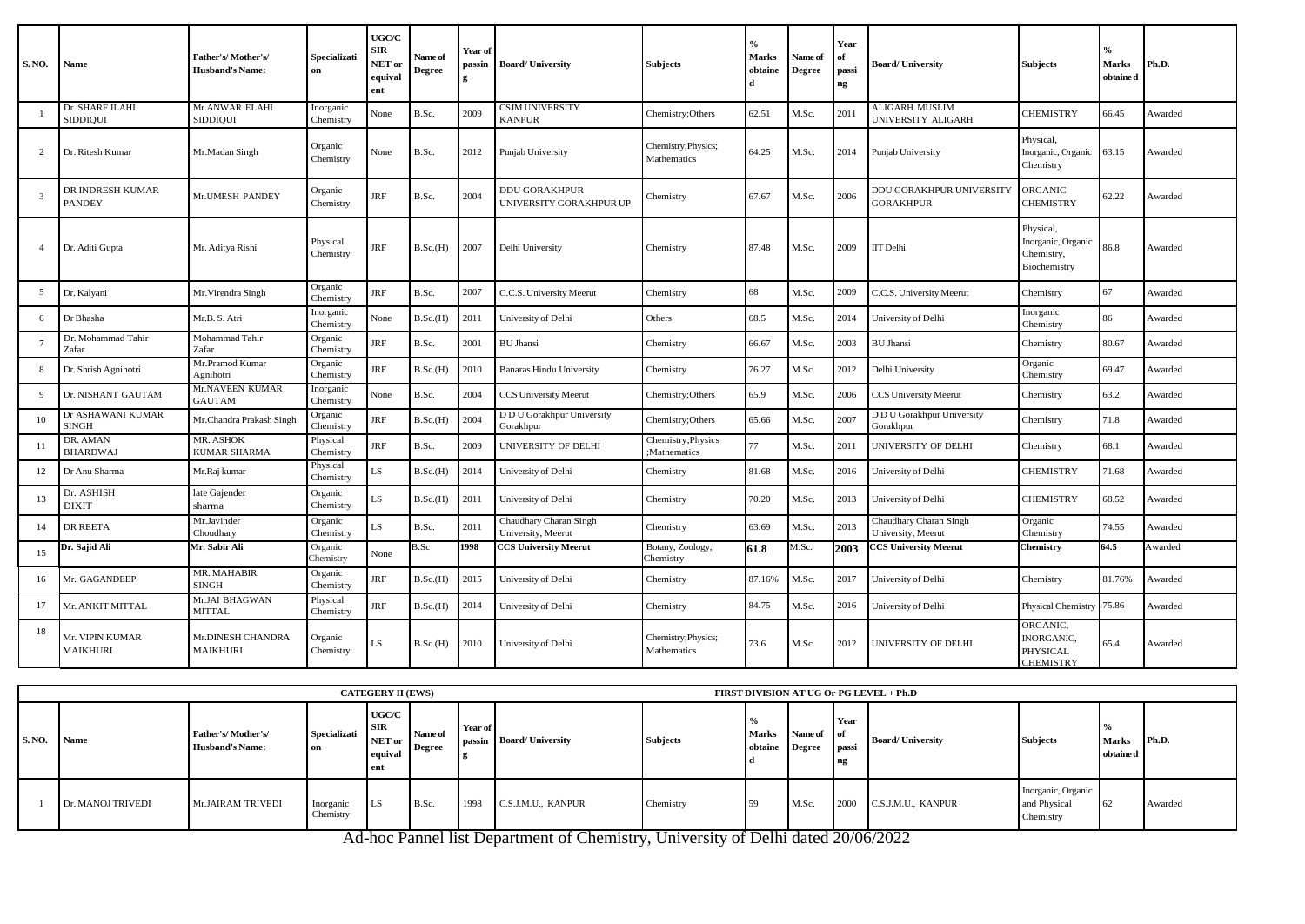| Dr. AJAY PRATAP<br><b>SINGH</b> | Mr.Shyam Murari<br>Singh | Physical<br>Chemistry             | <b>JRF</b> | B.Sc. | 2009 | Dr. B.R.A. University Agra    | Chemistry; Others             | 63.9 | M.Sc. | 2011              | Dr. B.R.A. University Agra    | Chemistry | 57.2  | Awarded |
|---------------------------------|--------------------------|-----------------------------------|------------|-------|------|-------------------------------|-------------------------------|------|-------|-------------------|-------------------------------|-----------|-------|---------|
| Dr. Neel Mani Shrivastava       | Mr. D. B. Lal Srivastava | Physical<br>Polymer<br>Analytical | None       | B.Sc. | 2000 | Dr. R. M. L. Avadh University | Chemistry                     | 59.4 | M.Sc. | 1200 <sub>b</sub> | <b>CSSM University Kanpur</b> | Chemistry | 60.4  | Awarded |
| Dr. Pawan Kumar                 | Mr. Ishwar Singh         | Organic<br>Chemistry              | JRF        | B.Sc. | 2008 | Kurukshtera University        | Botany, Zoology,<br>Chemistry | 65.5 | M.Sc. | 2010              | Punjab University             | Chemistry | 59.80 | Awarded |

|                |                            |                                              |                        | <b>CATEGERY III (EWS)</b>                              |                          |                          |                         | FIRST DIVISION AT UG AND PG LEVEL + M.PhII/NET       |                                          |                          |                             |                                  |                                      |                                            |                   |
|----------------|----------------------------|----------------------------------------------|------------------------|--------------------------------------------------------|--------------------------|--------------------------|-------------------------|------------------------------------------------------|------------------------------------------|--------------------------|-----------------------------|----------------------------------|--------------------------------------|--------------------------------------------|-------------------|
| <b>S. NO.</b>  | <b>Name</b>                | Father's/Mother's/<br><b>Husband's Name:</b> | Specializati<br>on     | UGC/C<br><b>SIR</b><br>NET or<br>equival<br>ent        | Name of<br><b>Degree</b> | Year of<br>g             | passin Board/University | <b>Subjects</b>                                      | $^{0/2}$<br><b>Marks</b><br>obtaine<br>d | Name of<br><b>Degree</b> | Year<br>l of<br>passi<br>ng | <b>Board/University</b>          | <b>Subjects</b>                      | $\frac{0}{0}$<br><b>Marks</b><br>obtaine d | Ph.D.             |
|                | Ms. Leena Aggarwal         | Mr.Ramesh Chander<br>Aggarwal                | Physical<br>Chemistry  | <b>JRF</b>                                             | B.Sc.(H)                 | 2012                     | University of Delhi     | Chemistry                                            | 88.59                                    | M.Sc.                    | 2014                        | IIT Delhi                        | Chemistry                            | 82.65                                      | Thesis submitted  |
| $\overline{2}$ | Mr. GAURAV KUMAR<br>MISHRA | Mr.DHANUSH DHARI<br><b>MISHRA</b>            | Physical<br>Chemistry  | <b>JRF</b>                                             | B.Sc.                    | 2012                     | University of Delhi     | Chemistry; Physics;<br>Mathematics                   | 73.55                                    | M.Sc.                    | 2014                        | Delhi University                 | Chemistry<br>(Physical<br>Chemistry) | 71.11                                      | Pursuing          |
| -3             | Ms. RITIKA                 | Mr.KRISHAN LAL                               | Organic<br>Chemistry   | <b>JRF</b>                                             | B.Sc.                    | 2017                     | Kurukshetra University  | Chemistry; Physics;<br>Mathematics                   | 84.1                                     | M.Sc.                    | 2019                        | Chaudhary Devi Lal University    | Chemistry                            | 81                                         | None of the above |
| $\overline{A}$ | Mr. RAJDEEP TYAGI          | Mr. JAI MUNESH<br><b>TYAGI</b>               | Inorganic<br>Chemistry | <b>JRF</b>                                             | B.Sc.(H)                 | 2015                     | University of Delhi     | Chemistry                                            | 74                                       | M.Sc.                    | 2018                        | University of Delhi              | Chemistry                            | 63.52                                      | Pursuing          |
|                | Mr. Hitesh Sehrawat        | Mr. Attar Singh                              | Inorganic<br>Chemistry | <b>JRF</b>                                             | B.Sc                     | 2014                     | <b>MDU</b> Rohtak       | Chemistry; Physics;<br>Mathematics                   | 66.31                                    | M.Sc                     | 2017                        | Jniversity of Delhi              | Chemistry                            | 64.52                                      | Pursuing          |
| -6             | Ms. Ishana Kathuria        | Mr. Avinash Kathuria                         | Organic<br>Chemistry   | $\rm JRF$                                              | B.Sc.(H)                 | 2015                     | University of Delhi     | Chemistry; Physics;<br><b>Mathematics</b>            | 75                                       | M.Sc.                    | 2017                        | University of Delhi              | Chemistry                            | 75                                         | Pursuing          |
|                |                            |                                              |                        | <b>CATEGERY IV (EWS)</b>                               |                          |                          |                         | FIRST DIVISION EITHER AT UG Or PG LEVEL + M.PhII/NET |                                          |                          |                             |                                  |                                      |                                            |                   |
| <b>S. NO.</b>  | Name                       | Father's/Mother's/<br><b>Husband's Name:</b> | Specializati<br>on     | <b>UGC/C</b><br><b>SIR</b><br>NET or<br>equival<br>ent | Name of<br><b>Degree</b> | Year of<br>passin<br>l g | <b>Board/University</b> | <b>Subjects</b>                                      | $\frac{0}{0}$<br>Marks<br>obtaine<br>d   | Name of<br><b>Degree</b> | Year<br>l of<br>passi<br>ng | <b>Board/University</b>          | <b>Subjects</b>                      | $\frac{0}{0}$<br><b>Marks</b><br>obtaine d | Ph.D.             |
|                | Mohd. Jubair Aalam         | <b>Jabir Husain</b>                          | Organic<br>Chemistry   | LS.                                                    | B.Sc                     | 2012                     | <b>MJP Ry Barielly</b>  | Botany, Zoology,<br>Chemistry                        | 56.4                                     | M.Sc                     | 2014                        | <b>IFTM University Moradabad</b> | Chemistry                            | 73.5                                       | Pursuing          |

|               |                            |                                              |                    |                                                        | <b>CATEGERY V (EWS)</b>  |         |                         | SECOND DIVISION AT UG AND PG LEVEL + Ph.D        |                         |                             |                            |                          |                 |                                  |         |
|---------------|----------------------------|----------------------------------------------|--------------------|--------------------------------------------------------|--------------------------|---------|-------------------------|--------------------------------------------------|-------------------------|-----------------------------|----------------------------|--------------------------|-----------------|----------------------------------|---------|
| <b>S. NO.</b> | Name                       | Father's/Mother's/<br><b>Husband's Name:</b> | Specializati<br>on | <b>UGC/C</b><br><b>SIR</b><br>NET or<br>equival<br>ent | Name of<br><b>Degree</b> | Year of | passin Board/University | <b>Subjects</b>                                  | <b>Marks</b><br>obtaine | Name of of<br><b>Degree</b> | <b>Year</b><br>passi<br>ng | <b>Board/ University</b> | <b>Subjects</b> | $\gamma_0$<br>Marks<br>obtaine d | Ph.D.   |
|               | Dr. Arvind Kumar<br>Rajput | Gariba Singh                                 | Oraganic c NET     |                                                        | B.Sc                     |         | 1998 HNB Garhwal        | Chenistry, Zoology 48%                           |                         | M.Sc                        |                            | 2008 HNB Garhwal         | Chemistry       | 56.33                            | Awarded |
|               |                            |                                              |                    |                                                        |                          |         |                         |                                                  |                         |                             |                            |                          |                 |                                  |         |
|               |                            |                                              |                    | CATEGERY L(SC)                                         |                          |         |                         | <b>FIRST DIVISION AT LIC AND PC LEVEL + Pb D</b> |                         |                             |                            |                          |                 |                                  |         |

Ad-hoc Pannel list Department of Chemistry, University of Delhi dated 20/06/2022 **CATEGERY I (SC) FIRST DIVISION AT UG AND PG LEVEL + Ph.D**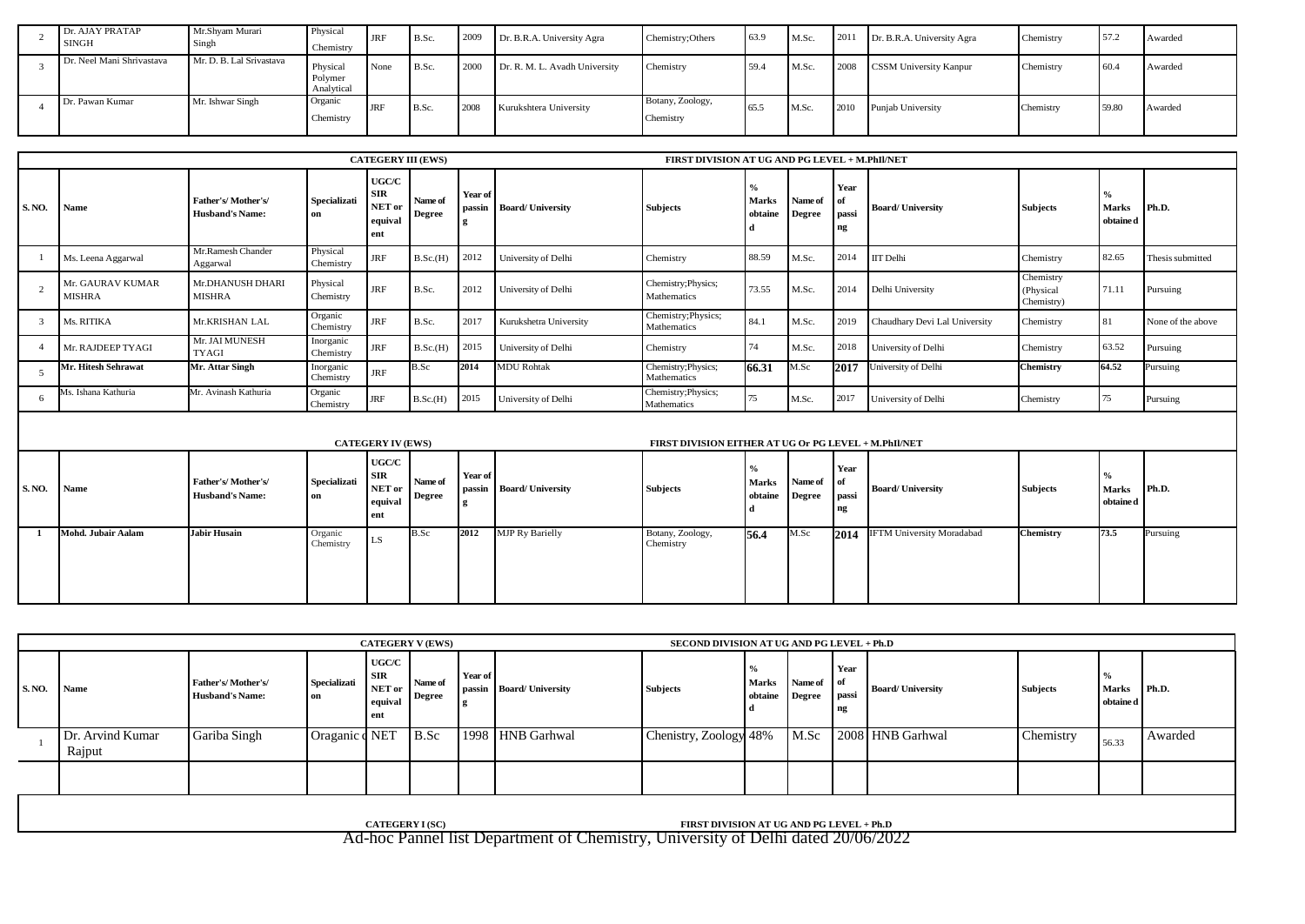|                 | S. NO. Name                  | Father's/Mother's/<br><b>Husband's Name:</b> | Specializati<br>on     | <b>UGC/C</b><br>SIR<br>NET or<br>equival<br>ent | Name of<br><b>Degree</b> | Year of<br>passin | <b>Board/University</b>                                                            | <b>Subjects</b>                            | $\frac{1}{2}$<br><b>Marks</b><br>obtaine | Name of<br><b>Degree</b> | Year<br>of<br>passi<br>ng | <b>Board/University</b>                                     | <b>Subjects</b>                                                                                                                                                                             | <b>Marks</b><br>obtaine d | Ph.D.   |
|-----------------|------------------------------|----------------------------------------------|------------------------|-------------------------------------------------|--------------------------|-------------------|------------------------------------------------------------------------------------|--------------------------------------------|------------------------------------------|--------------------------|---------------------------|-------------------------------------------------------------|---------------------------------------------------------------------------------------------------------------------------------------------------------------------------------------------|---------------------------|---------|
|                 | Dr. TARUNA SINGH             | Mr.Himanshu                                  | Inorganic<br>Chemistry | None                                            | B.Sc.                    | 2007              | University of Delhi                                                                | Chemistry; Others                          | 65.1                                     | M.Sc.                    | 2009                      | Jamia Millia Islamia                                        | Inorganic<br>Chemistry                                                                                                                                                                      | 67.64                     | Awarded |
| 2               | Dr. AJAY KUMAR               | MR. BHAGWAN DAS                              | Inorganic<br>Chemistry | None                                            | B.Sc.                    | 2008              | <b>BUNDELKHAND UNIVERSITY</b><br><b>JHANSI UP</b>                                  | Chemistry; Others                          | 67                                       | M.Sc.                    | 2010                      | ALIGARH MUSLIM UNIVERSITY<br>ALIGARH UP                     | <b>INDUSTRIAL</b><br><b>CHEMISTRY</b>                                                                                                                                                       | 65.87                     | Awarded |
| 3               | Dr. Himani Chauhan           | Mr.SAURABH SINGH                             | Inorganic<br>Chemistry | JRF                                             | B.Sc.(H)                 | 2009              | University of Delhi                                                                | Chemistry; Physics;<br>Mathematics         | 62.67                                    | M.Sc.                    | 2011                      | university of Delhi                                         | inorganic, physical<br>organic chemistry                                                                                                                                                    | 60.33                     | Awarded |
| $\overline{A}$  | Dr Shivani                   | Mr.Jai Kishan                                | Organic<br>Chemistry   | <b>JRF</b>                                      | B.Sc.(H)                 | 2010              | University of Delhi                                                                | Chemistry; Physics;<br>Mathematics; Others | 63                                       | M.Sc.                    | 2012                      | University of Delhi                                         | Organic<br>Chemistry,<br>Inorganic<br>Chemistry.<br>Physical<br>Chemistry                                                                                                                   | 65                        | Awarded |
| 5               | Dr. Shivani                  | Mr.Ram Krishan                               | Organic<br>Chemistry   | LS                                              | B.Sc.                    | 2013              | HiMACHAL PRADESH<br>UNIVERSITY                                                     | Chemistry; Physics;<br>Mathematics         | 78                                       | M.Sc.                    | 2015                      | HIMACHAL PRADESH<br>UNIVERSITY SHIMLA                       | <b>CHEMISTRY</b>                                                                                                                                                                            | 62                        | Awarded |
| 6               | Dr. BALENDRA                 | Mr.Jagdeesh                                  | Organic<br>Chemistry   | $\rm JRF$                                       | B.Sc.(H)                 | 2009              | University of Delhi                                                                | Chemistry                                  | 62                                       | M.Sc.                    | 2011                      | <b>IIT Roorkee</b>                                          | Chemistry                                                                                                                                                                                   | 71                        | Awarded |
| $7\phantom{.0}$ | Dr. Vikrant Jayant           | Mr.SHRIPAL SINGH                             | Organic<br>Chemistry   | None                                            | B.Sc.(H)                 | 2009              | Indira Gandhi National Open<br>University (IGNOU),<br>New Delhi, India, Pin-110068 | Chemistry                                  | 68.14%                                   | M.Sc.                    | 2012                      | Jamia Millia Islamia (JMI), New<br>Delhi, India, Pin-110025 | Organic Synthesis<br>& Photochemistry,<br>Medicinal<br>Chemistry, Natural<br>Product- I & II,<br>Applications of<br>Spectroscopy-I &<br>II, Research<br>Project,<br><b>Educational Tour</b> | 63.56%                    | Awarded |
| 8               | Dr. NARESH DAYMA             | Mr.Pratap Singh Dayma                        | Organic<br>Chemistry   | <b>JRF</b>                                      | B.Sc.                    | 2002              | UNIVERSITY OF RAJASTH                                                              | Chemistry; Others                          | 67                                       | M.Sc.                    | 2004                      | UNIVERSITY OF RAJASTHAN                                     | ORGANIC<br><b>CHEMISTRY</b>                                                                                                                                                                 | 62.15                     | Awarded |
| 9               | Dr. Meenakshi Verma          | Dr. Bhanu Pratap Singh                       | Organic<br>Chemistry   | <b>JRF</b>                                      | B.Sc.                    | 2005              | C.C.S. University, Meerut                                                          | Chemistry; Physics;<br>Mathematics         | 69.46%                                   | M.Sc.                    | 2007                      | C.C.S. University Campus, Meerut                            | Chemistry<br>(Organic)                                                                                                                                                                      | 80.25                     | Awarded |
| 10              | Dr CHHAGAN LAL               | Mr.BHANWAR LAL                               | Physical<br>Chemistry  | None                                            | B.Sc.(H                  | 2005              | Jai Naraian Vyas University<br>Jodhpur                                             | Chemistry                                  | 60.9                                     | M.Sc.                    | 2007                      | Jai Naraian Vyas University<br>Jodhpur                      | Chemistry                                                                                                                                                                                   | 65.3                      | Awarded |
| 11              | DR. KESAR<br><b>TANDEKAR</b> | Dr. L. R. Tandekar                           | Inorganic<br>Chemistry | JRF                                             | B.Sc.(H)                 | 2010              | St. Stephens College, Universit                                                    | Chemistry                                  | 76.1                                     | M.Sc.                    | 2012                      | University of Delhi                                         | Chemistry                                                                                                                                                                                   | 74.09                     | Awarded |
| 12              | Dr. SEEMA GAUTAM             | Mr.JUGMENDRA<br><b>SINGH</b>                 | Organic<br>Chemistry   | None                                            | B.Sc.                    | 2006              | CCS UNIVERSITY MEERUT                                                              | Chemistry; Others                          | 62.66                                    | M.Sc.                    | 2008                      | <b>CCS UNIVERSITY</b><br><b>MEERUT</b>                      | <b>CHEMISTRYT</b>                                                                                                                                                                           | 71.4                      | Awarded |
| 13              | Dr. URVASHI                  | Lt. Sh Ram veer Singh                        | Organic<br>Chemistry   | JRF                                             | B.Sc.(H)                 | 2011              | UNIVERSITY OF DELHI                                                                | Chemistry                                  | 77                                       | M.Sc.                    | 2013                      | UNIVERSITY OF DELHI                                         | <b>CHEMISTRY</b><br>(OORGANIC<br>SPL)                                                                                                                                                       | 67                        | Awarded |
| 14              | Dr. Kanaparthy Suneel        | Mr. Pethuru K                                |                        | JRF                                             | B. Sc.                   | 2000              | ANU, Guntur                                                                        | Botany, Zoology,<br>Chemistry              | 61.55                                    | M.sc.                    | 2003                      | Andhra University                                           | Chemistry                                                                                                                                                                                   | 66.97                     | Awarded |
| 15              | Dr. Vivek Das                | <b>Bidhan Chandra Das</b>                    | Inorganic<br>Chemistry | JRF                                             | B.sc                     | 201               | University of Delhi                                                                | Chemistry                                  | 76.4                                     | M.Sc                     | 2016                      | University of Delhi                                         | Inorganic Chemis                                                                                                                                                                            | 66.67                     | Awarded |
| 16              | Dr. Sanjeev Gautam           | Laxman Prasad                                | Polymer Sc.            | None                                            | 3.Sc.(H)                 | 2011              | UNIVERSITY OF DELHI                                                                | Polymer Sc.                                | 52.12                                    | M.Sc.                    | 2017                      | CCS UNIVERSITY<br>MEERUT                                    | Polymer Sc.                                                                                                                                                                                 | 70.47                     | Awarded |
| 17              | Dr. Anshu Dandia             | Mr. Dilip Kr. Dandia                         | Organic<br>Chemistry   | None                                            | 3.Sc.                    | 2012              | UNIVERSITY OF Rajasthan                                                            | P. C. B.                                   | 55.41                                    | M.Sc.                    | 2015                      | <b>UNIVERSITY OF Rajasthan</b>                              | Chemistry                                                                                                                                                                                   | 52.46                     | Awarded |

Ad-hoc Pannel list Department of Chemistry, University of Delhi dated 20/06/2022 **CATEGERY II (SC) FIRST DIVISION AT UG Or PG LEVEL + Ph.D**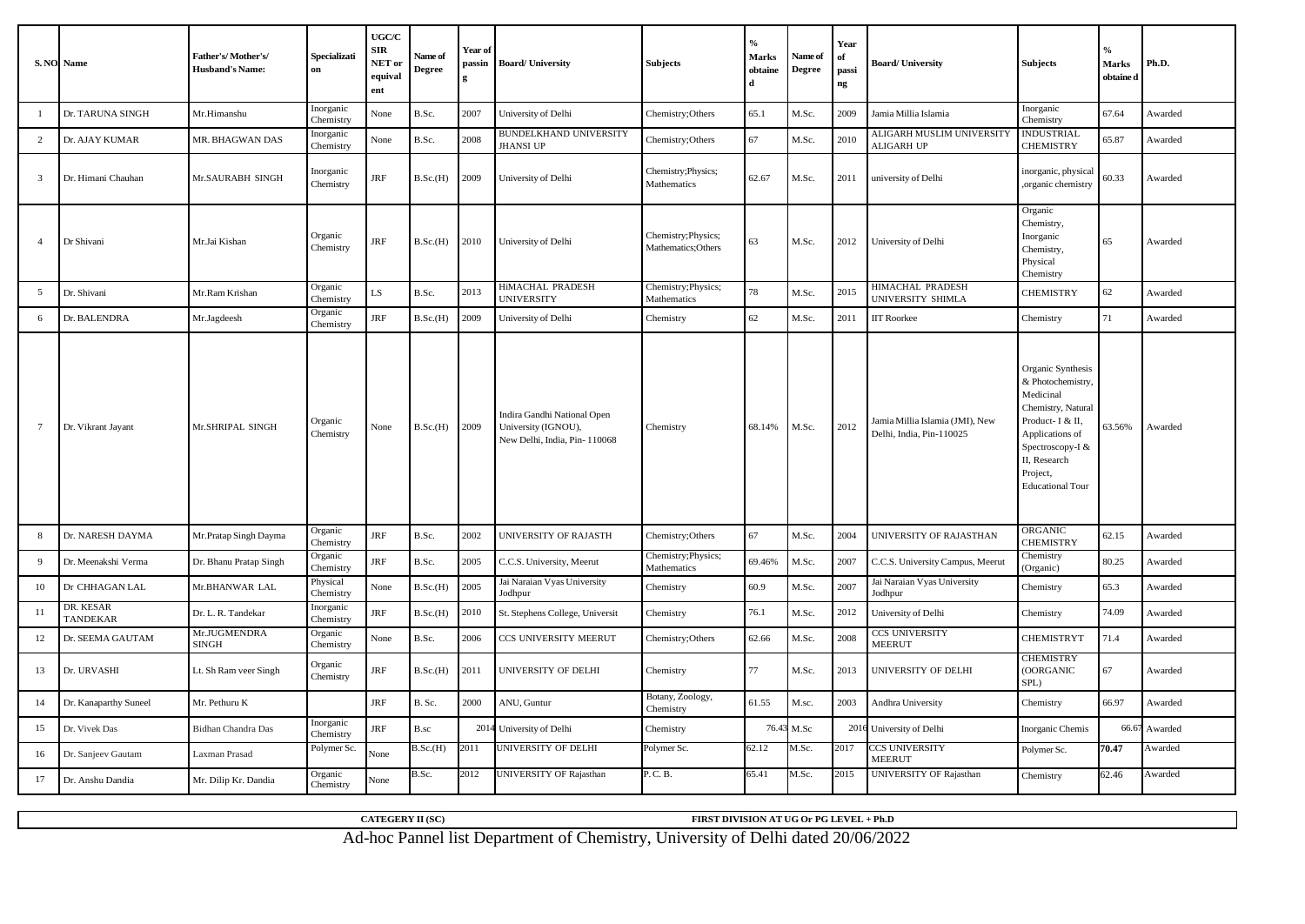|                 | S. NO. Name                        | Father's/Mother's/<br><b>Husband's Name:</b> | Specializati<br>on     | UGC/C<br>SIR<br>NET 01<br>equival<br>ent | Name of<br><b>Degree</b> | Year of<br>passin | <b>Board/University</b>                     | <b>Subjects</b>                    | Marks<br>obtaine<br>d | Name of<br><b>Degree</b> | Year<br>of<br>passi<br>ng | <b>Board/University</b>                               | <b>Subjects</b>                                                                                                                       | $\frac{1}{2}$<br>Marks<br>obtaine d | Ph.D.   |
|-----------------|------------------------------------|----------------------------------------------|------------------------|------------------------------------------|--------------------------|-------------------|---------------------------------------------|------------------------------------|-----------------------|--------------------------|---------------------------|-------------------------------------------------------|---------------------------------------------------------------------------------------------------------------------------------------|-------------------------------------|---------|
|                 | Dr. Parul                          | Mr.Jitendra Kumar                            | Physical<br>Chemistry  | <b>JRF</b>                               | B.Sc.(H)                 | 2010              | Delhi University                            | Chemistry                          | 60.8                  | M.Sc.                    | 2012                      | Delhi University                                      | physical<br>chemistry                                                                                                                 | 55.8                                | Awarded |
| $\overline{c}$  | Dr. Mohan Lal                      | Sh. Rainga Ram                               | Organic<br>Chemistry   | None                                     | B.Sc.                    | 2006              | Jai Narain Vyas university, Jodhpur         | Chemistry; Others                  | 64.19%                | M.Sc.                    | 2009                      | Jai Narain Vyas University, Jodhpur                   | Chemistry                                                                                                                             | 54.00%                              | Awarded |
| $\overline{3}$  | DR. MAHESH KUMAR<br><b>BHIMWAL</b> | Mr.RAMKUMAR<br><b>BHIMWAL</b>                | Inorganic<br>Chemistry | None                                     | B.Sc.                    | 2004              | UNIVERSITY OF RAJASTHAN,<br>JAIPUR          | Chemistry; Others                  | 60.29                 | M.Sc.                    | 2007                      | UNIVERSITY OF RAJASTHAN,<br>JAIPUR                    | CHEMISTRY,<br>BOTANY,<br>ZOOLOGY                                                                                                      | 56.38                               | Awarded |
| $\overline{4}$  | Dr. ANSHU KUMAR                    | Mr.BALGOVIND<br><b>CHAUDHARY</b>             | Inorganic<br>Chemistry | <b>JRF</b>                               | B.Sc.(H)                 | 2008              | T M Bhagalpur University<br>Bhagalpur       | Chemistry                          | 64                    | M.Sc.                    | 2011                      | University of Delhi Delhi                             | Inorganic<br>Chemistry                                                                                                                | 55                                  | Awarded |
| 5               | Dr. NAVNEET KISHORE                | Mr.SHRI TEEKA RAM                            | Organic<br>Chemistry   | None                                     | B.Sc.                    | 2001              | M.J.P. Rohilkhand University,<br>Bareilly   | Chemistry; Others                  | 55.11                 | M.Sc.                    | 2004                      | M.J.P. Rohilkhand University,<br>Bareilly             | Chemistry                                                                                                                             | 70.3                                | Awarded |
| 6               | Dr. MANOJ KUMAR                    | Mr.VISHWA NATH                               | Inorganic<br>Chemistry | None                                     | B.Sc.                    | 2005              | UNIVERSITY OF ALLAHAB                       | Chemistry; Others                  | 50.07                 | M.Sc.                    | 2008                      | <b>UNIVERSITY OF</b><br><b>ALLAHABAD</b>              | <b>CHEMISTRY</b>                                                                                                                      | 64                                  | Awarded |
| $7\overline{ }$ | Dr. SANJAY KUMAR<br><b>SAROJ</b>   | Mr.Kaloo Ram Saroj                           | Inorganic<br>Chemistry | <b>JRF</b>                               | B.Sc.(H)                 | 2010              | University of Delhi                         | Chemistry                          | 53.03                 | M.Sc.                    | 2012                      | Jamia Millia Islamia                                  | Chemistry                                                                                                                             | 61.91                               | Awarded |
| 8               | Dr. SHYAM LAL                      | Mr.RAMKISHOR                                 | Organic<br>Chemistry   | None                                     | B.Sc.                    | 1997              | <b>C.C.S UNIVERSITY MEERUT.</b><br>UP       | Chemistry                          | 46.69                 | M.Sc.                    | 2007                      | <b>C.C.S UNIVERSITY MEERUT</b>                        | CHEMISTRY                                                                                                                             | 62.67                               | Awarded |
| 9               | Dr. SUNIL KUMAR                    | Mr.SURESH CHANDRA                            | Organic<br>Chemistry   | None                                     | B.Sc.(H)                 | 2008              | Aligarh Muslim University, Ali              | Chemistry                          | 58.53                 | M.Sc.                    | 2010                      | Aligarh Muslim University, Aligarh                    | Chemistry                                                                                                                             | 65.05                               | Awarded |
| 10              | Dr. ANURADHA                       | Mr.FULESHWAR RAM                             | Inorganic<br>Chemistry | LS                                       | B.Sc.(H)                 | 2007              | UNIVERSITY OF DELHI, DELHI                  | Chemistry                          | 58.66%                | M.Sc.                    | 2009                      | UNIVERSITY OF DELHI                                   | <b>CHEMISTRY</b>                                                                                                                      | 61.54%                              | Awarded |
| 11              | Dr. MUKESH KUMAR                   | LT SHANKAR SINGH                             | Inorganic<br>Chemistry | None                                     | B.Sc.                    | 2001              | CHOUDHARY CHARAN SINGH<br>UNIVERSITY MEERUT | Chemistry                          | 57.17                 | M.Sc.                    | 2003                      | CHOUDHARY CHARAN SINGH<br><b>UNIVERSITY</b><br>MEERUT | <b>INORGANIC</b><br><b>CHEMISTRY</b>                                                                                                  | 51.1                                | Awarded |
| 12              | Dr Seema                           | Sh. Kanhaya Lal                              | Inorganic<br>Chemistry | None                                     | B.Sc.(H)                 | 2004              | Jamia Millia Islamia                        | Chemistry                          | 55.8                  | M.Sc.                    | 2006                      | Jamia Millia Islamia                                  | Functional<br>Ceramics, polymer<br>chemistry and<br>technology,<br>Material<br>Chemistry,<br>Organic, inorganic<br>physical chemistry | 69.5                                | Awarded |
| 13              | Dr. MAHESH CHAND                   | Mr.Chunni Lal                                | Organic<br>Chemistry   | <b>JRF</b>                               | B.Sc.                    | 2002              | C.C.S. University, Meerut, UP               | Chemistry; Others                  | 55.79                 | M.Sc.                    | 2002                      | C.C.S. University, Meerut, UP                         | Chemistry<br>Organic<br>Chemistry)                                                                                                    | 62                                  | Awarded |
| 14              | DR. NARPAT RAJ NENIVAL             | SH. MANGILAL NENIVAL                         | Physical<br>Chemistry  | None                                     | B.Sc.                    | 1995              | JNV University Jodhpur, Rajasthan           | Chemistry; Physics;<br>Others      | 50.05                 | M.Sc.                    | 1998                      | JNV University Jodhpur, Rajasthan                     | Chemistry                                                                                                                             | 62.88                               | Awarded |
| 15              | Dr. Shougaijam Premila Devi        | Mr.Shougaijam Khagen<br>Singh                | Organic<br>Chemistry   | JRF                                      | B.Sc.(H)                 | 2006              | North Eastern Hill University<br>Shillong   | Chemistry                          |                       | M.Sc.                    | 2008                      | North Eastern Hill University<br>Shillong             | Chemistry                                                                                                                             | 65.5                                | Awarded |
| 16              | Dr.MADHU BALA RAIG                 | Mr. AJAY KUMAR                               | Physical<br>Chemistry  | None                                     | B.Sc.                    | 2001              | <b>JNVU</b>                                 | Chemistry                          | 55.55                 | M.Sc.                    | 2003                      | <b>JNVU</b>                                           | <b>CHEMISTRY</b>                                                                                                                      | 67.08                               | Awarded |
| 17              | Dr. VIJAY KUMAR                    | ATAR SINGH                                   | Organic<br>Chemistry   | <b>JRF</b>                               | B.Sc                     | 2008              | C C S University Meerut                     | <b>CHEMISTRY</b>                   | 59.2                  | MSc.                     | 2011                      | CCS University Meerut                                 | Chemistry                                                                                                                             | 71.2                                | Awarded |
| 18              | Dr. Vishakha Kaim                  | Mr. Fateh Singh Kaim                         | Inorganic<br>Chemistry | None                                     | B.Sc.(H)                 | 2014              | University of Delhi                         | Chemistry                          | 64.66                 | M.Sc.                    | 2016                      | University of Delhi                                   | Chemistry                                                                                                                             | 58.04                               | Awarded |
| 19              | Dr. Om Singh                       | Mr. Bijendra Kumar                           | Organic<br>Chemistry   | None                                     | B.Sc                     | 2008              | C C S University Meerut                     | Botany, Zoology,<br>Chemistry      |                       | 63.52 MSc.               | 2011                      | C C S University Meerut                               | Botany, Zoology,<br>Chemistry                                                                                                         | 55.22                               | Awarded |
| 20              | Mr. SHIV KUMAR                     | Mr.RAMJIT SINGH                              | Organic<br>Chemistry   | JRF                                      | B.Sc.                    | 2010              | <b>CCS University</b>                       | Chemistry; Physics;<br>Mathematics | 55.75                 | M.Sc.                    | 2012                      | <b>CCS University</b>                                 | Chemistry                                                                                                                             | 64.45                               | Awarded |
| 21              | Dr. Chandra Mohan                  | Jagdish Chandra                              | Inorganic<br>Chemistry | None                                     | B.Sc.                    | 2005              | <b>MDSU</b> Ajmer                           | Chemistry; Physics;<br>Mathematics | 57.93                 | M.Sc.                    | 2007                      | <b>MDSU</b> Ajmer                                     | <b>Applied Chemistry</b>                                                                                                              | 66.45                               | Awarded |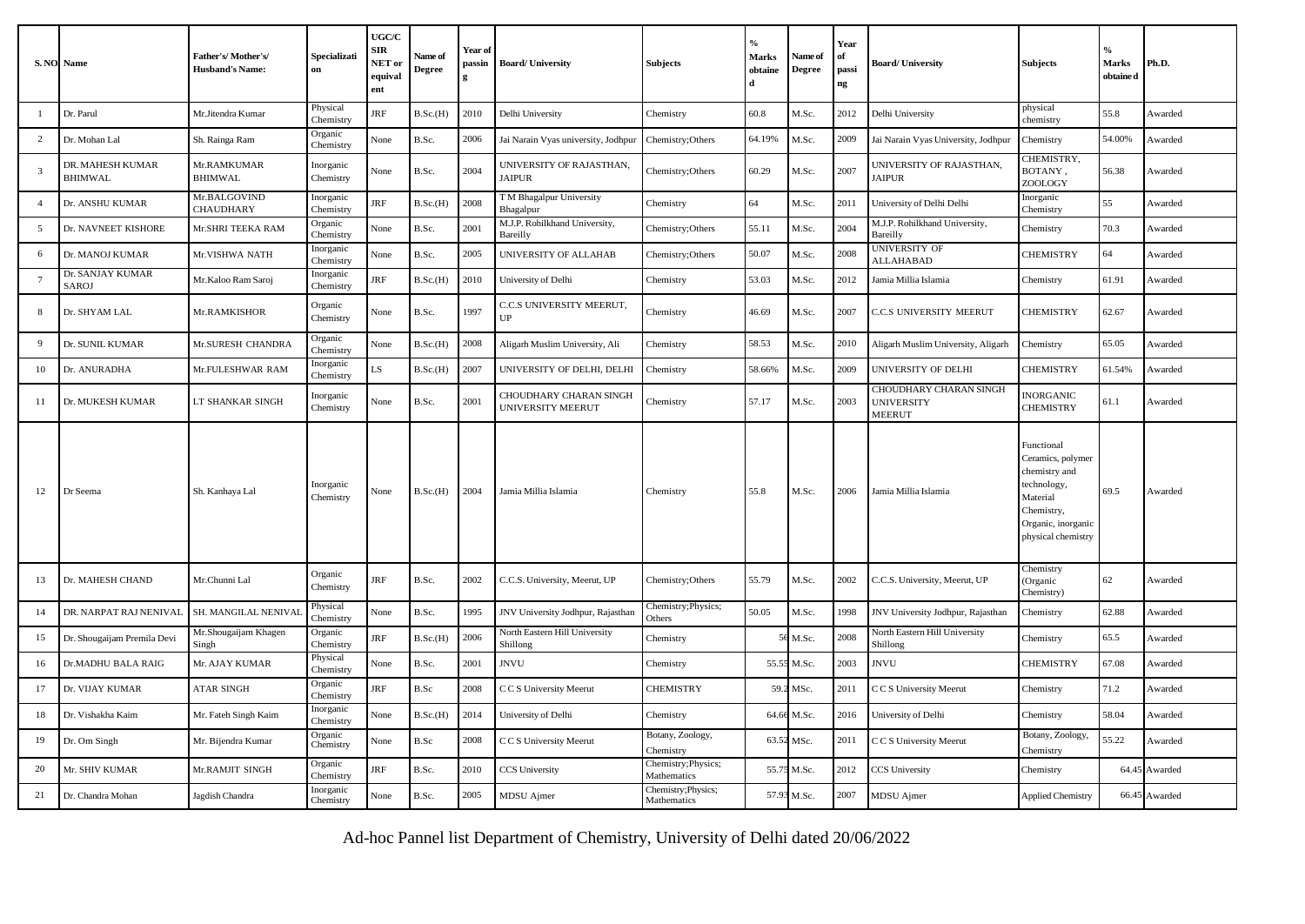|                 |                       |                                              |                        | <b>CATEGERY III (SC)</b>                        |                   |                   |                                                      | FIRST DIVISION AT UG AND PG LEVEL + M.PhII/NET |                                               |                   |                           |                                                          |                                                                                                                                 |                    |                      |
|-----------------|-----------------------|----------------------------------------------|------------------------|-------------------------------------------------|-------------------|-------------------|------------------------------------------------------|------------------------------------------------|-----------------------------------------------|-------------------|---------------------------|----------------------------------------------------------|---------------------------------------------------------------------------------------------------------------------------------|--------------------|----------------------|
|                 | S. NO. Name           | Father's/Mother's/<br><b>Husband's Name:</b> | Specializati<br>on     | <b>UGC/C</b><br>SIR<br>NET or<br>equival<br>ent | Name of<br>Degree | Year of<br>passin | <b>Board/University</b>                              | <b>Subjects</b>                                | $\frac{0}{\alpha}$<br><b>Marks</b><br>obtaine | Name of<br>Degree | Year<br>of<br>passi<br>ng | <b>Board/ University</b>                                 | <b>Subjects</b>                                                                                                                 | Marks<br>obtaine d | Ph.D.                |
|                 | Roopa Kumari          | Dr. Dharmender Singh                         | Physical<br>Chemistry  | LS.                                             | B.Sc.             | 2006              | University of Delhi                                  | Chemistry; Physics;<br>Mathematics;Others      | 62.96                                         | M.Sc.             | 2011                      | Guru Jambheshwar University of<br>Science and Technology | Nanoscience and<br>Technology,<br>Nanochemistry,<br>Physics for<br>Nanotechnolgy,<br>Bionanotechnolg<br>y, Spectroscopy<br>etc. | 76.86              | Pursuing             |
| 2               | Mr.DEEPESH SINGH      | Mr.Chandralekha Singh                        | Organic<br>Chemistry   | $\rm JRF$                                       | B.Sc.(H)          | 2008              | Delhi University                                     | Chemistry; Physics;<br>Mathematics             | 75.03%                                        | M.Sc.             | 2010                      | Delhi University                                         | Chemistry                                                                                                                       | 65.36%             | None of the above    |
| 3               | Ms. Manisha Chawla    | Mr.Brij Mukut Chawla                         | Inorganic<br>Chemistry | LS.                                             | B.Sc.(H)          | 2010              | University of Delhi                                  | Chemistry; Physics;<br>Mathematics             | 68                                            | M.Sc.             | 2013                      | University of Delhi                                      | Chemistry                                                                                                                       | 63.24              | None of the above    |
| $\overline{4}$  | Mr. YOGESH KUMAR      | Mr.HARINATH                                  | Inorganic<br>Chemistry | JRF                                             | B.Sc.(H)          | 2014              | <b>Banaras Hindu University</b>                      | Chemistry                                      | 69.9                                          | M.Sc.             | 2016                      | <b>Banaras Hindu University</b>                          | Chemistry                                                                                                                       | 68.6               | Pursuing             |
| 5               | Ms. NEHA SAGAR        | Mr.R L Sagar                                 | Physical<br>Chemistry  | JRF                                             | B.Sc.(H)          | 2013              | Indian School of Mines, Dhanbad<br>(IIT-ISM Dhanbad) | Chemistry                                      | 73.5                                          | M.Sc.             | 2015                      | Indian School of Mines, Dhanbad<br>(IIT-ISM Dhanbad)     | Chemistry                                                                                                                       | 81.2               | None of the above    |
| 6               | Ms. VISHAKHA NIRBHAYA | Mr.Raj Singh Nirbhaya                        | Organic<br>Chemistry   | <b>JRF</b>                                      | B.Sc.(H)          | 2015              | University of Delhi                                  | Chemistry                                      | 75.54                                         | M.Sc.             | 2017                      | University of Delhi                                      | Organic Chemistry                                                                                                               | 68.52              | Pursuing             |
| $7\phantom{.0}$ | Surabhi               | Mr. Jagdish Sharan                           | Physical<br>chemistry  | LS.                                             | BSc.(H)           |                   | 2012 University of Delhi                             | <b>CHEMISTRY</b>                               |                                               | 77.48 MSc.        |                           | 2015 University of Delhi                                 | Chemistry                                                                                                                       |                    | 62.42 Pursuing       |
| 8               | Mr. Drashya           | Mr.Kishan Chand                              | Inorganic<br>Chemistry | $\rm JRF$                                       | B.Sc.(H)          |                   | 2013 University of Delhi                             | Chemistry                                      |                                               | 63.33 M.Sc.       |                           | 2016 University of Delhi                                 | Chemistry                                                                                                                       |                    | 61.33 Pursuing       |
| 9               | LAKSHYA KUMAR         | Mr. LAKKHI RAM                               | Inorganic<br>Chemistry | <b>JRF</b>                                      | B.Sc.(H)          |                   | 2014 University of Delhi                             | Organic, Inorganic,<br>physical chemistry      |                                               | 62 M.Sc           |                           | 2016 University of Delhi                                 | Organic,<br>Inorganic, physical<br>chemistry                                                                                    |                    | 62.33 Pursuing       |
| 10              | Ms. Chitra            | Mr. Satish Kumar                             | Physical<br>Chemistry  | $\rm JRF$                                       | B.Sc.             |                   | 2014 MDU Rohtak                                      | Chemistry; Physics;<br>Mathematics             |                                               | 73.8 M.Sc.        |                           | 2016 MDU Rohtak                                          | Chemistry                                                                                                                       |                    | 70.6 Pursuing        |
| 11              | Ms. Nandita           | Mr. Kulbhushan                               | Organic Che LS         |                                                 | B.Sc.(H)          |                   | 2016 Delhi University                                | Chemistry, Physics,<br>Math                    |                                               | 74.16 M.Sc.       |                           | 2019 Delhi University                                    | Organic<br>Chemistry                                                                                                            |                    | 60 None of the above |
| 12              | Naina Lohia           | Parvesh Lohia                                | Physical<br>Chemistry  | LS.                                             | B.Sc(H)           | 2012              | University of Delhi                                  | Chemistry                                      | 62                                            | M.Sc.             | 2014                      | University of Delhi                                      | Chemistry                                                                                                                       | 63                 | Thesis submitted     |
| 13              | Mr. Shubham Sewariya  | Dr. Vinod Sewariya                           | Organic<br>Chemistry   | $\rm JRF$                                       | <b>BS-MS</b>      | 2018              | <b>ISER</b> Thiruvananthapuram                       | Chemistry                                      | 70.8                                          | BS-MS             | 2018                      | <b>IISER</b> Thiruvananthapuram                          | Chemistry                                                                                                                       | 70.8               | Pursuing             |

|                                   |                                       |                        | <b>CATEGERY IV (SC)</b>                                |                          |                     |                               | FIRST DIVISION EITHER AT UG Or PG LEVEL + M.PhII/NET |                         |                   |                                     |                         |                  |                           |                         |
|-----------------------------------|---------------------------------------|------------------------|--------------------------------------------------------|--------------------------|---------------------|-------------------------------|------------------------------------------------------|-------------------------|-------------------|-------------------------------------|-------------------------|------------------|---------------------------|-------------------------|
| S. NO. Name                       | Father's/Mother's/<br>Husband's Name: | Specializati<br>l on   | <b>UGC/C</b><br><b>SIR</b><br>NET or<br>equival<br>ent | Name of<br><b>Degree</b> | Year of<br><b>P</b> | passin Board/University       | <b>Subjects</b>                                      | <b>Marks</b><br>obtaine | Name of<br>Degree | <b>Year</b><br>-l of<br>passi<br>ng | <b>Board/University</b> | <b>Subjects</b>  | <b>Marks</b><br>obtaine d | Ph.D.                   |
| Mr. NARINDER KUMAR                | Sh. Phool Chand                       | Physical<br>Chemistry  | LS                                                     | B.Sc.                    | 2007                | Panjab University, Chandigarh | Chemistry; Physics;<br>Mathematics                   |                         | 62.45 M.Sc.       | 2010                                | University of Delhi     | Chemistry        |                           | 55.36 None of the above |
| <b>Ms. SARITA SINGH</b>           | Mr.PREM SINGH                         | Physical<br>Chemistry  | LS                                                     | B.Sc.                    | 200:                | <b>DELHI UNIVERSITY</b>       | Chemistry; Physics;<br>Mathematics                   |                         | 60.96 M.Sc.       | 2008                                | <b>DELHI UNIVERSITY</b> | <b>CHEMISTRY</b> |                           | 50.09 None of the above |
| Mr. ARVIND KUMAR<br><b>CHOPRA</b> | Mr. BALWAN SINGH                      | Inorganic<br>Chemistry | <b>LS</b>                                              | B.Sc.(H)                 | 2015                | University of Delhi           | Chemistry                                            |                         | 67.79 M.Sc.       | 2017                                | University of Delhi     | Chemistry        |                           | 57.52 None of the above |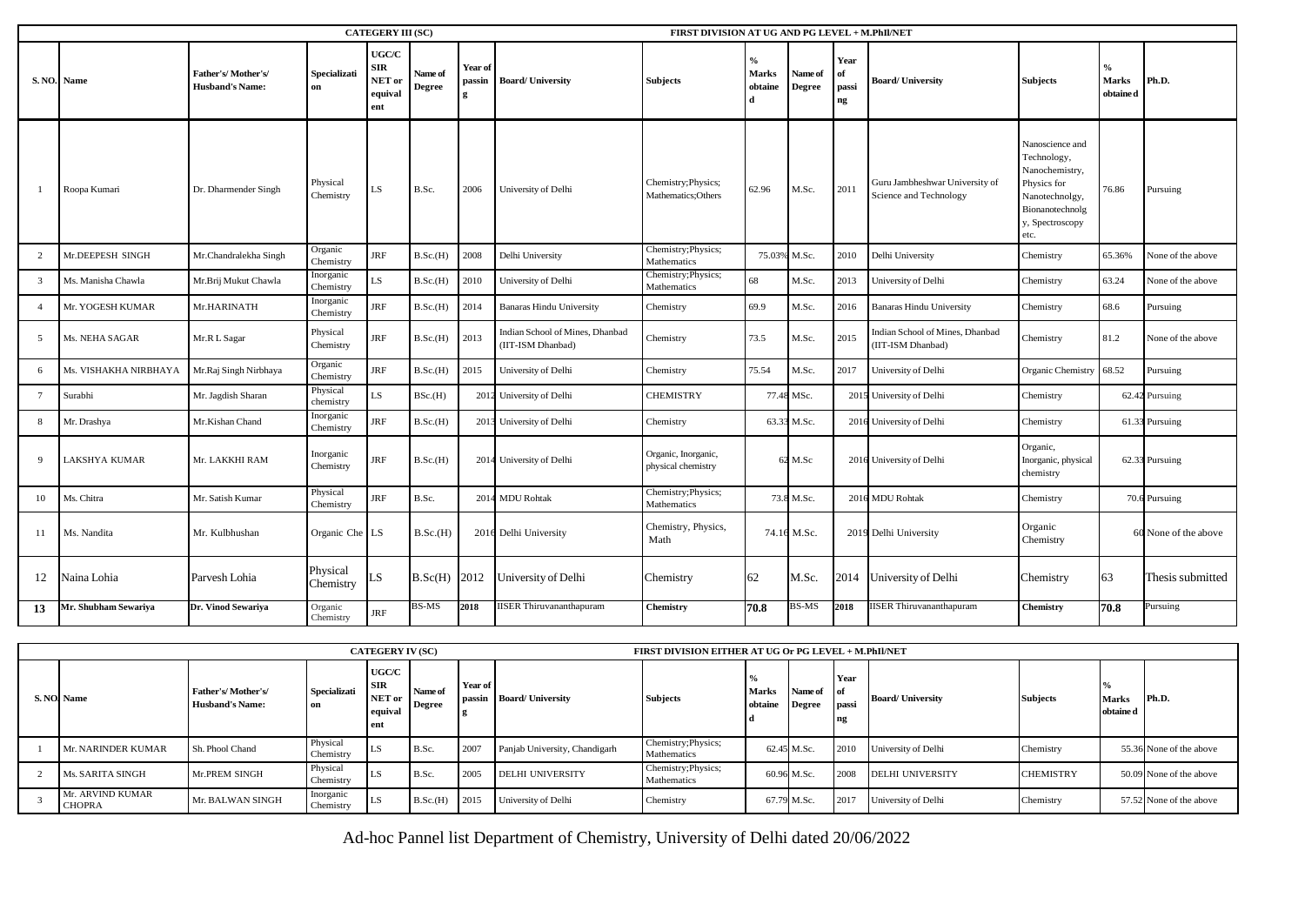| $\overline{4}$ | <b>Ms.TANU SHREE</b>       | <b>Mr.SURINDER KUMAR</b><br><b>KUNDLIA</b> | Physical<br>Chemistry  | <b>JRF</b> | B.Sc.         | 2007 | <b>UNIVERSITY OF DELHI</b>    | Chemistry; Physics;<br>Mathematics |       | 61.7 M.Sc.   | 2009 | <b>UNIVERSITY OF DELHI</b>        | CHEMISTRY(P<br><b>HYSICAL</b><br><b>CHEMISTRY</b><br><b>SPECIALISATI</b><br>ON) |       | 54.18 None of the above |
|----------------|----------------------------|--------------------------------------------|------------------------|------------|---------------|------|-------------------------------|------------------------------------|-------|--------------|------|-----------------------------------|---------------------------------------------------------------------------------|-------|-------------------------|
|                | Mr. SACHIN VERMA           | Mr.Radhey Shyam Verma                      | Physical<br>Chemistry  | <b>JRF</b> | B.Sc.         | 2014 | DBRAU, Agra                   | Chemistry; Physics;<br>Mathematics |       | 57.83 M.Sc.  | 2017 | <b>IIT KANPUR</b>                 | CHEMISTRY                                                                       |       | 82 Pursuing             |
| 6              | Mr. Harish Kumar Chaudhary | Mr. Sahab Ram                              | Organic<br>Chemistry   | <b>LS</b>  | <b>B.</b> Sc. |      | 2001 C.C.S. University Meerut | Botany, Zoology,<br>Chemistry      |       | 59.72 M. Sc. |      | 2003 C.C.S. University Meerut     | Organic<br>Chemistry,<br><b>Physical Chemistry</b>                              |       | 67 Pursuing             |
|                | Mr. Sanoj                  | Mr. Dharampal                              | Inorganic<br>Chemistry | <b>JRF</b> | B.Sc.         |      | 2008 MDU Rohtak University    | Chemistry                          |       | 58.21 M.Sc.  | 2011 | DCRUST Murthal Sonepat<br>Haryana | Inorganic<br>Chemistry                                                          |       | 67 Pursuing             |
| 8              | Mr. Yogesh Kumar           | Mr.Prem Lata                               | Physical<br>Chemistry  | $LS$       | B.Sc.(H)      |      | 2012 Delhi University         | Chemistry; Physics;<br>Mathematics |       | 62.07 M.Sc.  |      | 2014 Delhi University             | Chemistry                                                                       |       | 55 Thesis submitted     |
|                | Mr. Loveneesh Kumar        | Mr. Ashok Kumar                            | Organic<br>Chemistry   | <b>JRF</b> | B.Sc.(H)      | 2012 | University of Delhi           | Chemistry; Physics;<br>Mathematics | 61.33 | M.Sc         | 2018 | DR. B. R. A. University Agra      | Chemistry                                                                       | 57.66 | Pursuing                |

|   |                                    |                                              |                        | <b>CATEGERY V (SC)</b>                          |                          |                   |                                                    | SECOND DIVISION AT UG AND PG LEVEL (Minimum 50%) +Ph.D |                                |         |                     |                                                    |                                      |                    |         |
|---|------------------------------------|----------------------------------------------|------------------------|-------------------------------------------------|--------------------------|-------------------|----------------------------------------------------|--------------------------------------------------------|--------------------------------|---------|---------------------|----------------------------------------------------|--------------------------------------|--------------------|---------|
|   | S. NO. Name                        | Father's/Mother's/<br><b>Husband's Name:</b> | Specializati<br>on     | UGC/C<br><b>SIR</b><br>NET or<br>equival<br>ent | Name of<br><b>Degree</b> | Year of<br>passin | <b>Board/University</b>                            | <b>Subjects</b>                                        | <b>Marks</b><br>obtaine Degree | Name of | Year<br>passi<br>ng | <b>Board/University</b>                            | <b>Subjects</b>                      | Marks<br>obtaine d | IPh.D.  |
|   | Dr. Arun Kant                      | Mr.Prem Narayan                              | Inorganic<br>Chemistry | $\rm JRF$                                       | B.Sc.                    | 2005              | V.B.S. Purvanchal University,<br>Jaunpur           | Chemistry                                              | 55.5                           | M.Sc.   | 2008                | V.B.S. Purvanchal University<br>Jaunpur            | Chemistry                            | 59.08              | Awarded |
|   | Dr. MANISH KUMAR                   | Mr.VIRENDER PAL                              | Inorganic<br>Chemistry | <b>JRF</b>                                      | B.Sc.(H)                 | 2010              | UNIVERSITY OF DELHI                                | Chemistry; Physics;<br>Mathematics                     | 53.4                           | M.Sc.   | 2012                | University of Delhi                                | <b>INORGANIC</b><br><b>CHEMISTRY</b> | 55.6               | Awarded |
|   | DR. RINKI CHAUDHARY                | Mr.PANKAJ KUMAR<br><b>CHAUDHARY</b>          | Physical<br>Chemistry  | None                                            | B.Sc.                    | 2004              | <b>DDU GORAKHPUR</b><br>UNIVERSITY, GORAKAPUR      | Chemistry                                              | 51                             | M.Sc.   | 2007                | <b>DDU GORAKHPUR</b><br>UNIVERSITY, GORAKHPUR      | <b>CHEMISTRY</b>                     | 57                 | Awarded |
|   | Dr MOOKAN NATARAJAN                | Mr. A MOOKAN                                 | Inorganic<br>Chemistry | <b>JRF</b>                                      | B.Sc.                    | 2004              | Madurai Kamaraj University,<br>Madurai, Tamil Nadu | Chemistry                                              | 55                             | M.Sc.   | 2011                | Madurai Kamaraj University,<br>Madurai, Tamil Nadu | Chemistry                            |                    | Awarded |
|   | Dr. RAN VIJAI RAM                  | Mr.PARASHURAM<br>RAM                         | Organic<br>Chemistry   | <b>JRF</b>                                      | B.Sc.                    | 2000              | V.B.S. PURVANCHAL<br>UNIVERSITY, JAUNPUR           | Chemistry; Others                                      | 54.88%                         | M.Sc.   | 2006                | CH. CHARAN SINGH<br>UNIVERSITY, MEERUT             | <b>ORGANIC</b><br><b>CHEMISTRY</b>   | 57.22%             | Awarded |
| 6 | Dr. Robin Kumar                    | Mr.Gian Chand                                | Inorganic<br>Chemistry | $\rm JRF$                                       | B.Sc.(H)                 | 2007              | University of Delhi                                | Chemistry; Physics;<br>Mathematics                     | 54.15                          | M.Sc.   | 2009                | University of Delhi                                | Chemistry                            | 57.27              | Awarded |
|   | DR. MUKESH KUMAR<br><b>BHIMWAL</b> | Mr.RAMPHOOL<br>BHIMWAL                       | Inorganic<br>Chemistry | None                                            | B.Sc.                    | 2004              | university of Rajasthan                            | Chemistry                                              | 59.11% M.Sc.                   |         | 2007                | university of Rajasthan                            | chemistry                            | 55.3               | Awarded |

|                     |                                              | <b>CATEGERY VI (SC)</b> |                                                          |                          |                          |                           | SECOND DIVISION AT UG AND PG LEVEL (Minimum 50%) + M.PhII/NET |                         |                          |                                       |                         |                 |                           |          |
|---------------------|----------------------------------------------|-------------------------|----------------------------------------------------------|--------------------------|--------------------------|---------------------------|---------------------------------------------------------------|-------------------------|--------------------------|---------------------------------------|-------------------------|-----------------|---------------------------|----------|
| S. NO. Name         | Father's/Mother's/<br><b>Husband's Name:</b> | Specializati<br>l on    | <b>UGC/C</b><br><b>SIR</b><br>NET or<br>equival<br>l ent | Name of<br><b>Degree</b> | Year of<br><b>Dassin</b> | <b>Board/University</b>   | <b>Subjects</b>                                               | <b>Marks</b><br>obtaine | Name of<br><b>Degree</b> | <b>Year</b><br>-l of<br>passi<br>l ng | <b>Board/University</b> | <b>Subjects</b> | <b>Marks</b><br>obtaine d | Ph.D.    |
| Mr. Gyanendra Kumar | Mr. Ganesh Prasad                            | Inorganic<br>Chemistry  | <b>JRF</b>                                               | B.Sc.                    | 2011                     | <b>Lucknow University</b> | Chemistry                                                     | 53.55                   | M.Sc.                    | 2013                                  | <b>BBAU Lucknow</b>     | Chemistry       | 58.13                     | Pursuing |

|             |                                              |                      |                                                   | <b>CATEGERY I (ST)</b>   |         |                         | FIRST DIVISION AT UG AND PG LEVEL + Ph.D |                         |                   |                                     |                         |                 |                    |       |
|-------------|----------------------------------------------|----------------------|---------------------------------------------------|--------------------------|---------|-------------------------|------------------------------------------|-------------------------|-------------------|-------------------------------------|-------------------------|-----------------|--------------------|-------|
| S. NO. Name | Father's/Mother's/<br><b>Husband's Name:</b> | Specializati<br>l on | UGC/C<br><b>SIR</b><br>NET or<br>equival<br>l ent | Name of<br><b>Degree</b> | Year of | passin Board/University | <b>Subjects</b>                          | <b>Marks</b><br>obtaine | Name of<br>Degree | l Year<br>– I of<br>  passi<br>l ns | <b>Board/University</b> | <b>Subjects</b> | Marks<br>obtaine d | Ph.D. |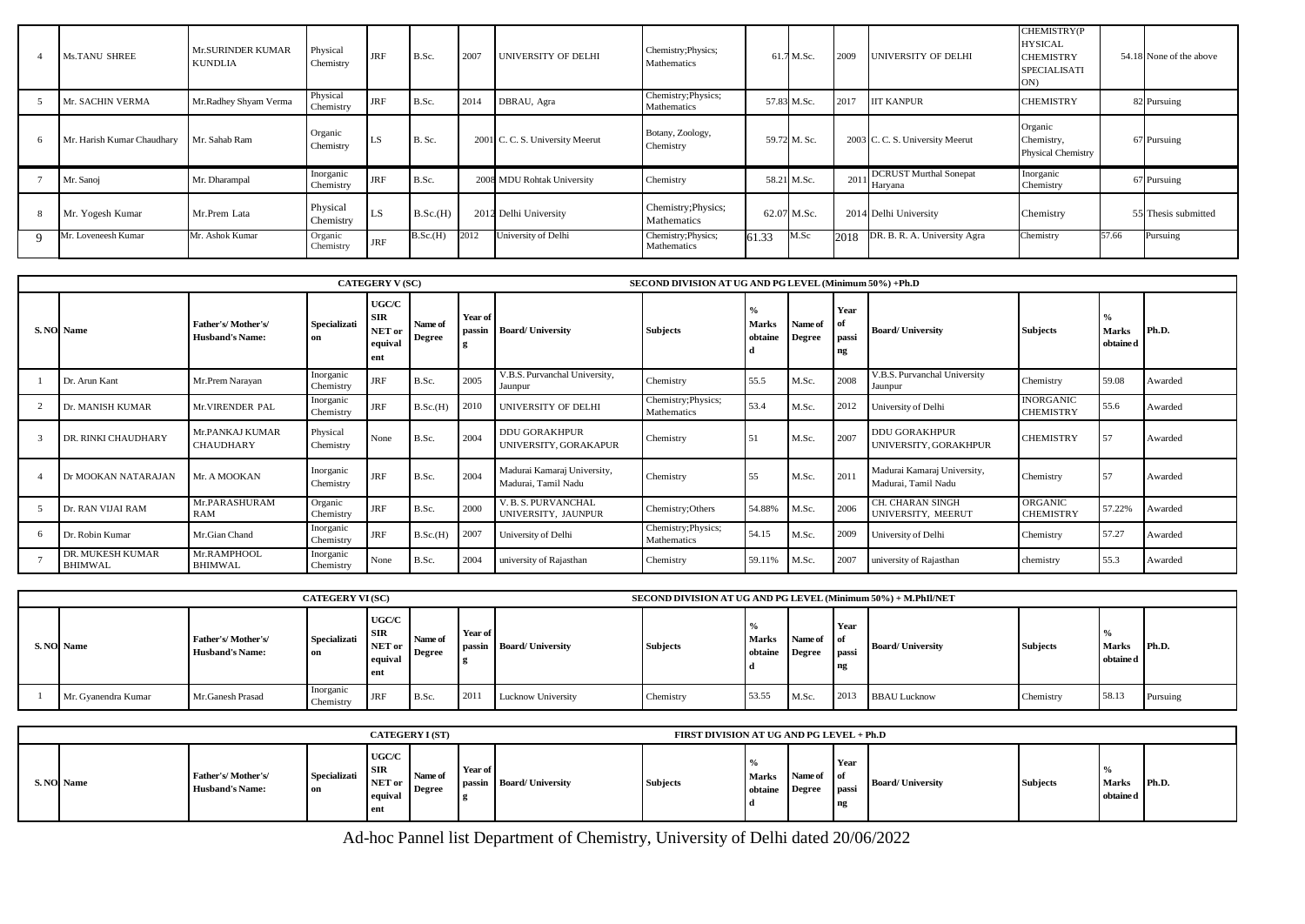| DR. PREM LATA MEEN | Mr.MUKESH KUMAR<br><b>MEENA</b>  | Inorganic<br>Chemistry | None       | B.Sc. | 200  | JAI NARAIN VYAS<br><b>UNIVERSITY.</b><br>JODHPUR (RAJASTHAN) | Chemistry         | 61.72 | M.Sc. | 1201. | JAI NARAIN VYAS UNIVERSITY<br><b>JODHPUR (RAJASTHAN)</b> | <b>CHEMISTRY</b>               | 67.38   | Awarded |
|--------------------|----------------------------------|------------------------|------------|-------|------|--------------------------------------------------------------|-------------------|-------|-------|-------|----------------------------------------------------------|--------------------------------|---------|---------|
| Dr. Vandana Meena  | Mohan Lal Meena                  | Inorganic<br>Chemistry | <b>JRF</b> | B.Sc. | 2010 | University of Kota                                           | Chemistry         | 72.3  | M.Sc. | 2012  | Banasthali Vidyapith                                     | Chemistry                      | $-63.5$ | Awarded |
| Dr. B. RAMESH NAIK | Mr.B.<br><b>NARASIMHULU NAIK</b> | Physical Che LS        |            | B.Sc. | 2008 | SRI VENKATESWARA<br><b>UNIVERSITY</b>                        | Chemistry: Others | 83.6  | M.Sc. | 2010  | SRI VENKATESWARA<br><b>UNIVERSITY</b>                    | ANALYTICAL<br><b>CHEMISTRY</b> |         | Awarded |

|                                       |                                              |                        | <b>CATEGERY II (ST)</b>                         |                          |                   |                             | FIRST DIVISION AT UG Or PG LEVEL + Ph.D |                                |             |                     |                                         |                       |                    |               |
|---------------------------------------|----------------------------------------------|------------------------|-------------------------------------------------|--------------------------|-------------------|-----------------------------|-----------------------------------------|--------------------------------|-------------|---------------------|-----------------------------------------|-----------------------|--------------------|---------------|
| S. NO. Name                           | Father's/Mother's/<br><b>Husband's Name:</b> | Specializati<br>on     | UGC/C<br><b>SIR</b><br>NET or<br>equival<br>ent | Name of<br><b>Degree</b> | Year of<br>passin | <b>Board/University</b>     | <b>Subjects</b>                         | <b>Marks</b><br>obtaine Degree | Name of     | Year<br>passi<br>ng | <b>Board/University</b>                 | <b>Subjects</b>       | Marks<br>obtaine d | Ph.D.         |
| <b>DR. SANTIMOY</b><br><b>KHILARI</b> | Mr.BANKIM<br>KHILARI                         | Physical<br>Chemistry  | <b>JRF</b>                                      | <b>B.Sc.</b> (Hon 2009   |                   | <b>VIDYASAGAR UNIVERSIT</b> | Chemistry                               | 54.25% M.Sc.                   |             | 2011                | <b>GURU GHASIDAS</b><br>VISHWAVIDYALAYA | <b>CHEMISTRY</b>      |                    | 80.85 Awarded |
| Dr. Rajesh Kumar<br>Meena             | Mr. Shriniwas Meena                          | Inorganic<br>Chemistry | LS                                              | <b>B.</b> Sc.            |                   | 2009 Kota University        | Botany, Zoology,<br>Chemistry           |                                | 69.08 M.Sc. |                     | 2011 Rajasthan university               | Chemistry             |                    | 59.03 Awarded |
| Dr. Maku Moronshing                   | M Lihong                                     | Physical<br>Chemistry  | <b>LS</b>                                       | B.Sc.(H)                 |                   | 2008 Nagaland University    | Chemistry                               |                                | 69.85 M.Sc. |                     | 2010 Jamia Millia Islamia               | Material<br>Chemistry |                    | 57.85 Awarded |

|                       |                                              |                        | <b>CATEGERY III (ST)</b>                        |                          |         |                           | FIRST DIVISION AT UG AND PG LEVEL + M.PhII/NET |                         |                          |                               |                           |                 |                      |                         |
|-----------------------|----------------------------------------------|------------------------|-------------------------------------------------|--------------------------|---------|---------------------------|------------------------------------------------|-------------------------|--------------------------|-------------------------------|---------------------------|-----------------|----------------------|-------------------------|
| S. NO. Name           | Father's/Mother's/<br><b>Husband's Name:</b> | Specializati<br>on     | UGC/C<br><b>SIR</b><br>NET or<br>equival<br>ent | Name of<br><b>Degree</b> | Year of | passin Board/University   | <b>Subjects</b>                                | <b>Marks</b><br>obtaine | Name of<br><b>Degree</b> | Year<br>passi<br>$\mathbf{n}$ | <b>Board/University</b>   | <b>Subjects</b> | Marks<br>obtaine d   | Ph.D.                   |
| Ms Divya Meena        | Mohan Lal Meena                              | Inorganic<br>Chemistry | LS.                                             | B.Sc.                    | 2010    | Kota University           | Chemistry                                      | 73.82                   | M.Sc.                    | 2012                          | Banasthali vidhyapeeth    | Chemistry       |                      | 69.17 None of the above |
| Ms. SHABNAM           | Mr.Satar deen                                | Physical<br>Chemistry  | <b>JRF</b>                                      | B.Sc.(Hon 2017           |         | delhi university          | Chemistry                                      | 74.4                    | M.Sc.                    | 2019                          | <b>IIT</b> Delhi          | Chemistry       |                      | 68.2 Pursuing           |
| Mr. SUNIL KUMAR       | Mr.MANOHAR LAL                               | Inorganic<br>Chemistry | <b>JRF</b>                                      | B.Sc.                    | 2011    | Jammu university          | Chemistry                                      | 67.21                   | M.Sc.                    | 2013                          | Jammu university          | chemistry       |                      | 60.35 Pursuing          |
| Amisha Rawat          | Mr. Manphool Meena                           | Physical<br>Chemistry  | <b>JRF</b>                                      | B.Sc.                    |         | 2014 Rajasthan University | Chemistry; Physics;<br>Mathematics             |                         | 60.74 M.Sc.              |                               | 2016 Rajasthan University | Chemistry       |                      | 67.38 None of the above |
| Privanka Meena        | Late Sh. Ghanshyam Lal<br>meena              | Organic<br>Chemistry   | <b>JRF</b>                                      | B.Sc                     | 2013    | University of Rajasthan   | Botany, Zoology,<br>Chemistry                  | 61.40                   | M.Sc.                    | 2015                          | University of Rajasthan   | Chemistry       | 74.03                | Pursuing                |
| <b>Sameer Hussain</b> | Akhtar Ali                                   | Organic<br>Chemistry   | <b>JRF</b>                                      | B.Sc.(H)                 | 2019    | delhi university          | Chemistry                                      | 7.419<br><b>CGPA</b>    | M.Sc.                    | 2021                          | <b>IIT</b> Delhi          | Chemistry       | 7.587<br><b>CGPA</b> | None of the above       |
| Namonarayan Meena     | Mr. Ramawtar Meena                           | Physical<br>Chemistry  | <b>JRF</b>                                      | B.Sc                     | 2015    | University of Rajasthan   | Chemistry; Physics;<br>Mathematics             | 66.29                   | M.Sc.                    | 2018                          | <b>IIT Kanpur</b>         | Chemistry       | 69                   | Pursuing                |

|             |                                       |                                              |                        | <b>CATEGERY IV (ST)</b>                           |                          |                     |                                                 | FIRST DIVISION EITHER AT UG Or PG LEVEL + M.PhII/NET |                         |                          |                               |                                                                      |                                       |                    |                   |
|-------------|---------------------------------------|----------------------------------------------|------------------------|---------------------------------------------------|--------------------------|---------------------|-------------------------------------------------|------------------------------------------------------|-------------------------|--------------------------|-------------------------------|----------------------------------------------------------------------|---------------------------------------|--------------------|-------------------|
| S. NO. Name |                                       | Father's/Mother's/<br><b>Husband's Name:</b> | Specializati<br>on     | UGC/C<br><b>SIR</b><br>NET or<br>equival<br>l ent | Name of<br><b>Degree</b> | Year of<br>l passin | <b>Board/University</b>                         | <b>Subjects</b>                                      | <b>Marks</b><br>obtaine | Name of<br><b>Degree</b> | Year<br>-l of<br>passi<br>Ing | <b>Board/University</b>                                              | <b>Subjects</b>                       | Marks<br>obtaine d | $\mathbf{Ph.D.}$  |
|             | Mr.GAURAV KHOKER                      | Mr.SURAJ MAL MEENA                           | Physical<br>Chemistry  | $LS$                                              | B.Sc.                    | 2002                | <b>UNIVERSITY OF</b><br><b>RAJASTHAN.JAIPUR</b> | Chemistry                                            | 55.11                   | M.Sc.                    | 12004                         | <b>MOHAN LAL</b><br>SUKHADIA UNIVERSITY.<br><b>UDAIPUR.RAJASTHAN</b> | <b>ANALYTICAL</b><br><b>CHEMISTRY</b> | 63.33              | None of the above |
|             | MR. DEEPAK KUMAR                      | <b>Mr.KEWAL RAJ</b>                          | Inorganic<br>Chemistry | <b>LS</b>                                         | B.Sc.(H) 2011            |                     | <b>HIMACHAL PRADESH</b><br>UNIVERSITY SHIMLA    | Chemistry; Physics; M                                | 58.9                    | M.Sc.                    | 2014                          | <b>HIMACHAL PRADESH</b><br>UNIVERSITY SHIMLA                         | <b>CHEMISTRY</b>                      | - 61               | None of the above |
|             | Ms. P LISHINAI PAOTEIMAI Nr.Y M PANII |                                              | Inorganic<br>Chemistry | L <sub>S</sub>                                    | B.Sc.(H)                 | 2012                | UNIVERSITY OF DELHI                             | Chemistry                                            | 66.29                   | M.Sc.                    | 2015                          | UNIVERSITY OF DELHI                                                  | <b>CHEMISTRY</b>                      | 56.9               | None of the above |